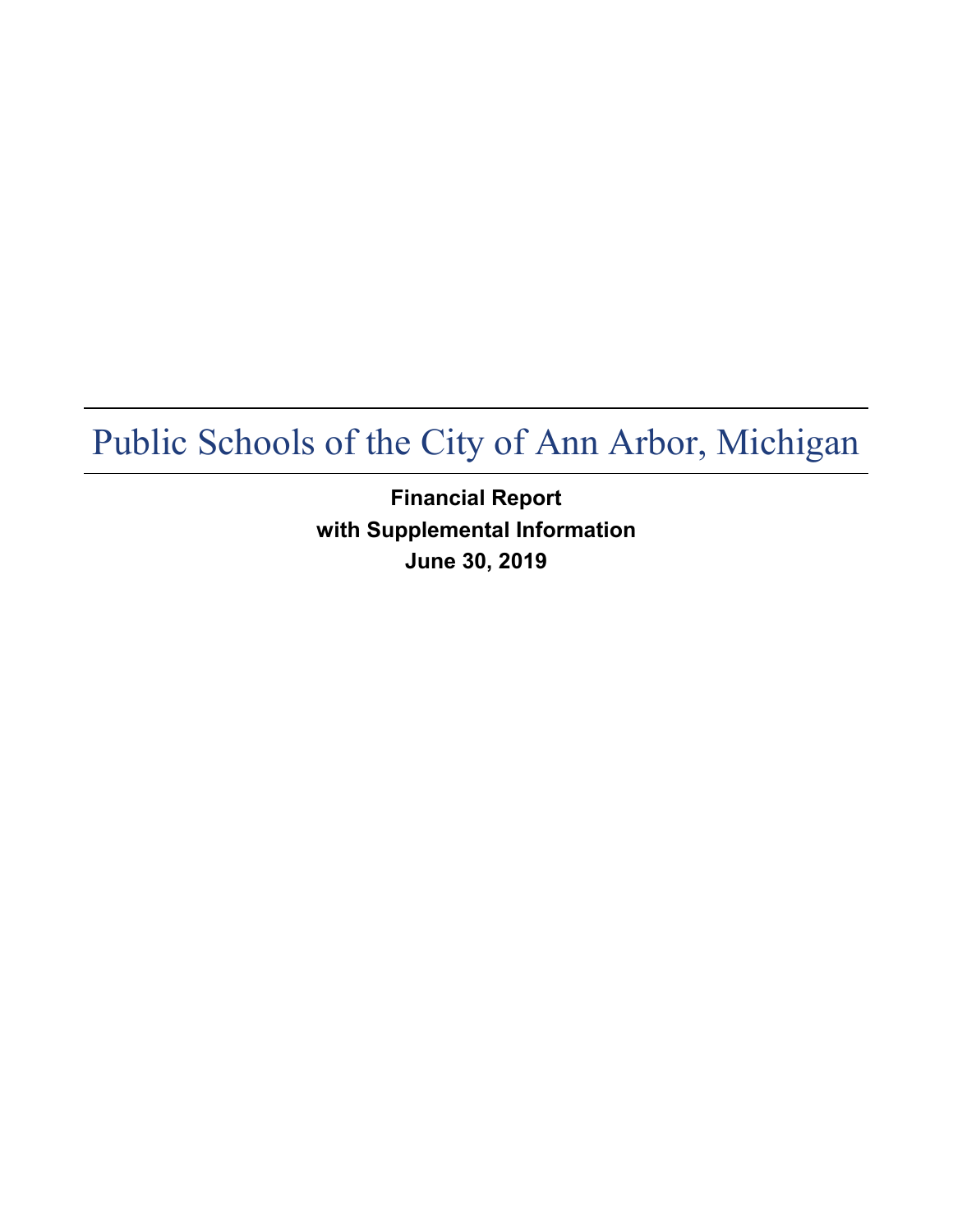|                                                                                                                                                                                                                                                                                                                                                                 | Contents                                 |
|-----------------------------------------------------------------------------------------------------------------------------------------------------------------------------------------------------------------------------------------------------------------------------------------------------------------------------------------------------------------|------------------------------------------|
|                                                                                                                                                                                                                                                                                                                                                                 |                                          |
| <b>Independent Auditor's Report</b>                                                                                                                                                                                                                                                                                                                             | $1 - 2$                                  |
| <b>Management's Discussion and Analysis</b>                                                                                                                                                                                                                                                                                                                     | $3 - 8$                                  |
| <b>Basic Financial Statements</b>                                                                                                                                                                                                                                                                                                                               |                                          |
| <b>Government-wide Financial Statements:</b><br><b>Statement of Net Position</b><br><b>Statement of Activities</b>                                                                                                                                                                                                                                              | 9<br>10                                  |
| <b>Fund Financial Statements:</b><br><b>Governmental Funds:</b><br><b>Balance Sheet</b><br>Reconciliation of the Balance Sheet to the Statement of Net Position<br>Statement of Revenue, Expenditures, and Changes in Fund Balances<br>Reconciliation of the Statement of Revenue, Expenditures, and Changes in Fund<br>Balances to the Statement of Activities | 11<br>12<br>13<br>14                     |
| <b>Fiduciary Funds:</b><br><b>Statement of Fiduciary Net Position</b><br>Statement of Changes in Fiduciary Net Position                                                                                                                                                                                                                                         | 15<br>16                                 |
| Notes to Financial Statements                                                                                                                                                                                                                                                                                                                                   | 17-35                                    |
| <b>Required Supplemental Information</b>                                                                                                                                                                                                                                                                                                                        | 36                                       |
| <b>Budgetary Comparison Schedule - General Fund</b><br>Schedule of the School District's Proportionate Share of the Net Pension Liability<br><b>Schedule of Pension Contributions</b><br>Schedule of the School District's Proportionate Share of the Net OPEB Liability<br>Schedule of OPEB Contributions<br>Notes to Required Supplemental Information        | 37<br>38<br>39<br>40<br>41<br>42         |
| <b>Other Supplemental Information</b>                                                                                                                                                                                                                                                                                                                           | 43                                       |
| Nonmajor Governmental Funds:<br><b>Combining Balance Sheet</b><br>Combining Statement of Revenue, Expenditures, and Changes in Fund Balances                                                                                                                                                                                                                    | 44<br>45                                 |
| Schedule of Bonded Indebtedness                                                                                                                                                                                                                                                                                                                                 | 46-47                                    |
| <b>Federal Awards Supplemental Information</b>                                                                                                                                                                                                                                                                                                                  | <b>Issued Under</b><br>Separate<br>Cover |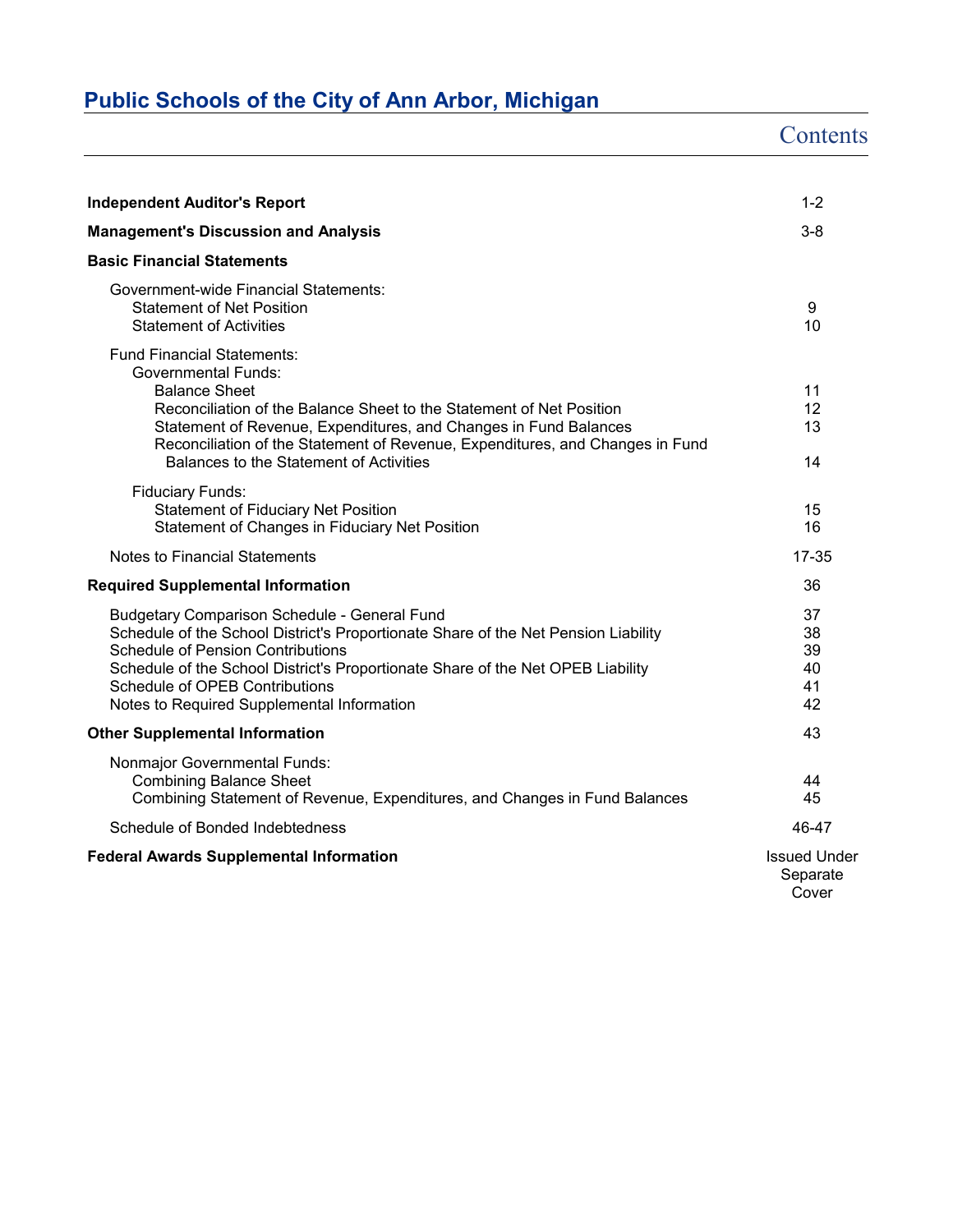

#### **Independent Auditor's Report**

To the Board of Education Public Schools of the City of Ann Arbor, Michigan

#### **Report on the Financial Statements**

We have audited the accompanying financial statements of the governmental activities, each major fund, and the aggregate remaining fund information of Public Schools of the City of Ann Arbor, Michigan (the "School District") as of and for the year ended June 30, 2019 and the related notes to the financial statements, which collectively comprise Public Schools of the City of Ann Arbor, Michigan's basic financial statements, as listed in the table of contents.

#### *Management's Responsibility for the Financial Statements*

Management is responsible for the preparation and fair presentation of these financial statements in accordance with accounting principles generally accepted in the United States of America; this includes the design, implementation, and maintenance of internal control relevant to the preparation and fair presentation of financial statements that are free from material misstatement, whether due to fraud or error.

#### *Auditor's Responsibility*

Our responsibility is to express opinions on these financial statements based on our audit. We conducted our audit in accordance with auditing standards generally accepted in the United States of America and the standards applicable to financial audits contained in *Government Auditing Standards*, issued by the Comptroller General of the United States. Those standards require that we plan and perform the audit to obtain reasonable assurance about whether the financial statements are free from material misstatement.

An audit involves performing procedures to obtain audit evidence about the amounts and disclosures in the financial statements. The procedures selected depend on the auditor's judgment, including the assessment of the risks of material misstatement of the financial statements, whether due to fraud or error. In making those risk assessments, the auditor considers internal control relevant to the entity's preparation and fair presentation of the financial statements in order to design audit procedures that are appropriate in the circumstances, but not for the purpose of expressing an opinion on the effectiveness of the entity's internal control. Accordingly, we express no such opinion. An audit also includes evaluating the appropriateness of accounting policies used and the reasonableness of significant accounting estimates made by management, as well as evaluating the overall presentation of the financial statements.

We believe that the audit evidence we have obtained is sufficient and appropriate to provide a basis for our audit opinions.

#### *Opinions*

In our opinion, the financial statements referred to above present fairly, in all material respects, the respective financial position of the governmental activities, each major fund, and the aggregate remaining fund information of Public Schools of the City of Ann Arbor, Michigan as of June 30, 2019 and the respective changes in its financial position for the year then ended in accordance with accounting principles generally accepted in the United States of America.

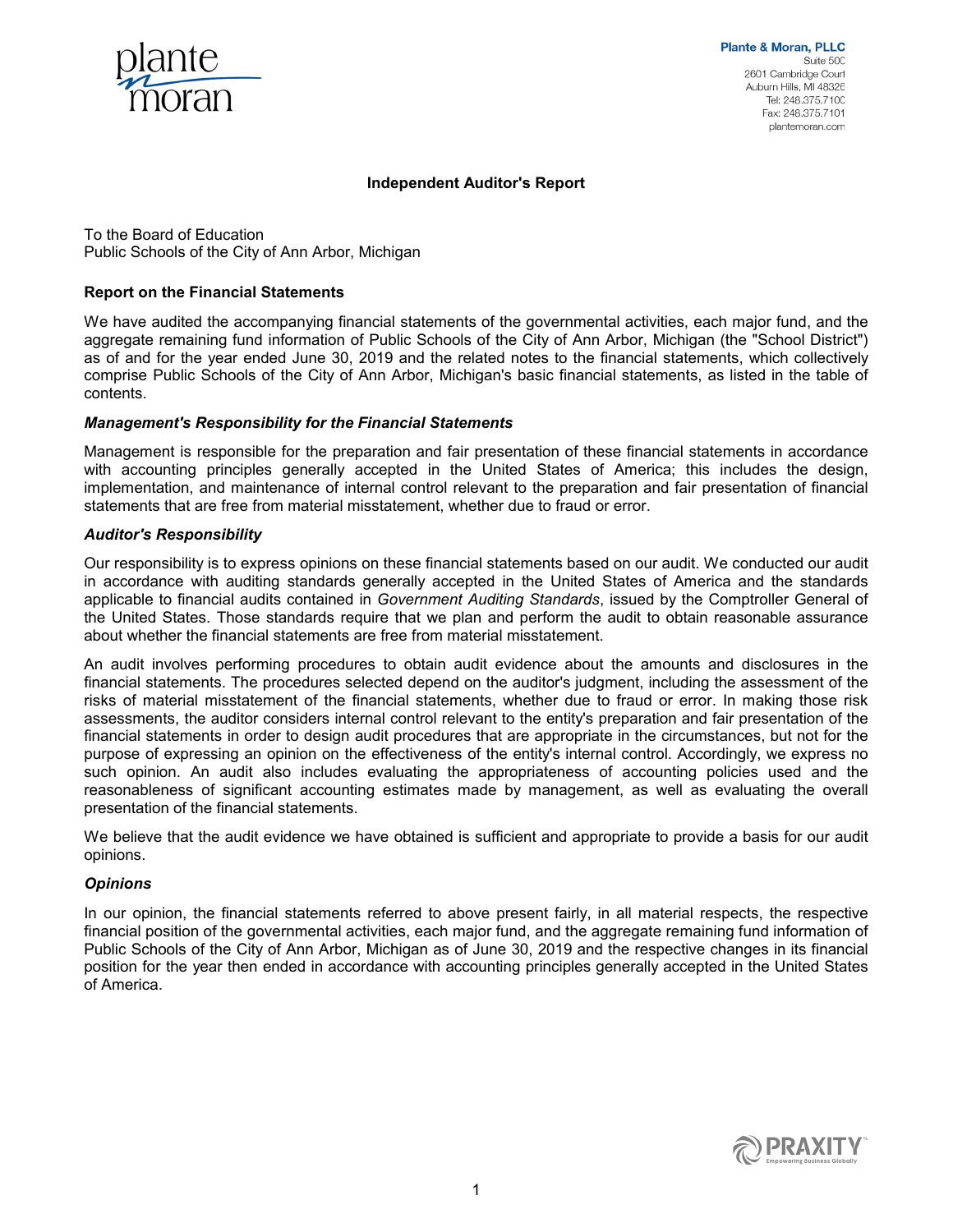To the Board of Education Public Schools of the City of Ann Arbor, Michigan

### *Required Supplemental Information*

Accounting principles generally accepted in the United States of America require that the management's discussion and analysis, the budgetary comparison schedule, and the schedules of the School District's contributions and share of the net pension and OPEB liabilities, as defined in the table of contents, be presented to supplement the basic financial statements. Such information, although not a part of the basic financial statements, is required by the Governmental Accounting Standards Board, which considers it to be an essential part of financial reporting for placing the basic financial statements in an appropriate operational, economic, or historical context. We have applied certain limited procedures to the required supplemental information in accordance with auditing standards generally accepted in the United States of America, which consisted of inquiries of management about the methods of preparing the information and comparing the information for consistency with management's responses to our inquiries, the basic financial statements, and other knowledge we obtained during our audit of the basic financial statements. We do not express an opinion or provide any assurance on the information because the limited procedures do not provide us with sufficient evidence to express an opinion or provide any assurance.

#### *Other Information*

Our audit was conducted for the purpose of forming an opinion on the financial statements that collectively comprise Public Schools of the City of Ann Arbor, Michigan's basic financial statements. The other supplemental information, as identified in the table of contents, is presented for the purpose of additional analysis and is not a required part of the basic financial statements.

The other supplemental information is the responsibility of management and was derived from and relates directly to the underlying accounting and other records used to prepare the basic financial statements. Such information has been subjected to the auditing procedures applied in the audit of the basic financial statements and certain additional procedures, including comparing and reconciling such information directly to the underlying accounting and other records used to prepare the basic financial statements or to the basic financial statements themselves, and other additional procedures in accordance with auditing standards generally accepted in the United States of America. In our opinion, the other supplemental information is fairly stated in all material respects in relation to the basic financial statements as a whole.

#### **Other Reporting Required by** *Government Auditing Standards*

In accordance with *Government Auditing Standards*, we have also issued our report dated October 22, 2019 on our consideration of Public Schools of the City of Ann Arbor, Michigan's internal control over financial reporting and on our tests of its compliance with certain provisions of laws, regulations, contracts, grant agreements, and other matters. The purpose of that report is to describe the scope of our testing of internal control over financial reporting and compliance and the results of that testing, and not to provide an opinion on the internal control over financial reporting or on compliance. That report is an integral part of an audit performed in accordance with *Government Auditing Standards* in considering Public Schools of the City of Ann Arbor, Michigan's internal control over financial reporting and compliance.

Plante & Moran, PLLC

October 22, 2019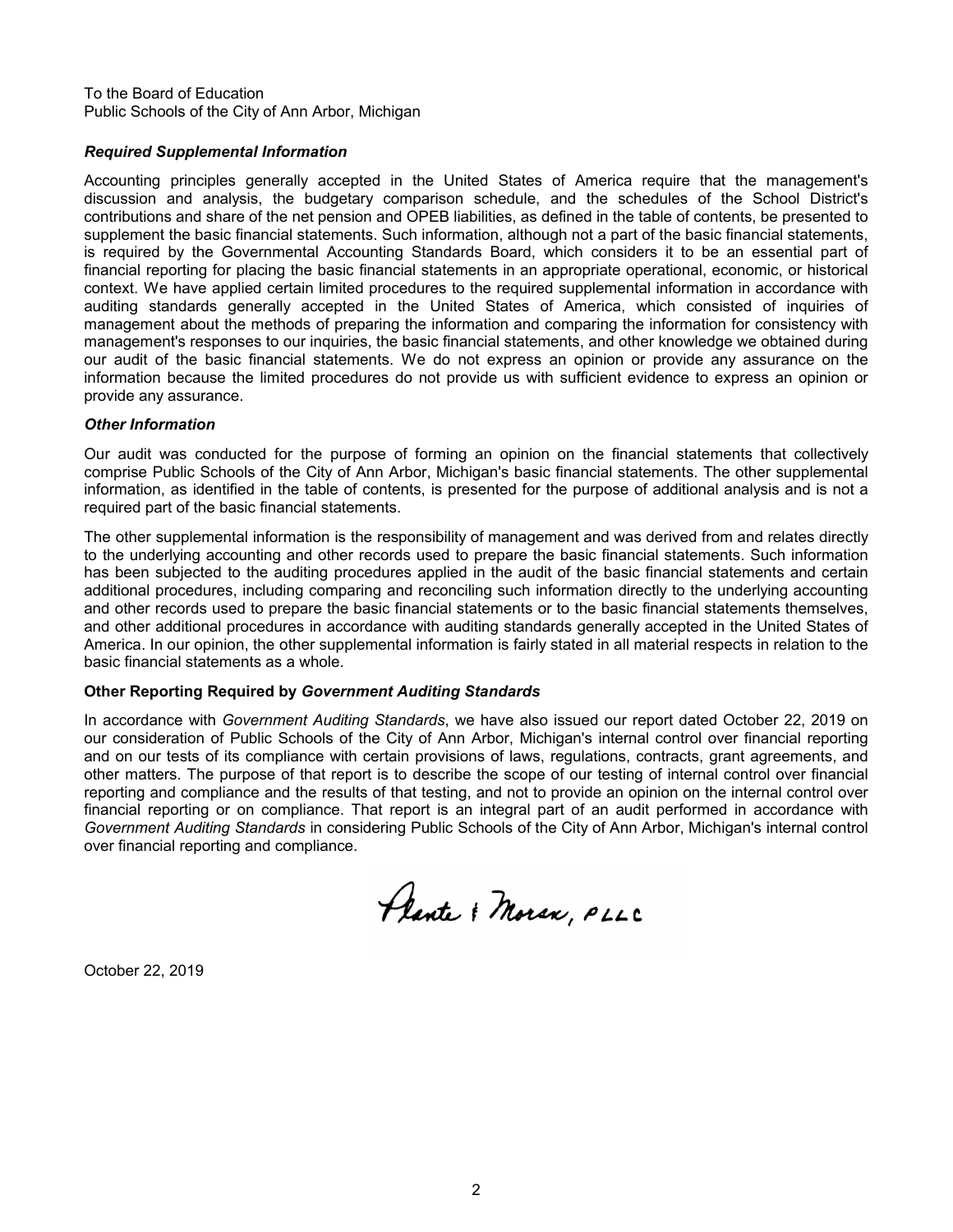# Management's Discussion and Analysis

This section of Public Schools of the City of Ann Arbor, Michigan's (the "School District") annual financial report presents our discussion and analysis of the School District's financial performance during the year ended June 30, 2019. Please read it in conjunction with the School District's financial statements, which immediately follow this section.

### **Using This Annual Report**

This annual report consists of a series of financial statements and notes to those financial statements. These statements are organized so the reader can understand Public Schools of the City of Ann Arbor, Michigan financially as a whole. The government-wide financial statements provide information about the activities of the whole School District, presenting both an aggregate view of the School District's finances and a longer-term view of those finances. The fund financial statements provide the next level of detail. For governmental activities, these statements tell how services were financed in the short term, as well as what remains for future spending. The fund financial statements look at the School District's operations in more detail than the government-wide financial statements by providing information about the School District's most significant funds, the General Fund and the 2010 Sinking Fund, with all other funds presented in one column as nonmajor funds. The remaining statements, the statements of fiduciary net position and changes in fiduciary net position, present financial information about activities for which the School District acts solely as an agent for the benefit of students and parents. This report is composed of the following elements:

#### **Management's Discussion and Analysis (MD&A) (Required Supplemental Information)**

### **Basic Financial Statements**

Government-wide Financial Statements

Fund Financial Statements

Notes to Financial Statements

#### **Required Supplemental Information**

Budgetary Information for the General Fund

Schedules of Proportionate Share of the Net Pension and Net OPEB Liabilities

Schedules of Pension and OPEB Contributions

### **Other Supplemental Information**

#### *Reporting the School District as a Whole - Government-wide Financial Statements*

One of the most important questions asked about the School District is, "As a whole, what is the School District's financial condition as a result of the year's activities?" The statement of net position and the statement of activities, which appear first in the School District's financial statements, report information on the School District as a whole and its activities in a way that helps you answer this question. We prepare these statements to include all assets, deferred outflows of resources, liabilities, and deferred inflows of resources, using the accrual basis of accounting, which is similar to the accounting used by most private sector companies. All of the current year's revenue and expenses are taken into account, regardless of when cash is received or paid.

These two statements report the School District's net position - the difference between assets plus deferred outflows of resources and liabilities plus deferred inflows of resources, as reported in the statement of net position - as one way to measure the School District's financial health or financial position. Over time, increases or decreases in the School District's net position - as reported in the statement of activities - are indicators of whether its financial health is improving or deteriorating. The relationship between revenue and expenses is the School District's operating results. However, the School District's goal is to provide services to our students, not to generate profits as commercial entities do. One must consider many other nonfinancial factors, such as the quality of the education provided and the safety of the schools, to assess the overall health of the School District.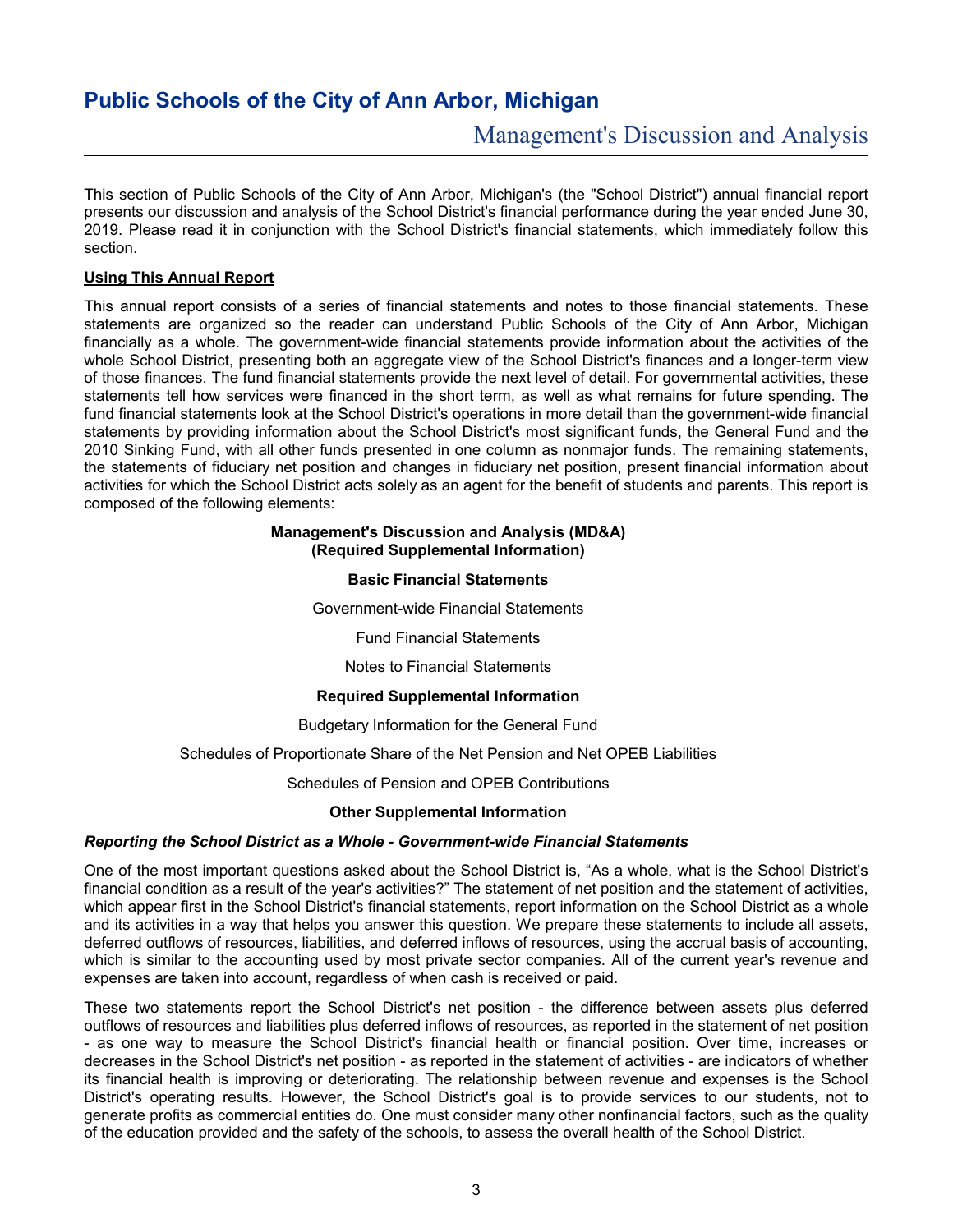# Management's Discussion and Analysis (Continued)

The statement of net position and the statement of activities report the governmental activities for the School District, which encompass all of the School District's services, including instruction, support services, community services, food services, athletics, recreation, child care, debt service, and capital projects. Property taxes, unrestricted state aid (foundation allowance revenue), and state and federal grants finance most of these activities.

#### *Reporting the School District's Fund Financial Statements*

The School District's fund financial statements provide detailed information about the most significant funds - not the School District as a whole. Some funds are required to be established by state law and by bond covenants. However, the School District establishes many other funds to help it control and manage money for particular purposes (the Food Service Fund is an example) or to show that it is meeting legal responsibilities for using certain taxes, grants, and other money (such as bond-funded construction funds used for voter-approved capital projects).

#### **Governmental Funds**

Governmental fund reporting focuses on showing how money flows into and out of funds and the balances left at year end that are available for spending. They are reported using an accounting method called modified accrual accounting, which measures cash and all other financial assets that can readily be converted to cash. The governmental fund statements provide a detailed short-term view of the operations of the School District and the services it provides. Governmental fund information helps determine whether there are more or fewer financial resources that can be spent in the near future to finance the School District's programs. We describe the relationship (or differences) between governmental activities (reported in the statement of net position and the statement of activities) and governmental funds in a reconciliation.

#### **Fiduciary Funds**

The School District is the trustee, or fiduciary, for its student activity funds. All of the School District's fiduciary activities are reported in separate statements of fiduciary net position and changes in fiduciary net position. We exclude these activities from the School District's other financial statements because the School District cannot use these assets to finance its operations. The School District is responsible for ensuring that the assets reported in these funds are used for their intended purposes.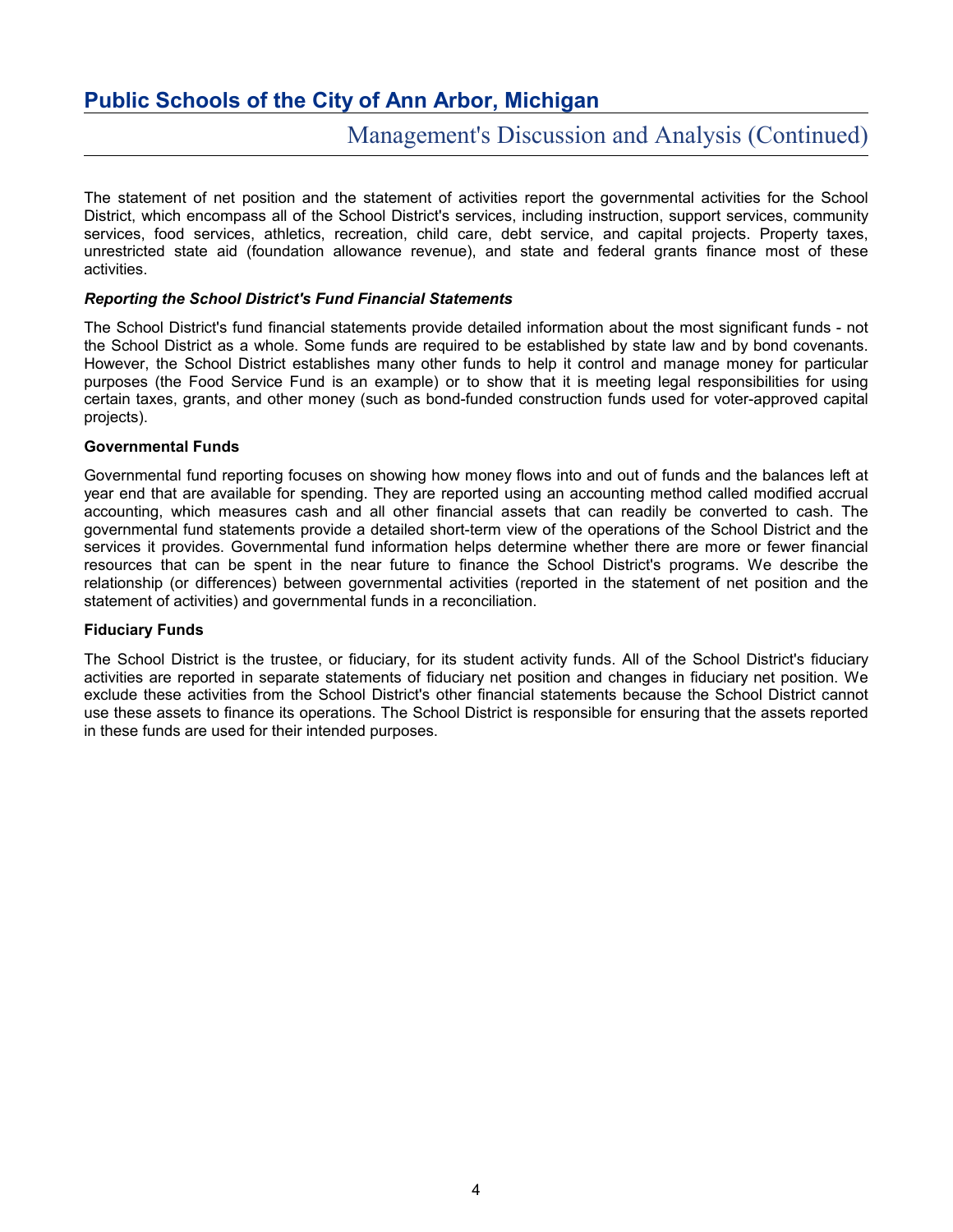# Management's Discussion and Analysis (Continued)

### **The School District as a Whole**

Recall that the statement of net position provides the perspective of the School District as a whole. The following table provides a summary of the School District's net position as of June 30, 2019 and 2018:

|                                       | Governmental Activities |         |  |  |  |
|---------------------------------------|-------------------------|---------|--|--|--|
|                                       | 2019                    | 2018    |  |  |  |
|                                       | (in millions)           |         |  |  |  |
| <b>Assets</b>                         |                         |         |  |  |  |
| Current and other assets              | \$<br>$81.2$ \$         | 90.8    |  |  |  |
| Capital assets                        | 224.7                   | 219.5   |  |  |  |
| <b>Total assets</b>                   | 305.9                   | 310.3   |  |  |  |
| <b>Deferred Outflows of Resources</b> | 201.7                   | 113.0   |  |  |  |
| <b>Liabilities</b>                    |                         |         |  |  |  |
| <b>Current liabilities</b>            | 33.2                    | 35.7    |  |  |  |
| Noncurrent liabilities                | 168.4                   | 185.3   |  |  |  |
| Net pension liability                 | 441.9                   | 364.9   |  |  |  |
| Net OPEB liability                    | 120.5                   | 124.5   |  |  |  |
| <b>Total liabilities</b>              | 764.0                   | 710.4   |  |  |  |
| <b>Deferred Inflows of Resources</b>  | 78.7                    | 38.6    |  |  |  |
| <b>Net Position</b>                   |                         |         |  |  |  |
| Net investment in capital assets      | 86.1                    | 74.5    |  |  |  |
| Restricted                            | 8.2                     | 5.2     |  |  |  |
| Unrestricted                          | (429.4)                 | (405.4) |  |  |  |
| Total net position                    | \$<br>(335.1) \$        | (325.7) |  |  |  |

The above analysis focuses on net position. The change in net position of the School District's governmental activities is discussed below. The School District's net position was \$(335.1) million at June 30, 2019. Net investment in capital assets totaling \$86.1 million compares the original cost, less depreciation of the School District's capital assets, to long-term debt used to finance the acquisition of those assets. Most of the debt will be repaid from voter-approved property taxes collected as the debt service comes due. Restricted net position is reported separately to show legal constraints from debt covenants and enabling legislation that limit the School District's ability to use that net position for day-to-day operations. The remaining amount of net position (\$(429.4) million) was unrestricted.

The \$(429.4) million in unrestricted net position of governmental activities represents the accumulated results of all past years' operations and the impact from adoption of Governmental Accounting Standards Board (GASB) Statement Nos. 68 and 75 (recording the School District's share of the net pension and OPEB liabilities from the state-managed retirement system), which is driving the substantial negative net position. The operating results of the General Fund and the change in the net pension/OPEB liabilities will have significant impacts on the change in unrestricted net position from year to year. The unrestricted net position balance enables the School District to meet working capital and cash flow requirements, as well as to provide for future uncertainties.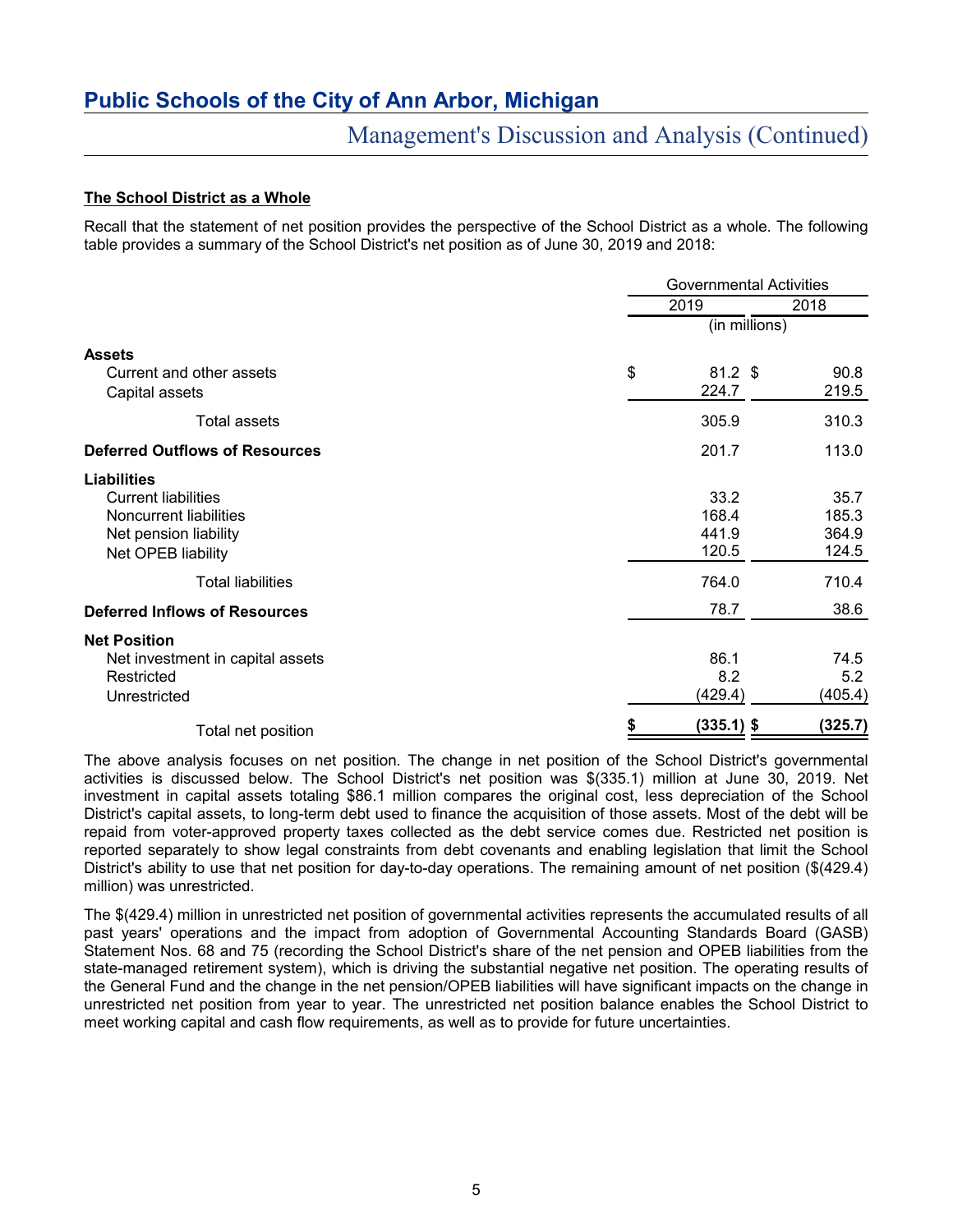# Management's Discussion and Analysis (Continued)

The results of this year's operations for the School District as a whole are reported in the condensed statement of activities below, which shows the changes in net position for the years ended June 30, 2019 and 2018:

|                                                         |    | <b>Governmental Activities</b> |         |  |  |
|---------------------------------------------------------|----|--------------------------------|---------|--|--|
|                                                         |    | 2019                           | 2018    |  |  |
|                                                         |    | (in millions)                  |         |  |  |
| <b>Revenue</b>                                          |    |                                |         |  |  |
| Program revenue:                                        |    |                                |         |  |  |
| Charges for services                                    | \$ | 9.7 <sup>°</sup>               | 9.2     |  |  |
| Operating grants                                        |    | 81.0                           | 80.3    |  |  |
| General revenue:                                        |    |                                |         |  |  |
| Taxes                                                   |    | 131.2                          | 123.8   |  |  |
| State aid not restricted to specific purposes           |    | 84.8                           | 86.3    |  |  |
| Other                                                   |    | 4.0                            | 7.1     |  |  |
| Total revenue                                           |    | 310.7                          | 306.7   |  |  |
| <b>Expenses</b>                                         |    |                                |         |  |  |
| Instruction                                             |    | 193.6                          | 194.5   |  |  |
| Support services                                        |    | 105.5                          | 100.7   |  |  |
| <b>Athletics</b>                                        |    | 3.2                            | 3.0     |  |  |
| Food services                                           |    | 4.0                            | 4.2     |  |  |
| Community services                                      |    | 1.5                            | 0.9     |  |  |
| Interest on long-term debt                              |    | 5.8                            | 6.3     |  |  |
| Other                                                   |    | 6.5                            | 6.0     |  |  |
| <b>Total expenses</b>                                   |    | 320.1                          | 315.6   |  |  |
| <b>Change in Net Position</b>                           |    | (9.4)                          | (8.9)   |  |  |
| Net Position - Beginning of year, as restated (Note 11) |    | (325.7)                        | (316.8) |  |  |
| Net Position - End of year                              | S  | $(335.1)$ \$                   | (325.7) |  |  |

As reported in the statement of activities, the cost of all of our governmental activities this year was \$320.1 million. Certain activities were partially funded from those who benefited from the programs (\$9.7 million) or by other governments and organizations that subsidized certain programs with grants and contributions (\$81.0 million). We paid for the remaining "public benefit" portion of our governmental activities with \$131.2 million in taxes, \$84.8 million in state foundation allowance, and our other revenue (i.e., interest and general entitlements).

The School District experienced a decrease in net position of \$9.4 million. Key reasons for the change in net position were capital outlay expenditures related to our technology and building and site bond issuances and an increase in the School District's share of the MPSERS and OPEB liabilities.

As discussed above, the net cost shows the financial burden that was placed on the State and the School District's taxpayers by each of these functions. Since property taxes for operations and unrestricted state aid constitute the vast majority of district operating revenue sources, the Board of Education and administration must annually evaluate the needs of the School District and balance those needs with state-prescribed available unrestricted resources.

### **The School District's Funds**

As we noted earlier, the School District uses funds to help it control and manage money for particular purposes. Looking at funds helps the reader consider whether the School District is being accountable for the resources taxpayers and others provide to it and may provide more insight into the School District's overall financial health.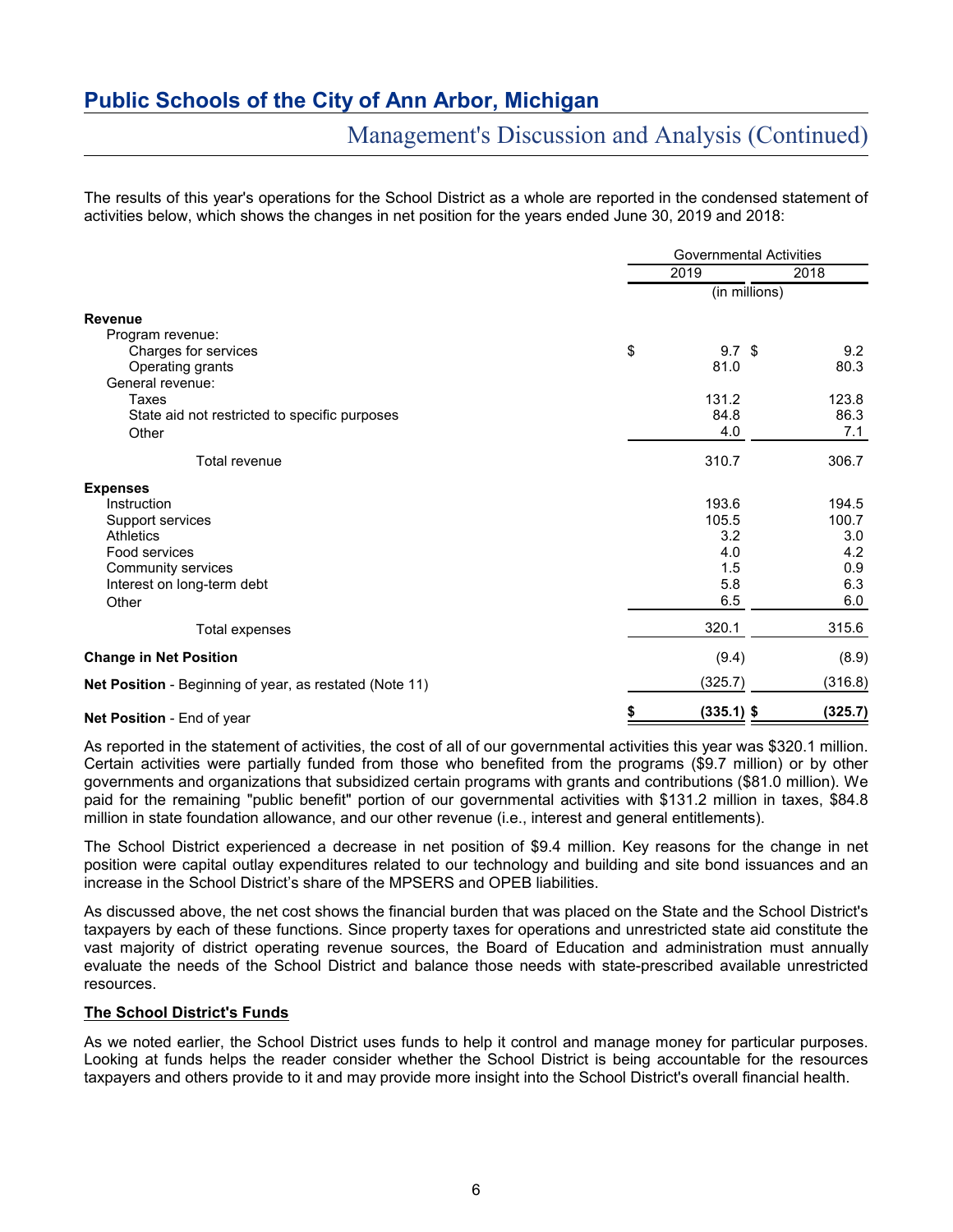# Management's Discussion and Analysis (Continued)

As the School District completed this year, the governmental funds reported a combined fund balance of \$48.6 million, which is a decrease of \$7.6 million from last year. The primary reasons for the decrease are as follows:

In the General Fund, our principal operating fund, the fund balance decreased from \$18.4 million to \$17.5 million. The change is mainly due to increased supplemental payments for additional services rendered to the School District.

The 2010 Sinking Fund (capital project fund) fund balance increased from \$5 million to \$7 million. The change is mainly due to the timing of completion for certain projects that delayed payment of expenditures into the subsequent fiscal year.

Fund balance of our special revenue funds remained consistent at \$3.5 million.

Fund balance of our Debt Service Fund increased by \$0.3 million. Millage rates are determined annually to ensure that the School District accumulates sufficient resources to pay annual bond issue-related debt service. Debt service fund balances are reserved since they can only be used to pay debt service obligations.

Combined, the fund balance of our remaining capital project funds decreased \$(9.5) million as a result of use of funds on specific capital projects allowed by state law and approved by the voters.

#### **General Budgetary Highlights**

Over the course of the year, the School District revises its budget as it attempts to deal with unexpected changes in revenue and expenditures. State law requires that the budget be amended to ensure that expenditures do not exceed appropriations. The final amendment to the budget was adopted in June 2019. A schedule showing the School District's original and final budget amounts compared with amounts actually paid and received is provided in required supplemental information of these financial statements.

There were significant revisions made to the 2018-2019 General Fund original budget. Budgeted revenue was increased by approximately \$8.8 million due to an increase in certain categorical revenue, an increase in foundation allowance, and an increase in actual student enrollment that was greater than original estimates. Other sources increased due to an increase in our Act 18 payments from Washtenaw Intermediate School District.

Budgeted expenditures were also increased by \$8.3 million to account for the increase in salaries and purchased professional services resulting from the School District's revised operating plan.

There were no significant variances between the final budget and actual amounts.

#### **Capital Assets and Debt Administration**

#### *Capital Assets*

As of June 30, 2019, the School District had \$224.7 million invested in a broad range of capital assets, including land improvements, buildings, and equipment. This amount represents a net increase (including additions, disposals, and depreciation) of approximately \$5.2 million, or 2.4 percent, from last year.

|                                                                                                                | 2019                                                                        | 2018                                                               |
|----------------------------------------------------------------------------------------------------------------|-----------------------------------------------------------------------------|--------------------------------------------------------------------|
| Land<br>Buildings and improvements<br>Furniture and equipment<br>Buses and other vehicles<br>Land improvements | \$<br>3,339,461 \$<br>414,049,053<br>43.607.849<br>10.027.857<br>37,681,367 | 2,477,822<br>404,705,039<br>36,282,370<br>10,564,179<br>34,531,526 |
| Total capital assets                                                                                           | 508,705,587                                                                 | 488.560.936                                                        |
| Less accumulated depreciation                                                                                  | 284,028,358                                                                 | 269,076,187                                                        |
| Total capital assets - Net of accumulated depreciation                                                         | 224.677.229                                                                 | 219.484.749                                                        |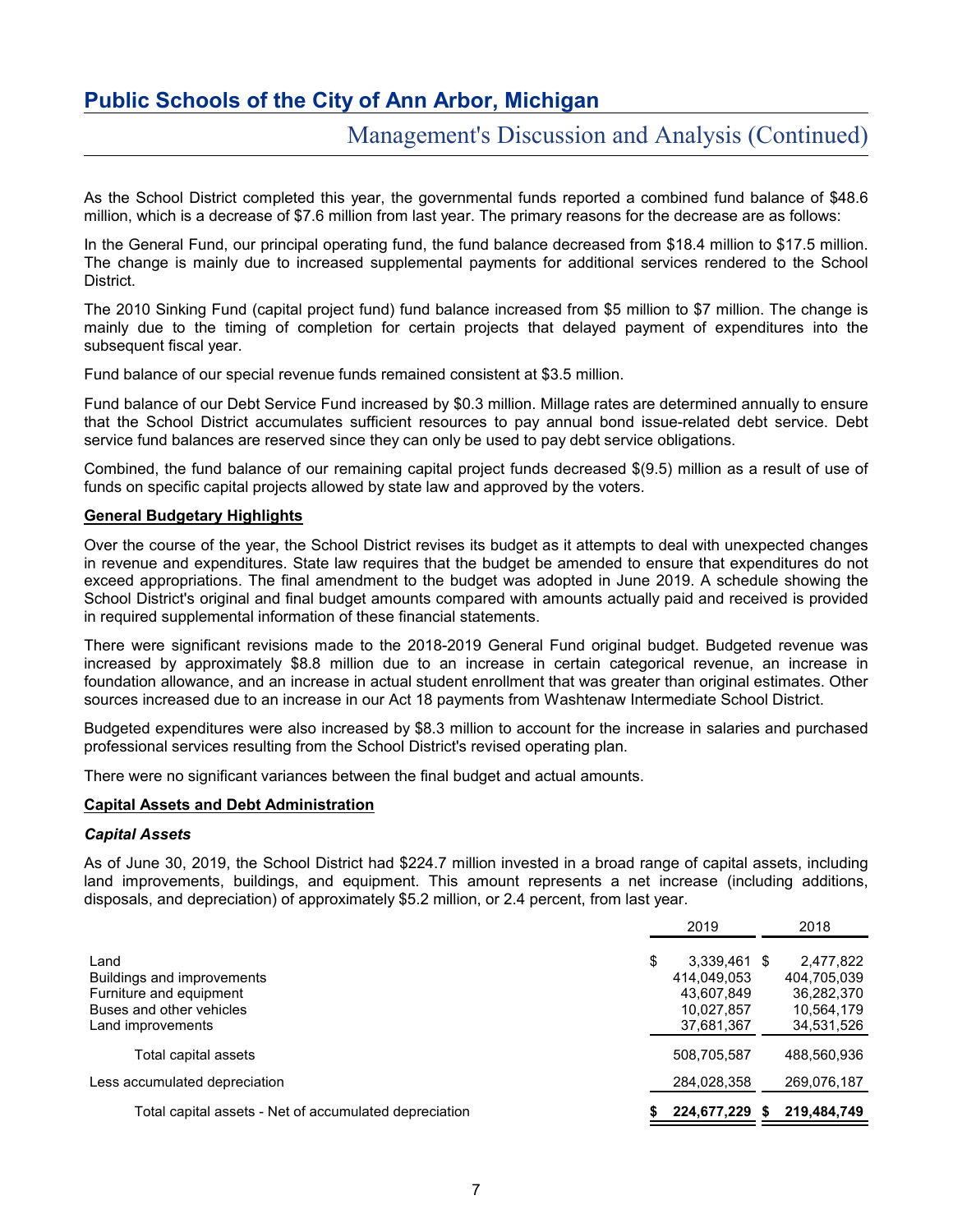# Management's Discussion and Analysis (Continued)

This year's additions of \$21.1 million included vehicles, building construction, building renovations, and equipment. Several major capital projects are planned for the 2019-2020 fiscal year. We anticipate capital additions will be comparable to this year. We present more detailed information about our capital assets in the notes to the financial statements.

### *Debt*

At the end of this year, the School District had \$145.5 million in bonds outstanding versus \$159.8 million in the previous year - a change of 8.9 percent. Those bonds consisted of the following:

|                          | 2019           | 2018        |
|--------------------------|----------------|-------------|
|                          |                |             |
| General obligation bonds | 145,455,006 \$ | 159,770,006 |

The State limits the amount of general obligation debt that schools can issue to 15 percent of the assessed value of all taxable property within the School District's boundaries. If the School District issues "qualified debt" (i.e., debt backed by the State of Michigan), such obligations are not subject to this debt limit. The School District has no outstanding unqualified general obligation debt as of June 30, 2019.

Other obligations include accrued compensated absences, workers' compensation, and debt issuance premiums. We present more detailed information about our long-term liabilities in the notes to the financial statements.

### **Economic Factors and Next Year's Budgets and Rates**

Our elected officials and administration consider many factors when setting the School District's 2019-2020 fiscal year budget. One of the most important factors affecting the budget is our student count. The state foundation revenue is determined by multiplying the blended student count by the foundation allowance per pupil. The 2019- 2020 budget was adopted in June 2019 based on an estimate of students who will enroll in September 2019. Approximately 50 percent of total General Fund revenue is from the foundation allowance. Under state law, the School District cannot access additional property tax revenue for general operations. As a result, district funding is heavily dependent on the State's ability to fund local school operations. Based on early enrollment data at the start of the 2019 school year, we anticipate that the fall student count will be short of the estimates used in creating the 2019-2020 budget. Once the final student count and related per pupil funding are validated, state law requires the School District to amend the budget if actual district resources are not sufficient to fund original appropriations.

Since the School District's revenue is heavily dependent on state funding and the health of the State's School Aid Fund, the actual revenue received depends on the State's ability to collect revenue to fund its appropriation to the School District. The State periodically holds a Revenue Estimating Conference to estimate revenue. Based on the results of the most recent conference, the State estimates funds are sufficient to fund the appropriation, including an estimated foundation allowance increase of \$120 per pupil.

### **Contacting the School District's Management**

This financial report is intended to provide our taxpayers, parents, and investors with a general overview of the School District's finances and to show the School District's accountability for the money it receives. If you have any questions about this report or need additional information, we welcome you to contact the business office at 2555 South State Street, Ann Arbor, MI 48104.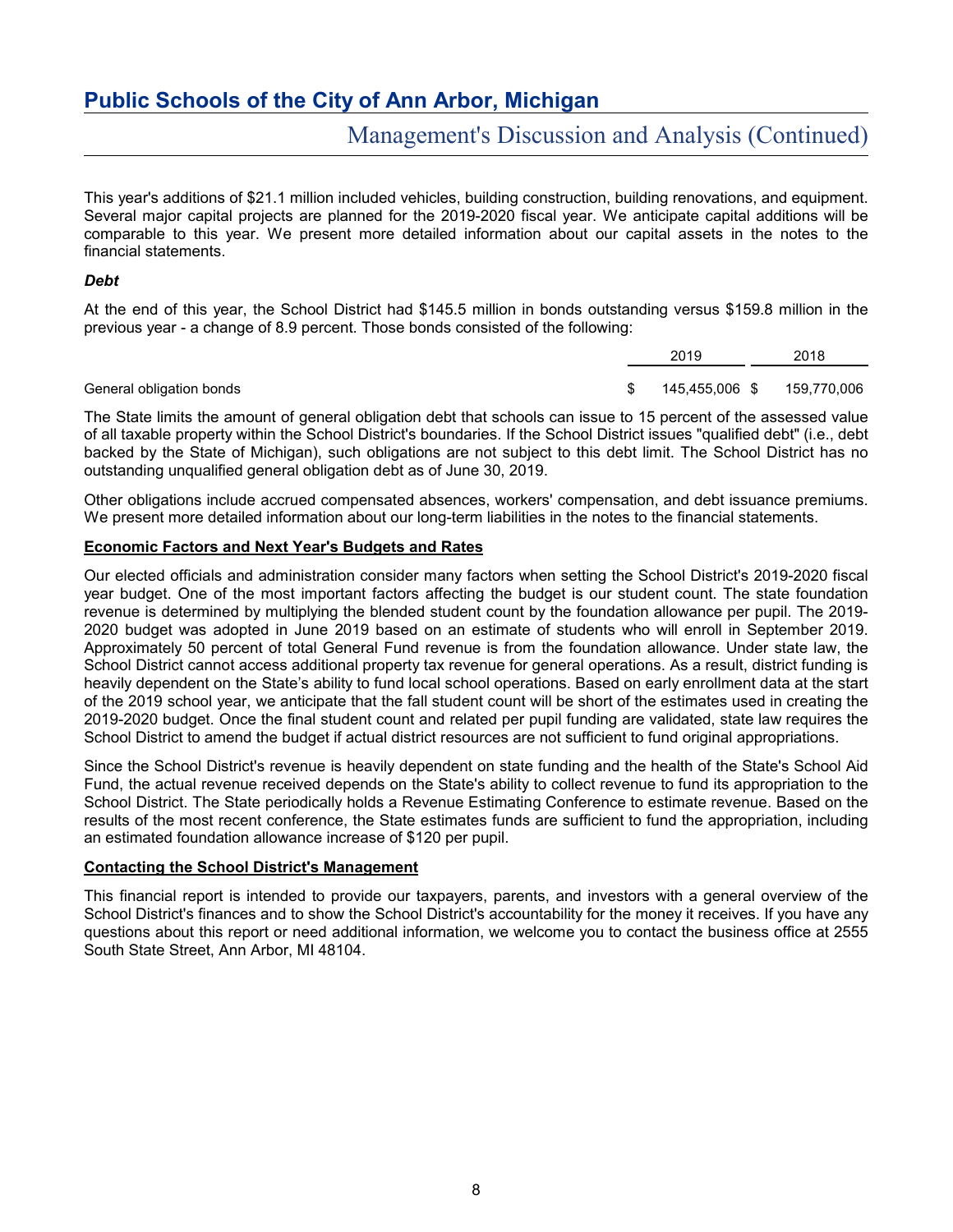# Statement of Net Position

|                                                                                       | <b>June 30, 2019</b>       |
|---------------------------------------------------------------------------------------|----------------------------|
|                                                                                       | Governmental<br>Activities |
| <b>Assets</b>                                                                         |                            |
| Cash and investments (Note 4)                                                         | \$<br>27,348,058           |
| Receivables:<br>Accounts receivable                                                   | 2,572,184                  |
| Due from other governments                                                            | 22,581,913                 |
| Inventory                                                                             | 76,328                     |
| Prepaid expenses and other assets                                                     | 983,890                    |
| Restricted assets (Note 4)                                                            | 27,638,835                 |
| Capital assets - Net (Note 6)                                                         | 224,677,229                |
| <b>Total assets</b>                                                                   | 305,878,437                |
| <b>Deferred Outflows of Resources</b>                                                 |                            |
| Deferred charges on bond refunding (Note 8)                                           | 6,924,054                  |
| Deferred pension costs (Note 11)<br>Deferred OPEB costs (Note 11)                     | 166,058,426<br>28,748,783  |
|                                                                                       |                            |
| Total deferred outflows of resources                                                  | 201,731,263                |
| <b>Liabilities</b>                                                                    |                            |
| Accounts payable                                                                      | 6,296,176                  |
| Accrued liabilities and other<br>Unearned revenue (Note 5)                            | 25,507,666<br>1,401,969    |
| Noncurrent liabilities:                                                               |                            |
| Due within one year (Note 8)                                                          | 19,551,600                 |
| Due in more than one year (Note 8)                                                    | 148,850,698                |
| Net pension liability (Note 11)                                                       | 441,935,887                |
| Net OPEB liability (Note 11)                                                          | 120,480,255                |
| <b>Total liabilities</b>                                                              | 764,024,251                |
| <b>Deferred Inflows of Resources</b>                                                  |                            |
| Revenue in support of pension contributions made subsequent to the measurement        |                            |
| date (Note 11)                                                                        | 16,763,314                 |
| Deferred pension cost reductions (Note 11)<br>Deferred OPEB cost reductions (Note 11) | 34,547,573<br>27,403,277   |
|                                                                                       |                            |
| Total deferred inflows of resources                                                   | 78,714,164                 |
| <b>Net Position</b>                                                                   |                            |
| Net investment in capital assets<br>Restricted:                                       | 86,149,871                 |
| Debt service                                                                          | 971,637                    |
| Capital projects                                                                      | 7,109,963                  |
| Unrestricted                                                                          | (429, 360, 186)            |
| Total net position                                                                    | (335, 128, 715)            |
|                                                                                       |                            |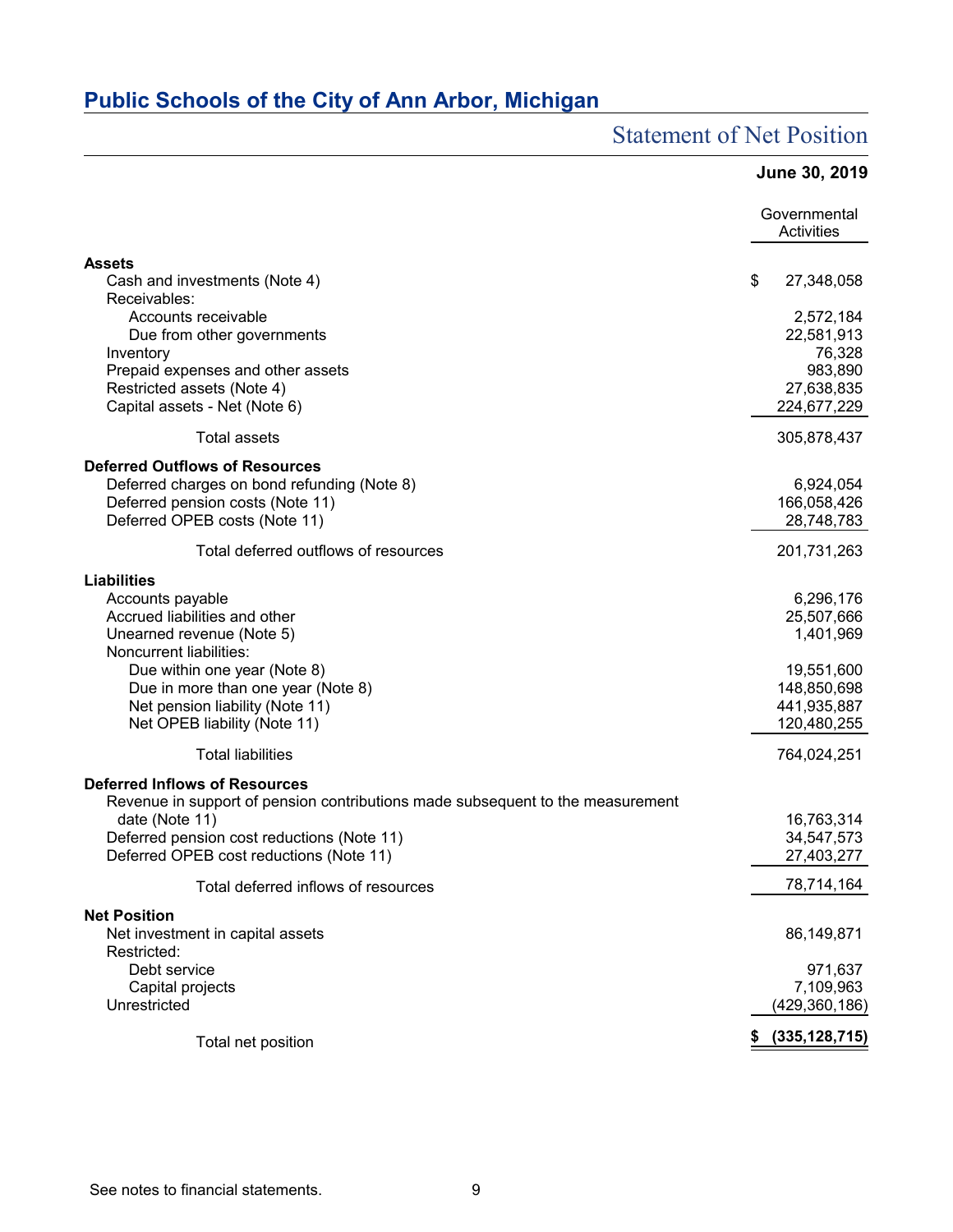# Statement of Activities

# **Year Ended June 30, 2019**

|                                                                                        |                                                                                                                                                                                                                                       |                                                                   | Program Revenue |                                    |  |                                          |  | Governmental<br><b>Activities</b>                           |
|----------------------------------------------------------------------------------------|---------------------------------------------------------------------------------------------------------------------------------------------------------------------------------------------------------------------------------------|-------------------------------------------------------------------|-----------------|------------------------------------|--|------------------------------------------|--|-------------------------------------------------------------|
|                                                                                        |                                                                                                                                                                                                                                       | <b>Expenses</b>                                                   |                 | Charges for<br>Services            |  | Operating<br>Grants and<br>Contributions |  | Net (Expense)<br>Revenue and<br>Changes in Net<br>Position  |
| <b>Functions/Programs</b><br>Primary government - Governmental<br>activities:          |                                                                                                                                                                                                                                       |                                                                   |                 |                                    |  |                                          |  |                                                             |
| Instruction<br>Support services<br><b>Athletics</b><br>Food services                   | \$                                                                                                                                                                                                                                    | 193,640,591 \$<br>105,512,469<br>3,186,747<br>4,045,423           |                 | 728,779 \$<br>907,151<br>1,927,991 |  | 48,049,536 \$<br>29,599,322<br>2,539,603 |  | (144, 862, 276)<br>(75, 913, 147)<br>(2,279,596)<br>422,171 |
| <b>Community services</b><br>Recreation and child care<br>Interest<br>Other debt costs |                                                                                                                                                                                                                                       | 1,544,972<br>6,330,318<br>5,767,348<br>3,924                      |                 | 6,115,355                          |  | 778,930                                  |  | (766, 042)<br>(214, 963)<br>(5,767,348)<br>(3,924)          |
| Depreciation expense (unallocated)<br>Total primary government \$                      |                                                                                                                                                                                                                                       | 32,446<br>320,064,238 \$                                          |                 | 9,679,276 \$                       |  | 80,967,391                               |  | (32, 446)<br>(229, 417, 571)                                |
|                                                                                        |                                                                                                                                                                                                                                       | General revenue:<br>Taxes:                                        |                 |                                    |  |                                          |  |                                                             |
|                                                                                        | Property taxes levied for general purposes<br>Property taxes levied for debt service<br>Property taxes levied for sinking fund<br>State aid not restricted to specific purposes<br>Federal grants and contributions not restricted to |                                                                   |                 |                                    |  |                                          |  | 86,887,895<br>22,085,588<br>22,232,263<br>84,773,238        |
|                                                                                        | specific purposes<br>Interest and investment earnings<br>Gain on sale of capital assets<br>Other                                                                                                                                      |                                                                   |                 |                                    |  |                                          |  | 577<br>1,262,176<br>96,400<br>2,675,163                     |
| Total general revenue                                                                  |                                                                                                                                                                                                                                       |                                                                   |                 |                                    |  |                                          |  | 220,013,300                                                 |
|                                                                                        |                                                                                                                                                                                                                                       | <b>Change in Net Position</b><br>Net Position - Beginning of year |                 |                                    |  |                                          |  | (9,404,271)<br>(325, 724, 444)                              |
|                                                                                        |                                                                                                                                                                                                                                       | Net Position - End of year                                        |                 |                                    |  |                                          |  | (335, 128, 715)                                             |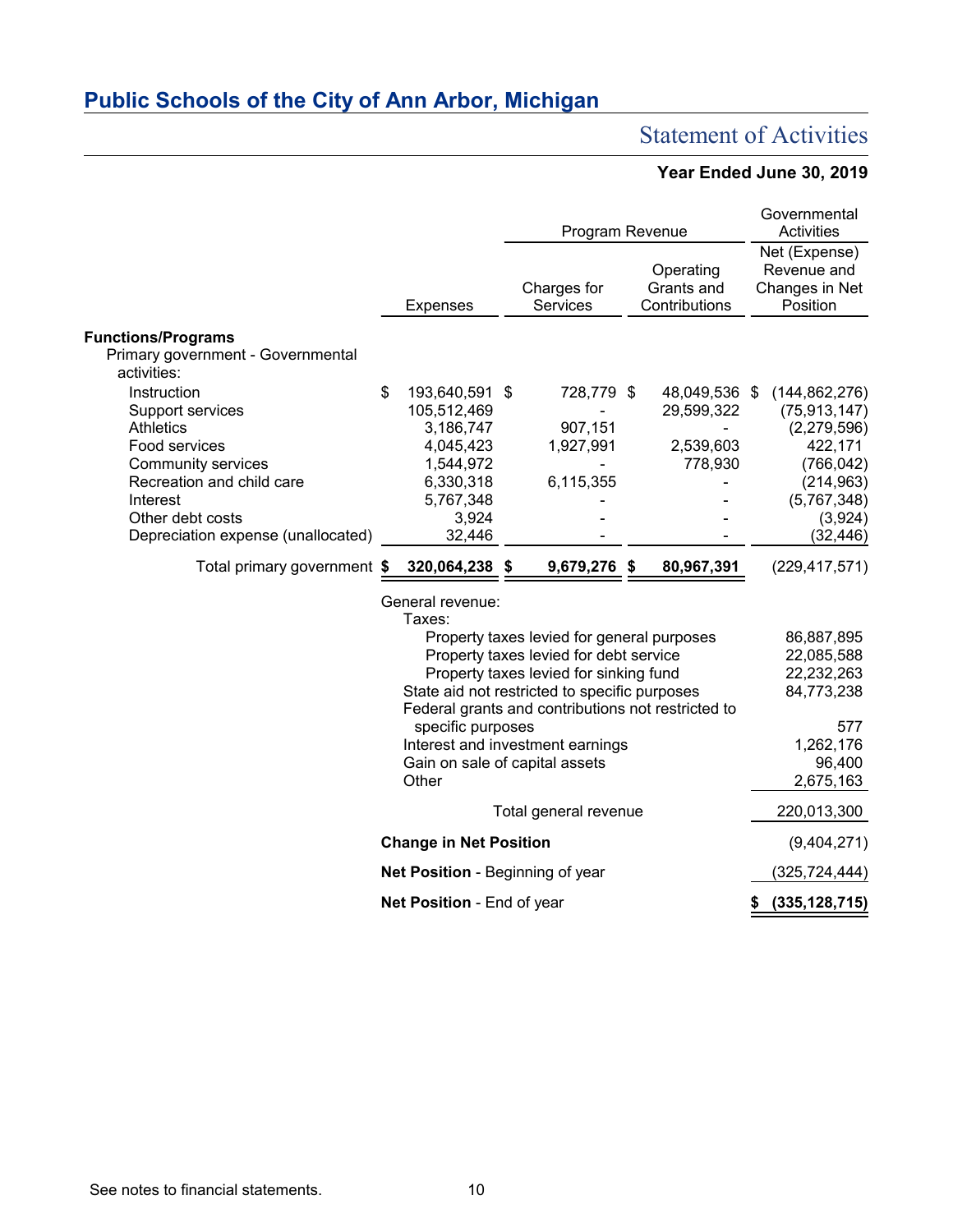# Governmental Funds Balance Sheet

# **June 30, 2019**

|                                                                 | <b>General Fund</b>     | 2010 Sinking<br>Fund | Nonmajor<br>Funds           | Total<br>Governmental<br>Funds |
|-----------------------------------------------------------------|-------------------------|----------------------|-----------------------------|--------------------------------|
| <b>Assets</b>                                                   |                         |                      |                             |                                |
| Cash and investments (Note 4)                                   | \$<br>21,859,761 \$     |                      | \$<br>5,488,297 \$          | 27,348,058                     |
| Receivables:                                                    |                         |                      |                             |                                |
| Accounts receivable                                             | 2,198,691               |                      | 373,493                     | 2,572,184                      |
| Due from other governments<br>Due from other funds (Note 7)     | 22,492,818              | 25,825               | 63,270<br>3,928,030         | 22,581,913<br>4,451,695        |
| Inventory                                                       | 523,665                 |                      | 76,328                      | 76,328                         |
| Prepaid expenses and other assets                               | 520,658                 |                      | 463,232                     | 983,890                        |
| Restricted assets (Note 4)                                      |                         | 10,228,873           | 17,409,962                  | 27,638,835                     |
| <b>Total assets</b>                                             | 47,595,593 \$           | 10,254,698 \$        | 27,802,612 \$               | 85,652,903                     |
|                                                                 |                         |                      |                             |                                |
| <b>Liabilities</b>                                              |                         |                      |                             |                                |
| Accounts payable                                                | \$<br>2,334,061 \$      | 3,079,937 \$         | 823,767 \$                  | 6,237,765                      |
| Due to other funds (Note 7)<br>Accrued liabilities and other    | 1,587,833               | 64,798               | 2,857,475                   | 4,510,106                      |
| Unearned revenue (Note 5)                                       | 24,351,799<br>1,244,222 |                      | 157,747                     | 24,351,799<br>1,401,969        |
|                                                                 |                         |                      |                             |                                |
| <b>Total liabilities</b>                                        | 29,517,915              | 3,144,735            | 3,838,989                   | 36,501,639                     |
| Deferred Inflows of Resources - Unavailable<br>revenue (Note 5) | 534,835                 |                      |                             | 534,835                        |
| Total liabilities and deferred<br>inflows of resources          | 30,052,750              | 3,144,735            | 3,838,989                   | 37,036,474                     |
| <b>Fund Balances</b>                                            |                         |                      |                             |                                |
| Nonspendable:                                                   |                         |                      |                             |                                |
| Inventory                                                       |                         |                      | 76,328                      | 76,328                         |
| Prepaids                                                        | 520,658                 |                      | 463,232                     | 983,890                        |
| Restricted:                                                     |                         |                      |                             |                                |
| Debt service                                                    |                         | 7,109,963            | 2,127,504<br>18,358,433     | 2,127,504                      |
| Capital projects<br>Committed:                                  |                         |                      |                             | 25,468,396                     |
| Child care                                                      |                         |                      | 1,292,050                   | 1,292,050                      |
| Recreation                                                      |                         |                      | 2,172,404                   | 2,172,404                      |
| Unassigned                                                      | 17,022,185              |                      | (526, 328)                  | 16,495,857                     |
| <b>Total fund balances</b>                                      | 17,542,843              | 7,109,963            | 23,963,623                  | 48,616,429                     |
| Total liabilities, deferred inflows                             |                         |                      |                             |                                |
| of resources, and fund                                          |                         |                      |                             |                                |
| balances                                                        | 47,595,593 \$           |                      | 10,254,698 \$ 27,802,612 \$ | 85,652,903                     |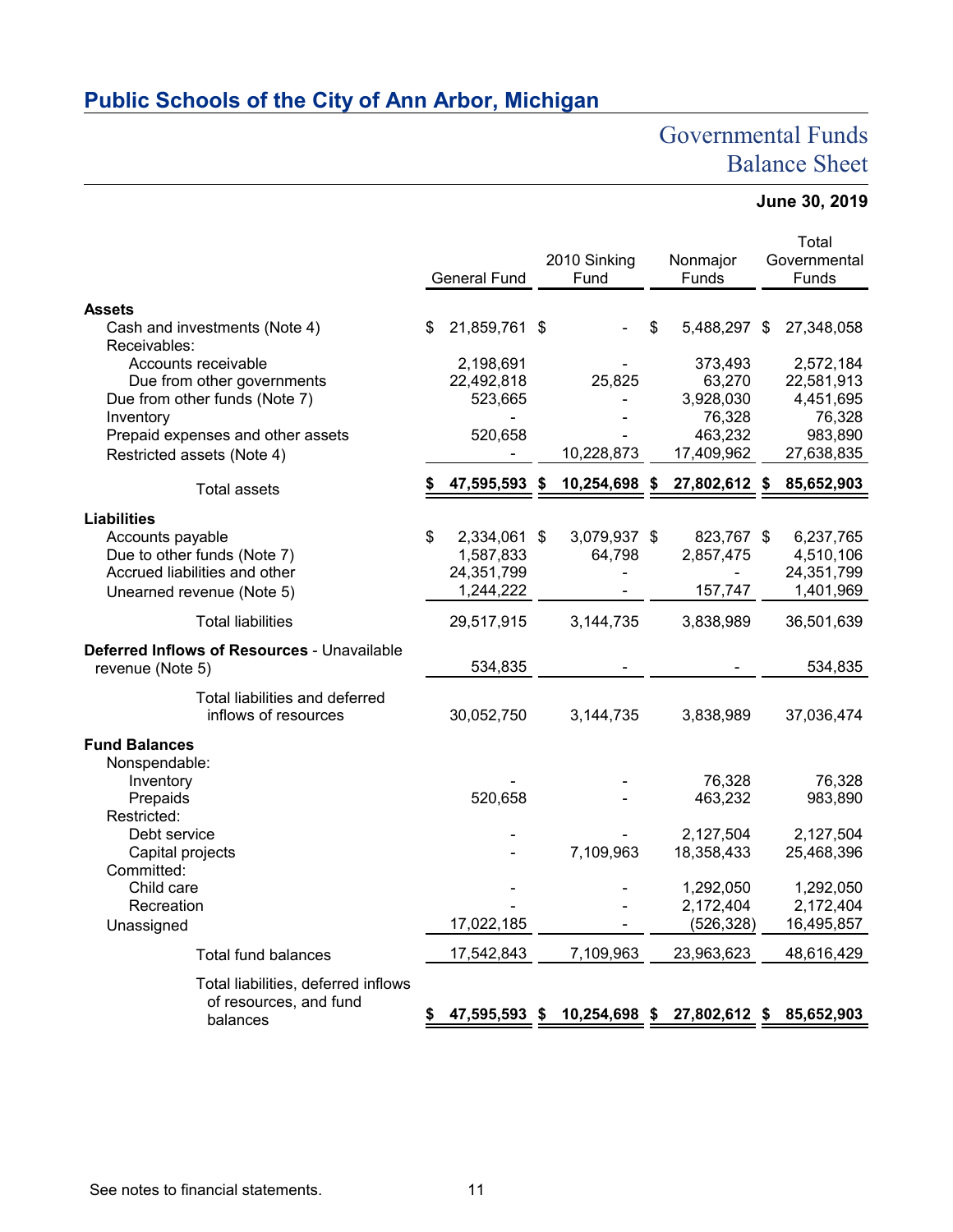# Governmental Funds Reconciliation of the Balance Sheet to the Statement of Net Position

|                                                                                                                                                                                                           | June 30, 2019                                |
|-----------------------------------------------------------------------------------------------------------------------------------------------------------------------------------------------------------|----------------------------------------------|
| <b>Fund Balances Reported in Governmental Funds</b>                                                                                                                                                       | \$<br>48,616,429                             |
| Amounts reported for governmental activities in the statement of net position are different<br>because:                                                                                                   |                                              |
| Capital assets used in governmental activities are not financial resources and are not<br>reported in the funds:<br>Cost of capital assets<br>Accumulated depreciation                                    | 508,705,587<br>(284, 028, 358)               |
| Net capital assets used in governmental activities                                                                                                                                                        | 224,677,229                                  |
| Receivables that are not collected soon after year end are not available to pay for current<br>period expenditures and, therefore, are reported as unavailable revenue in the funds                       | 534,835                                      |
| Deferred inflows and outflows related to bond refundings are not reported in the funds                                                                                                                    | 6,924,054                                    |
| Bonds payable plus bond premiums are not due and payable in the current period and<br>are not reported in the funds                                                                                       | (163,809,845)                                |
| Accrued interest is not due and payable in the current period and is not reported in the<br>funds                                                                                                         | (1, 155, 867)                                |
| Some employee fringe benefits are payable over a long period of years and do not<br>represent a claim on current financial resources; therefore, they are not reported as<br>fund liabilities:            |                                              |
| Employee compensated absences<br>Self-insurance liability<br>Net pension liability and related deferred inflows and outflows                                                                              | (4,291,545)<br>(300, 908)<br>(310, 425, 034) |
| Net OPEB liability and related deferred inflows and outflows                                                                                                                                              | (119, 134, 749)                              |
| Revenue in support of pension contributions made subsequent to the measurement date<br>is reported as a deferred inflow of resources in the statement of net position and is not<br>reported in the funds | (16, 763, 314)                               |
| <b>Net Position of Governmental Activities</b>                                                                                                                                                            | (335, 128, 715)<br>\$                        |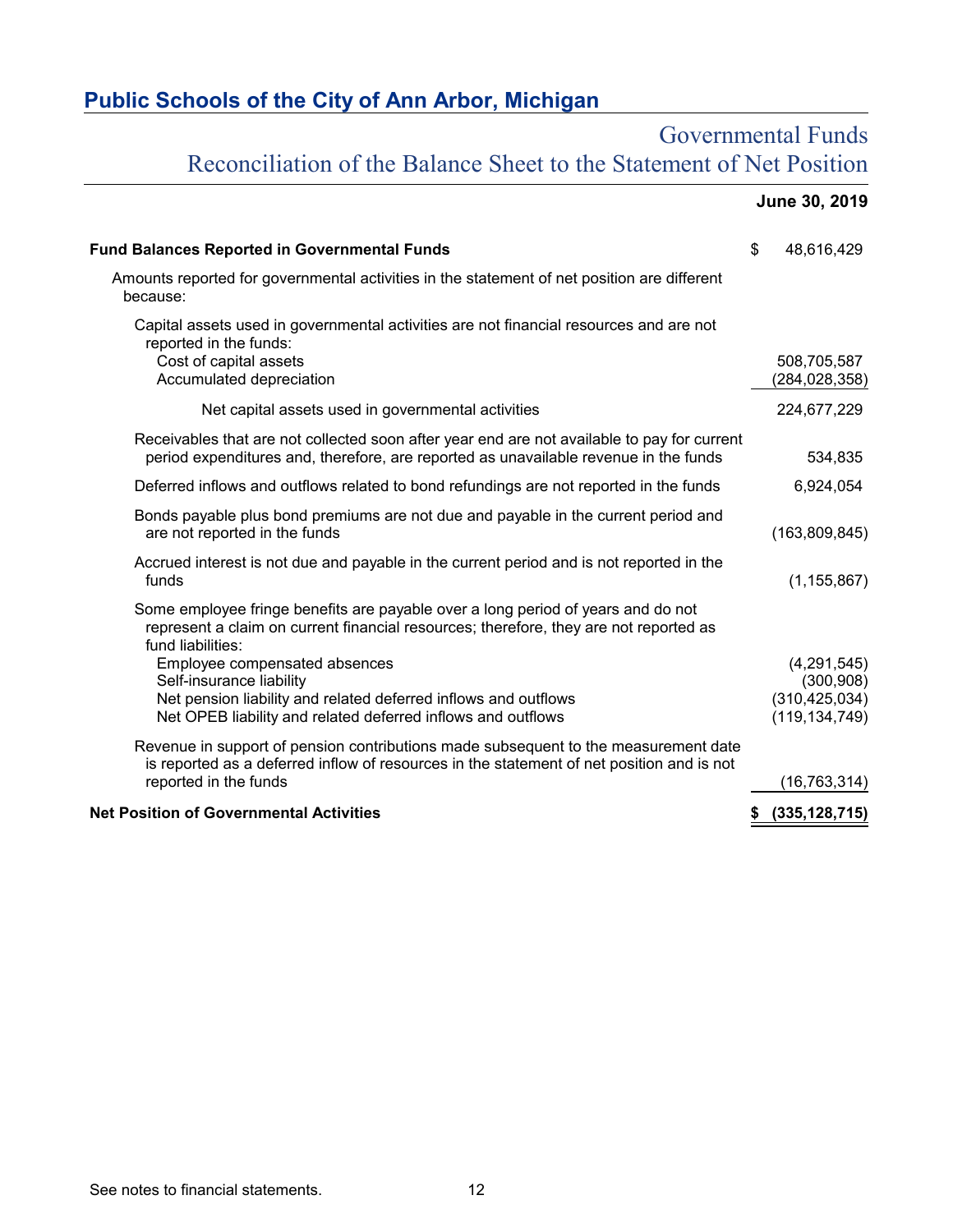# Governmental Funds Statement of Revenue, Expenditures, and Changes in Fund Balances

# **Year Ended June 30, 2019**

|                                                                               | <b>General Fund</b> | 2010 Sinking<br>Fund | Nonmajor<br>Funds | Total<br>Governmental<br>Funds |
|-------------------------------------------------------------------------------|---------------------|----------------------|-------------------|--------------------------------|
| <b>Revenue</b><br>Local sources                                               | 91,686,368 \$<br>\$ | 22,250,075 \$        |                   | 30,885,918 \$144,822,361       |
| State sources                                                                 | 126,290,539         | 25,825               | 275,845           | 126,592,209                    |
| Federal sources                                                               | 6,908,607           |                      | 2,364,562         | 9,273,169                      |
| Interdistrict sources                                                         | 31,397,107          |                      |                   | 31,397,107                     |
| Total revenue                                                                 | 256,282,621         | 22,275,900           | 33,526,325        | 312,084,846                    |
| <b>Expenditures</b>                                                           |                     |                      |                   |                                |
| Current:                                                                      |                     |                      |                   |                                |
| Instruction                                                                   | 155,833,687         |                      |                   | 155,833,687                    |
| Support services                                                              | 96,977,060          | 25,455               | 660,992           | 97,663,507                     |
| <b>Athletics</b><br>Food services                                             | 3,050,894           |                      |                   | 3,050,894                      |
| <b>Community services</b>                                                     | 1,061,740           |                      | 4,036,871         | 4,036,871<br>1,061,740         |
| Recreation and child care                                                     |                     |                      | 6,320,809         | 6,320,809                      |
| Debt service:                                                                 |                     |                      |                   |                                |
| Principal                                                                     |                     |                      | 14,315,000        | 14,315,000                     |
| Interest                                                                      |                     |                      | 7,548,744         | 7,548,744                      |
| Other debt costs                                                              |                     |                      | 3,924             | 3,924                          |
| Capital outlay                                                                | 104,872             | 19,759,119           | 10,075,540        | 29,939,531                     |
| Total expenditures                                                            | 257,028,253         | 19,784,574           | 42,961,880        | 319,774,707                    |
| <b>Excess of Revenue (Under) Over</b><br><b>Expenditures</b>                  | (745, 632)          | 2,491,326            | (9,435,555)       | (7,689,861)                    |
| <b>Other Financing Sources (Uses)</b><br>Proceeds from sale of capital assets | 96,400              |                      |                   | 96,400                         |
| Transfers in (Note 7)                                                         |                     |                      | 168,176           | 168,176                        |
| Transfers out (Note 7)                                                        | (168,176)           |                      |                   | (168, 176)                     |
| Total other financing (uses)<br>sources                                       | (71, 776)           |                      | 168,176           | 96,400                         |
| <b>Net Change in Fund Balances</b>                                            | (817, 408)          | 2,491,326            | (9,267,379)       | (7,593,461)                    |
| Fund Balances - Beginning of year                                             | 18,360,251          | 4,618,637            | 33,231,002        | 56,209,890                     |
| Fund Balances - End of year                                                   | 17,542,843<br>\$    | \$<br>7,109,963 \$   | 23,963,623 \$     | 48,616,429                     |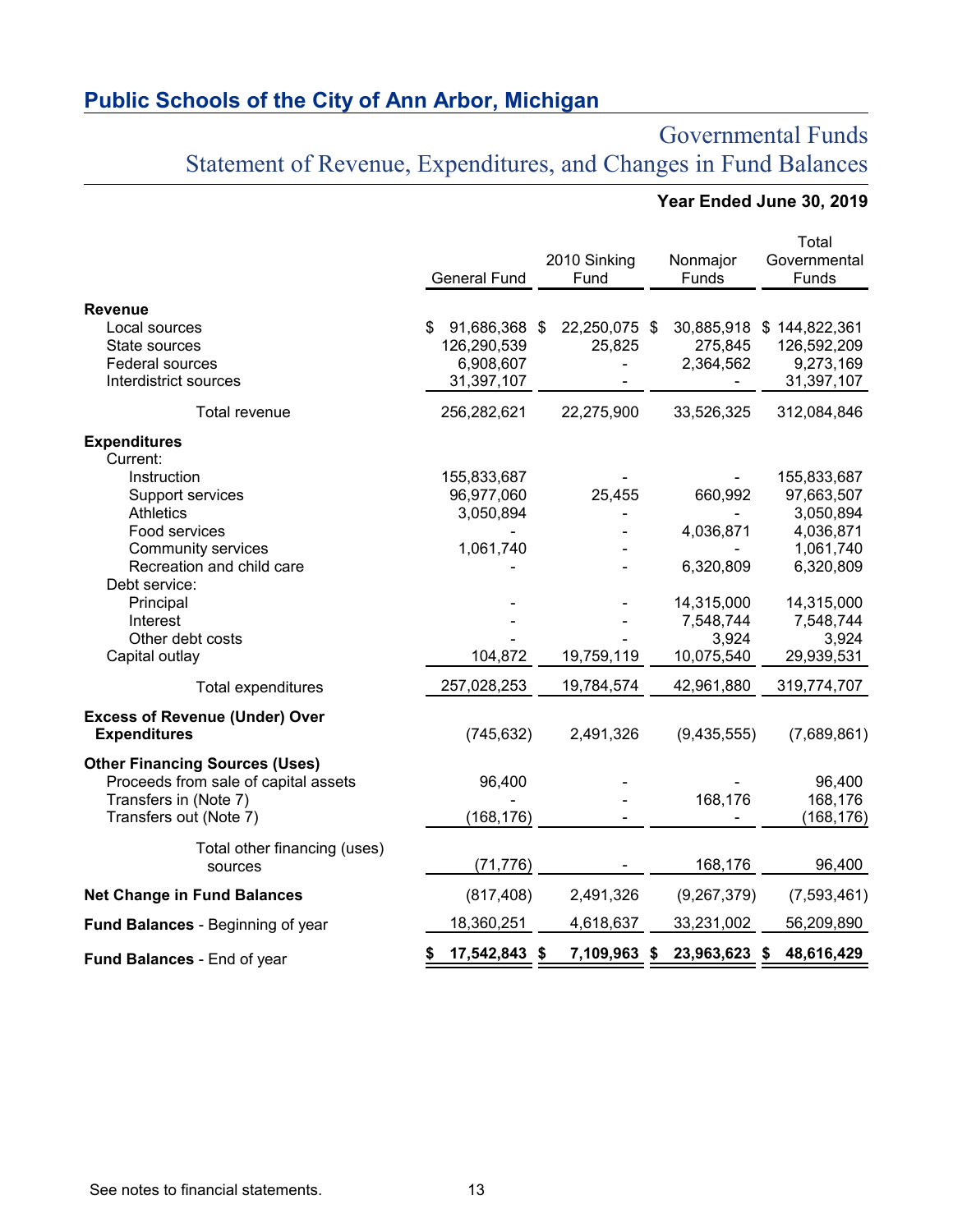# Governmental Funds Reconciliation of the Statement of Revenue, Expenditures, and Changes in Fund Balances to the Statement of Activities

|                                                                                                                                                                                                                                                                                           | Year Ended June 30, 2019     |
|-------------------------------------------------------------------------------------------------------------------------------------------------------------------------------------------------------------------------------------------------------------------------------------------|------------------------------|
| Net Change in Fund Balances Reported in Governmental Funds                                                                                                                                                                                                                                | \$<br>(7,593,461)            |
| Amounts reported for governmental activities in the statement of activities are different<br>because:                                                                                                                                                                                     |                              |
| Governmental funds report capital outlays as expenditures; however, in the statement of<br>activities, these costs are allocated over their estimated useful lives as depreciation:<br>Capitalized capital outlay<br>Depreciation expense                                                 | 21,936,712<br>(16, 744, 232) |
| Total                                                                                                                                                                                                                                                                                     | 5,192,480                    |
| Revenue in the statement of activities that does not provide current financial resources is<br>not reported as revenue in the funds until it is available                                                                                                                                 | 445,475                      |
| Revenue in support of pension contributions made subsequent to the measurement date                                                                                                                                                                                                       | (1,966,754)                  |
| Repayment of bond principal is an expenditure in the governmental funds, but not in the<br>statement of activities (where it reduces long-term debt); amortization of<br>premiums/discounts and inflows/outflows related to bond refundings are not expenses<br>in the governmental funds | 15,994,139                   |
| Interest expense is recognized in the government-wide statements as it accrues                                                                                                                                                                                                            | 102,257                      |
| Some employee costs (pension, OPEB, and compensated absences) do not require the<br>use of current financial resources and, therefore, are not reported as expenditures in<br>the governmental funds                                                                                      | (21,578,407)                 |
| <b>Change in Net Position of Governmental Activities</b>                                                                                                                                                                                                                                  | \$<br>(9,404,271)            |

### See notes to financial statements. 14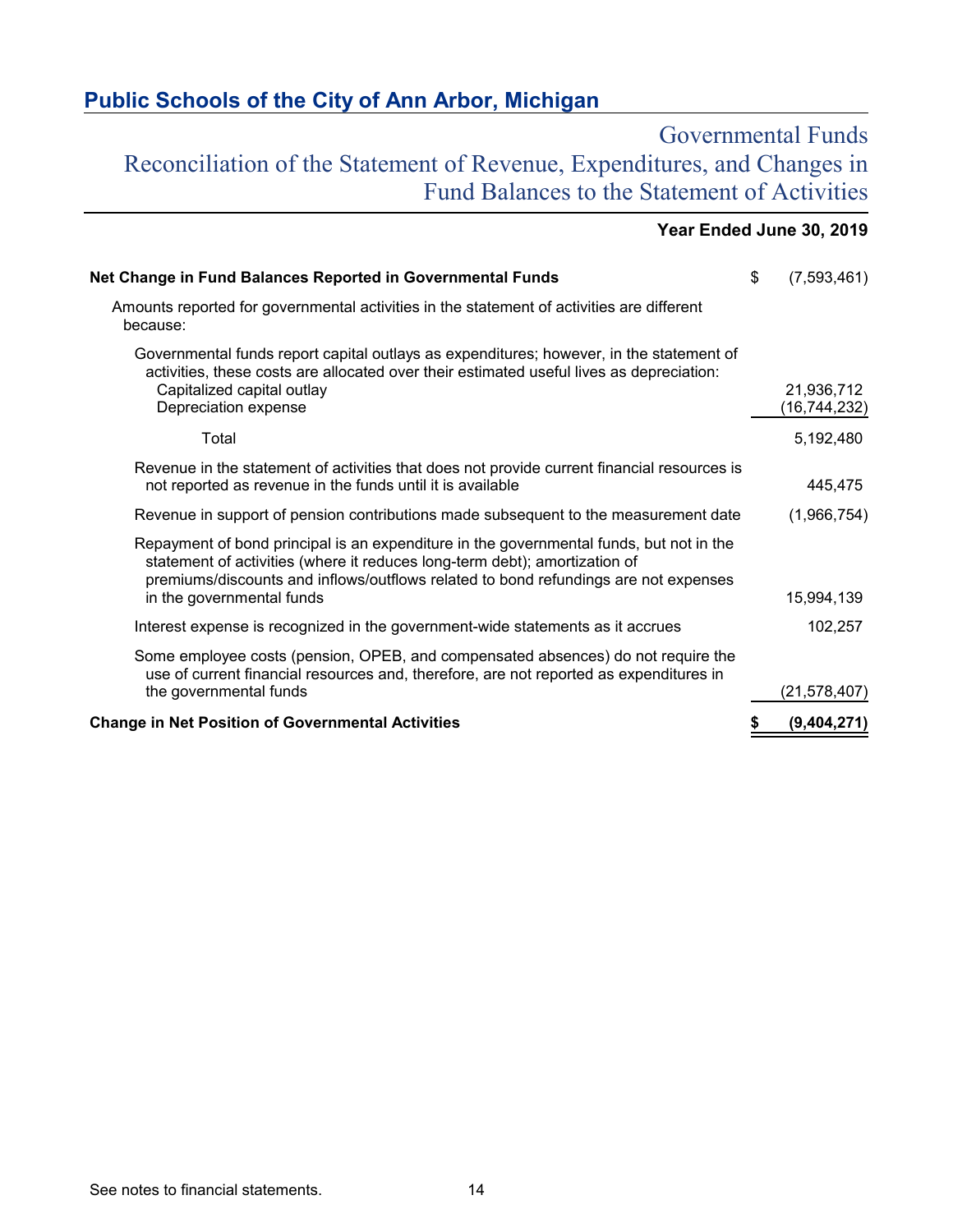# Fiduciary Funds Statement of Fiduciary Net Position

# **June 30, 2019**

|                                                       | <b>Trust Fund</b> |                     |  | Student<br>Private Purpose Activities Agency<br>Fund |  |  |
|-------------------------------------------------------|-------------------|---------------------|--|------------------------------------------------------|--|--|
| <b>Assets</b>                                         |                   |                     |  |                                                      |  |  |
| Cash and investments (Note 4)<br>Due from other funds | \$                | 442,086 \$<br>6,190 |  | 1,291,978<br>52,221                                  |  |  |
| Total assets                                          |                   | 448,276 \$          |  | 1,344,199                                            |  |  |
| <b>Liabilities</b>                                    |                   |                     |  |                                                      |  |  |
| Accounts payable                                      |                   | $305$ \$            |  | 34,314                                               |  |  |
| Due to student activities                             |                   |                     |  | 1,309,885                                            |  |  |
| <b>Total liabilities</b>                              |                   | 305 $\frac{\$}{ }$  |  | 1,344,199                                            |  |  |
| <b>Net Position</b>                                   |                   | 447,971             |  |                                                      |  |  |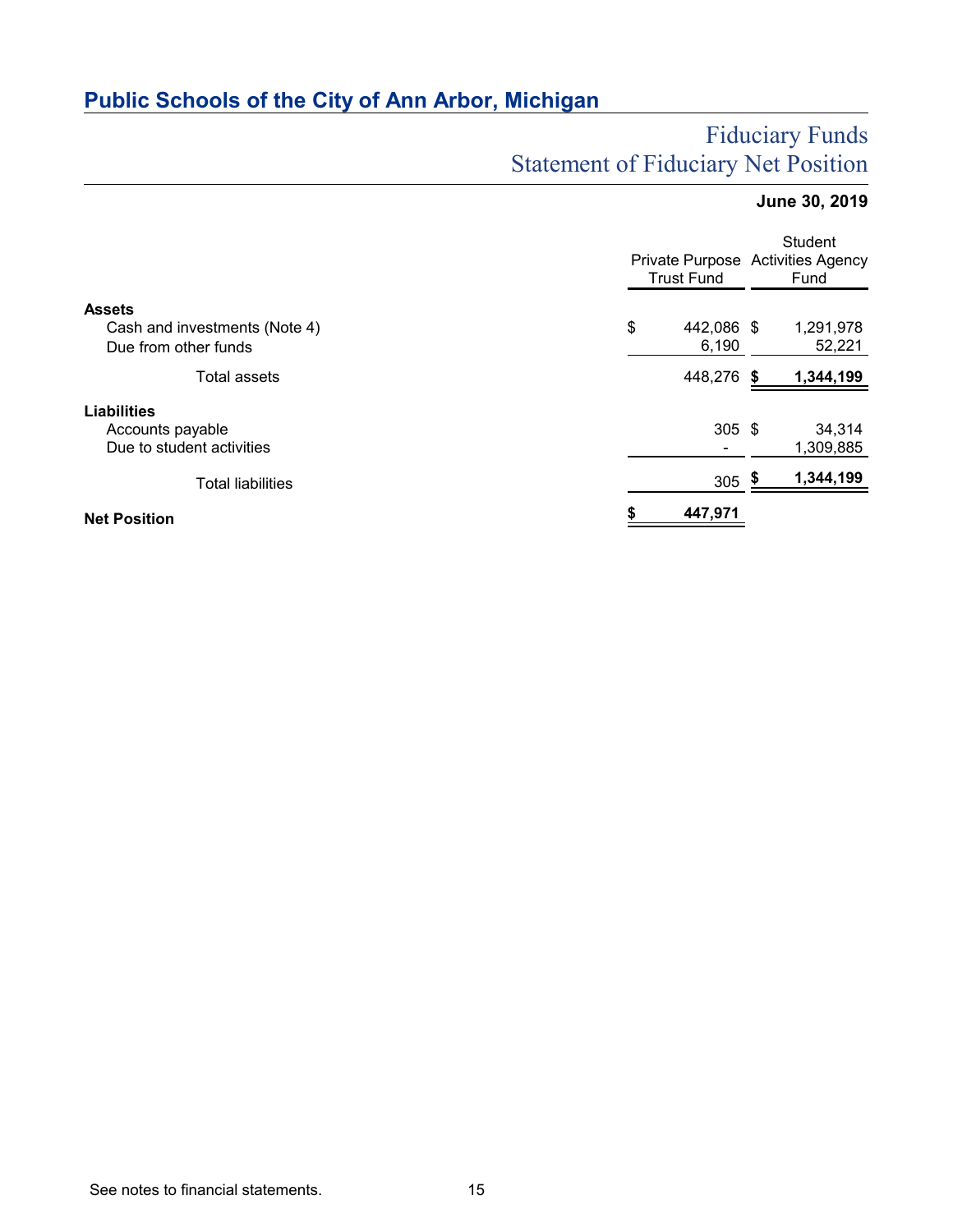# Fiduciary Funds Statement of Changes in Fiduciary Net Position

# **Year Ended June 30, 2019**

|                                  | <b>Private Purpose</b><br><b>Trust Fund</b> |         |  |  |
|----------------------------------|---------------------------------------------|---------|--|--|
| <b>Additions</b>                 |                                             |         |  |  |
| Interest                         | \$                                          | 123     |  |  |
| Private donations                |                                             | 55,514  |  |  |
| Total additions                  |                                             | 55,637  |  |  |
| <b>Deductions</b>                |                                             | 43,759  |  |  |
| <b>Change in Net Position</b>    |                                             | 11,878  |  |  |
| Net Position - Beginning of year |                                             | 436,093 |  |  |
| Net Position - End of year       | \$                                          | 447,971 |  |  |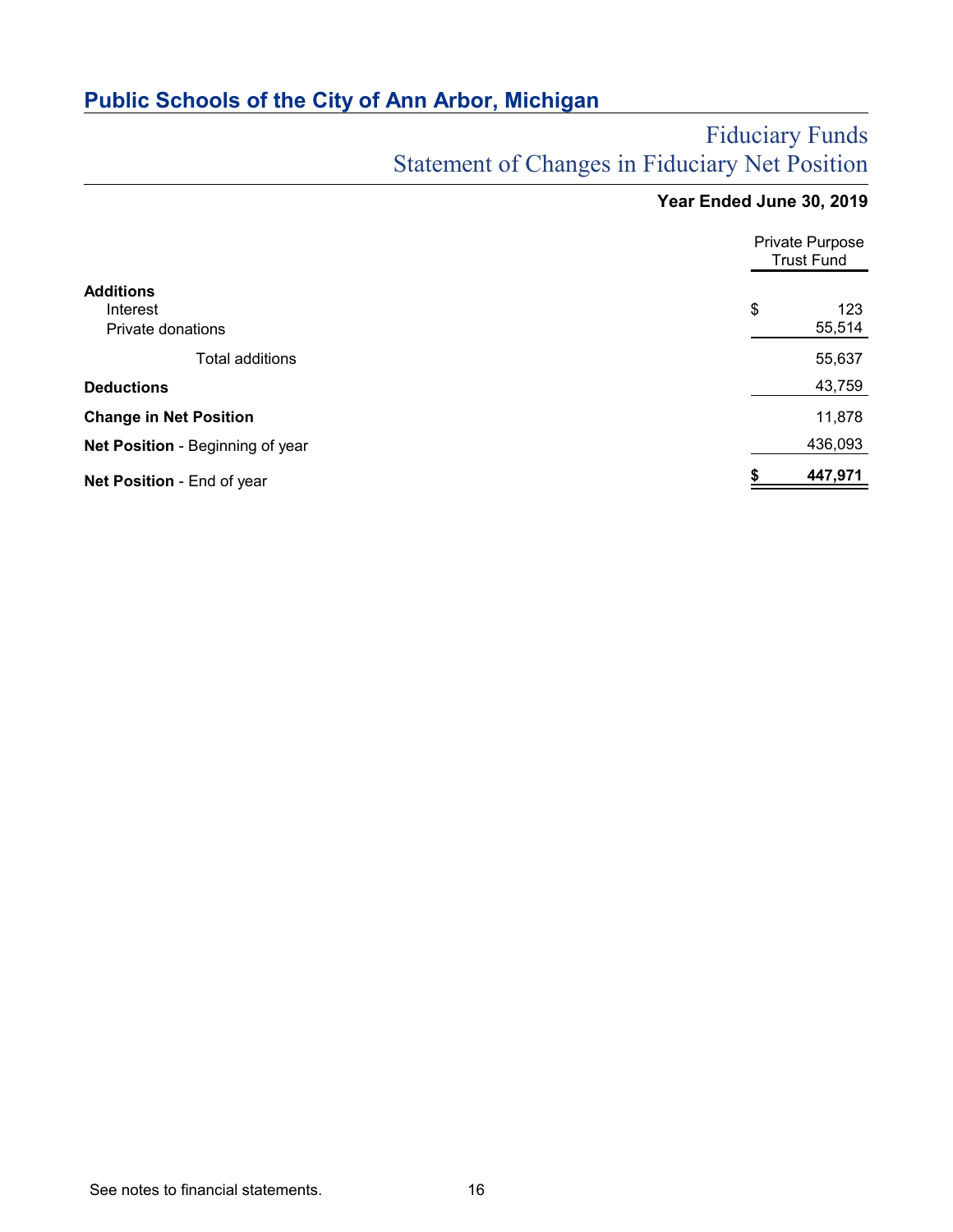### **June 30, 2019**

# **Note 1 - Nature of Business**

Public Schools of the City of Ann Arbor, Michigan (the "School District") is a school district in the state of Michigan that provides educational services to students.

# **Note 2 - Significant Accounting Policies**

### *Accounting and Reporting Principles*

The School District follows accounting principles generally accepted in the United States of America (GAAP) applicable to governmental units. Accounting and financial reporting pronouncements are promulgated by the Governmental Accounting Standards Board (GASB). The following is a summary of the significant accounting policies used by the School District:

### *Reporting Entity*

The School District is governed by an elected seven-member Board of Education. In accordance with government accounting principles, there are no separate legal entities appropriate to be reported within these financial statements.

#### *Report Presentation*

Governmental accounting principles require that financial reports include two different perspectives - the government-wide perspective and the fund-based perspective. The government-wide financial statements (i.e., the statement of net position and the statement of activities) report information on all of the nonfiduciary activities of the primary government. The government-wide financial statements are presented on the economic resources measurement focus and the full accrual basis of accounting. Property taxes are recognized as revenue in the year for which they are levied. Grants and similar items are recognized as revenue as soon as all eligibility requirements imposed by the provider have been met. The statements also present a schedule reconciling these amounts to the modified accrual-based presentation found in the fund-based statements.

The statement of activities demonstrates the degree to which the direct expenses of a given function or segment are offset by program revenue. Direct expenses are those that are clearly identifiable with a specific function or segment. Program revenue includes: (1) charges to customers or applicants for goods, services, or privileges provided and (2) operating grants and contributions. Taxes and other items not properly included among program revenue are reported instead as general revenue.

As a general rule, the effect of interfund activity has been removed from the government-wide financial statements.

Separate financial statements are provided for governmental funds and fiduciary funds, even though the latter are excluded from the government-wide financial statements. Major individual governmental funds are reported as separate columns in the fund financial statements.

#### *Basis of Accounting*

The governmental funds use the current financial resources measurement focus and the modified accrual basis of accounting. This basis of accounting is intended to better demonstrate accountability for how the School District has spent its resources.

Expenditures are reported when the goods are received or the services are rendered. Capital outlays are reported as expenditures (rather than as capital assets) because they reduce the ability to spend resources in the future; conversely, employee benefit costs that will be funded in the future (such as pension and retiree healthcare-related costs or sick and vacation pay) are not counted until they come due for payment. In addition, debt service expenditures, claims, and judgments are recorded only when payment is due.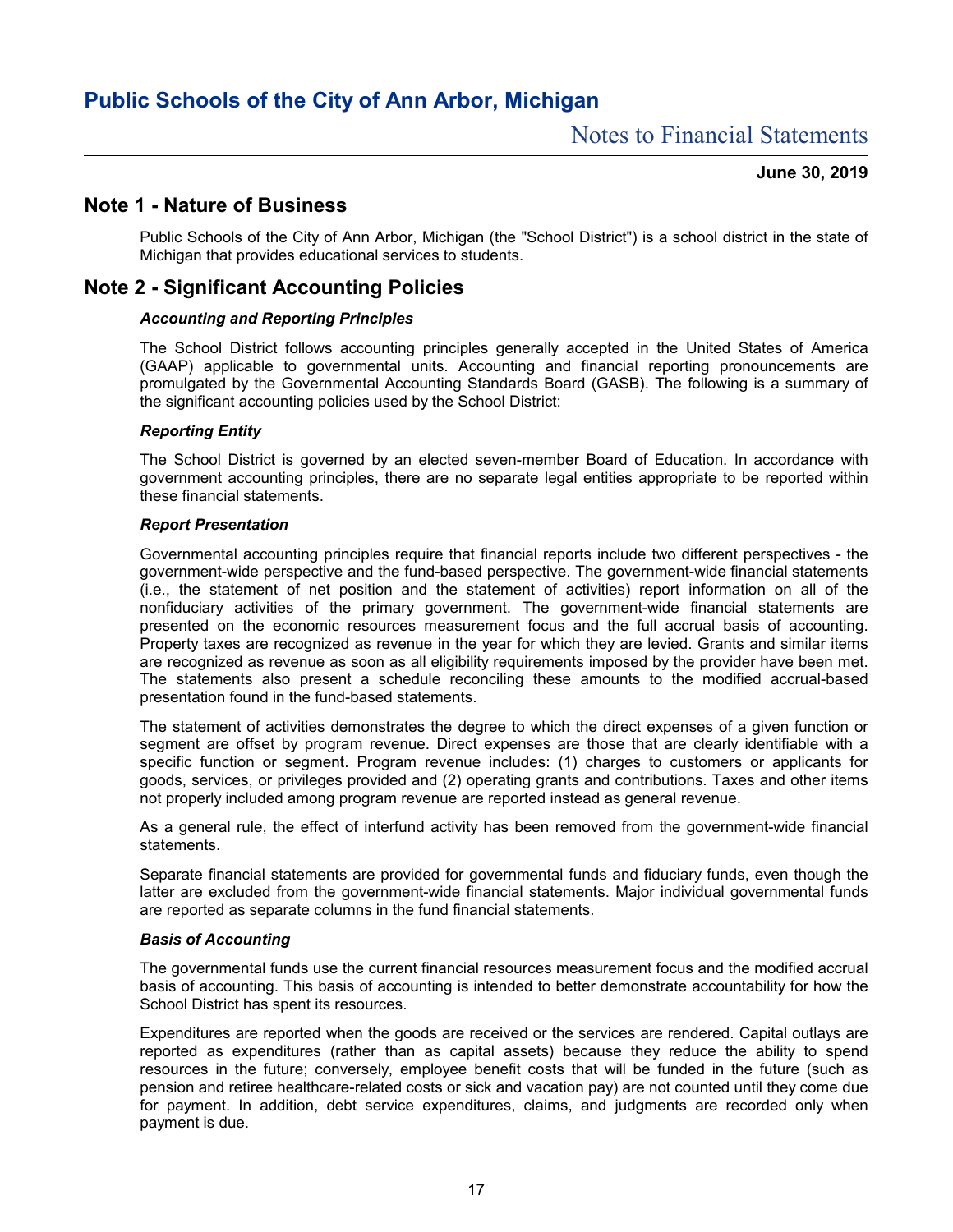### **June 30, 2019**

# **Note 2 - Significant Accounting Policies (Continued)**

Revenue is not recognized until it is collected or collected soon enough after the end of the year that it is available to pay for obligations outstanding at the end of the year. For this purpose, the School District considers amounts collected within 60 days of year end to be available for recognition. Revenue not meeting this definition is classified as a deferred inflow of resources.

Fiduciary funds use the economic resources measurement focus and the full accrual basis of accounting. Revenue is recorded when earned, and expenses are recorded when a liability is incurred, regardless of the timing of related cash flows.

### *Fund Accounting*

The School District accounts for its various activities in several different funds in order to demonstrate accountability for how it spends certain resources; separate funds allow the School District to show the particular expenditures for which specific revenue is used. The various funds are aggregated into two broad fund types:

### *Governmental Funds*

Governmental funds include all activities that provide general governmental services that are not business-type activities. This includes the General Fund, special revenue funds, Debt Service Fund, and capital project funds. The School District reports the following funds as "major" governmental funds:

- The General Fund is the primary operating fund because it accounts for all financial resources used to provide government services other than those specifically assigned to another fund.
- The Sinking Fund is used to account for construction and repair of buildings.

Additionally, the School District reports the following nonmajor governmental fund types:

- Special revenue funds are used to account for the proceeds of specific revenue sources that are restricted to expenditures for specified purposes. The School District's special revenue funds include the Food Service Fund, Recreation Fund, and the Child Care Fund. Any operating deficit generated by these activities is the responsibility of the General Fund.
- Capital projects funds are used to record bond proceeds or other revenue and the disbursement of invoices specifically designated for the acquisition of land and construction or acquisition of buildings and equipment. The funds operate until the purpose for which they were created is accomplished.
- The Debt Service Fund is used to record tax, interest, and other revenue for payment of interest, principal, and other expenditures on long-term debt.

#### *Fiduciary Funds*

Fiduciary funds include amounts held in a fiduciary capacity for others. These amounts are not used to operate the School District's programs. Activities that are reported as fiduciary include the following:

- The Student Activities Agency Fund is used to account for assets held as agent for various student activities. Agency funds are custodial in nature (assets equal liabilities) and do not involve measurement of the results of operations.
- The Private Purpose Trust Fund is used to account for donated assets that will be awarded to students or awarded to support student learning. Private purpose trust funds are used to account for resources legally held for the benefit of individuals and organizations outside the School District.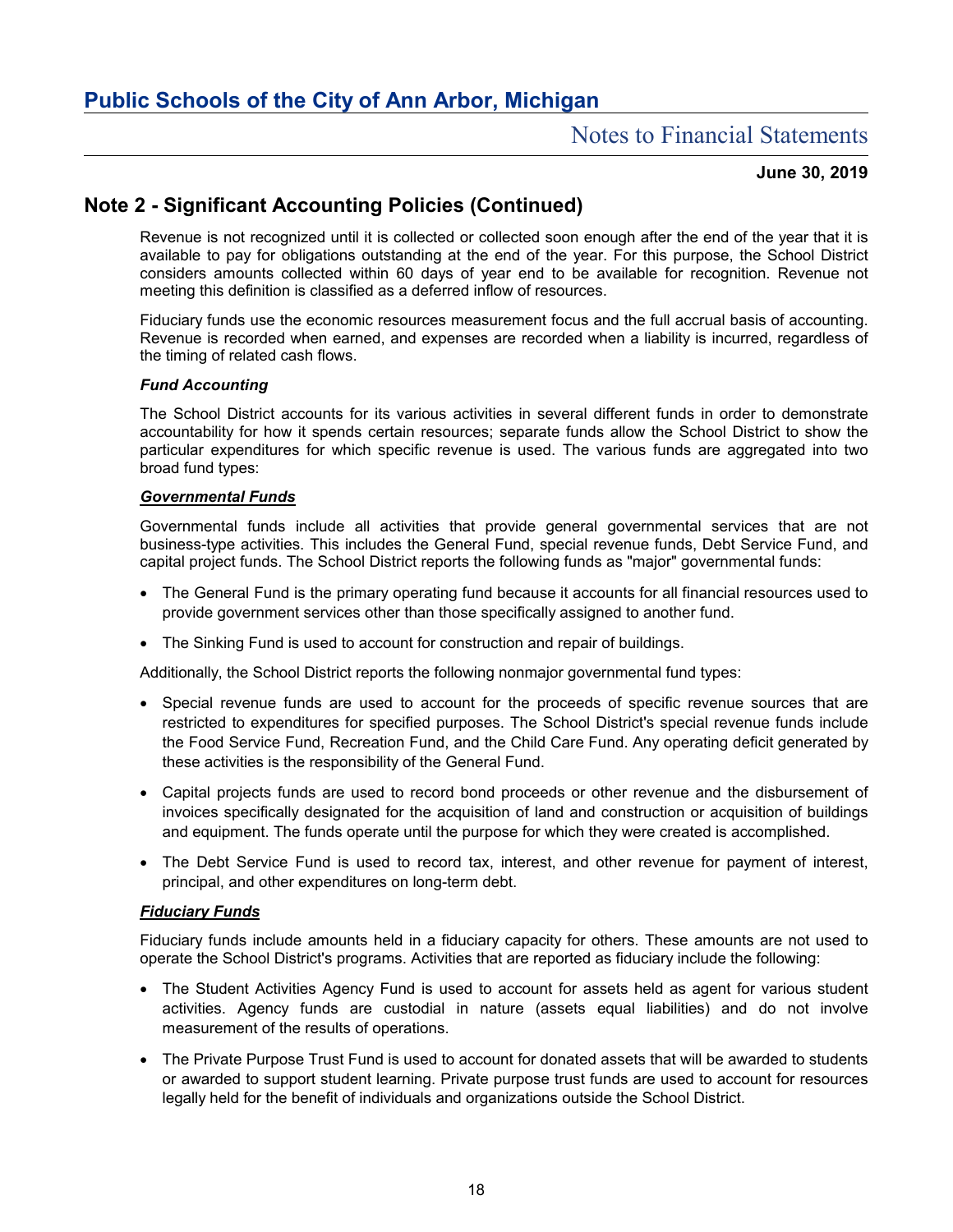# Notes to Financial Statements

### **June 30, 2019**

# **Note 2 - Significant Accounting Policies (Continued)**

### *Interfund Activity*

During the course of operations, the School District has activity between funds for various purposes. Any residual balances outstanding at year end are reported as due from/to other funds and advances to/from other funds. While these balances are reported in fund financial statements, certain eliminations are made in the preparation of the government-wide financial statements.

Furthermore, certain activity occurs during the year involving transfers of resources between funds. In fund financial statements, these amounts are reported at gross amounts as transfers in/out. While reported in fund financial statements, certain eliminations are made in the preparation of the governmentwide financial statements.

### *Specific Balances and Transactions*

#### *Cash and Investments*

Cash and cash equivalents include cash on hand, demand deposits, and short-term money market fund investments with a maturity of three months or less when acquired. Investments are stated at fair value, except for investments in external investment pools, which are at amortized cost.

#### *Inventories and Prepaid Items*

Inventories are valued at cost on a first-in, first-out basis. Inventories of governmental funds are recorded as expenditures when consumed rather than when purchased. Certain payments to vendors reflect costs applicable to future fiscal years and are recorded as prepaid items in both government-wide and fund financial statements, when applicable.

#### *Restricted Assets*

The unspent bond proceeds of the capital projects and sinking funds require amounts to be set aside for construction or bond-related purchases. In addition, cash and investments in the Debt Service Fund are required to be set aside for future bond principal and interest payments. These amounts have been classified as restricted assets.

#### *Capital Assets*

Capital assets, which include land, buildings and improvements, furniture, equipment, and vehicles, are reported in the applicable governmental activities column in the government-wide financial statements. Capital assets are defined by the School District as assets with an initial individual cost of more than \$10,000 and an estimated useful life in excess of five years. Such assets are recorded at historical cost or estimated historical cost if purchased or constructed. Donated capital assets are recorded at estimated acquisition value at the date of donation. Costs of normal repair and maintenance that do not add to the value or materially extend asset life are not capitalized.

Capital assets are depreciated using the straight-line method over the following useful lives:

|                                                         | Depreciable Life<br>- Years |
|---------------------------------------------------------|-----------------------------|
| Buildings, building improvements, and land improvements | 20 to 50                    |
| Furniture and equipment                                 | 5 to 20                     |
| <b>Vehicles</b>                                         | 5 to 10                     |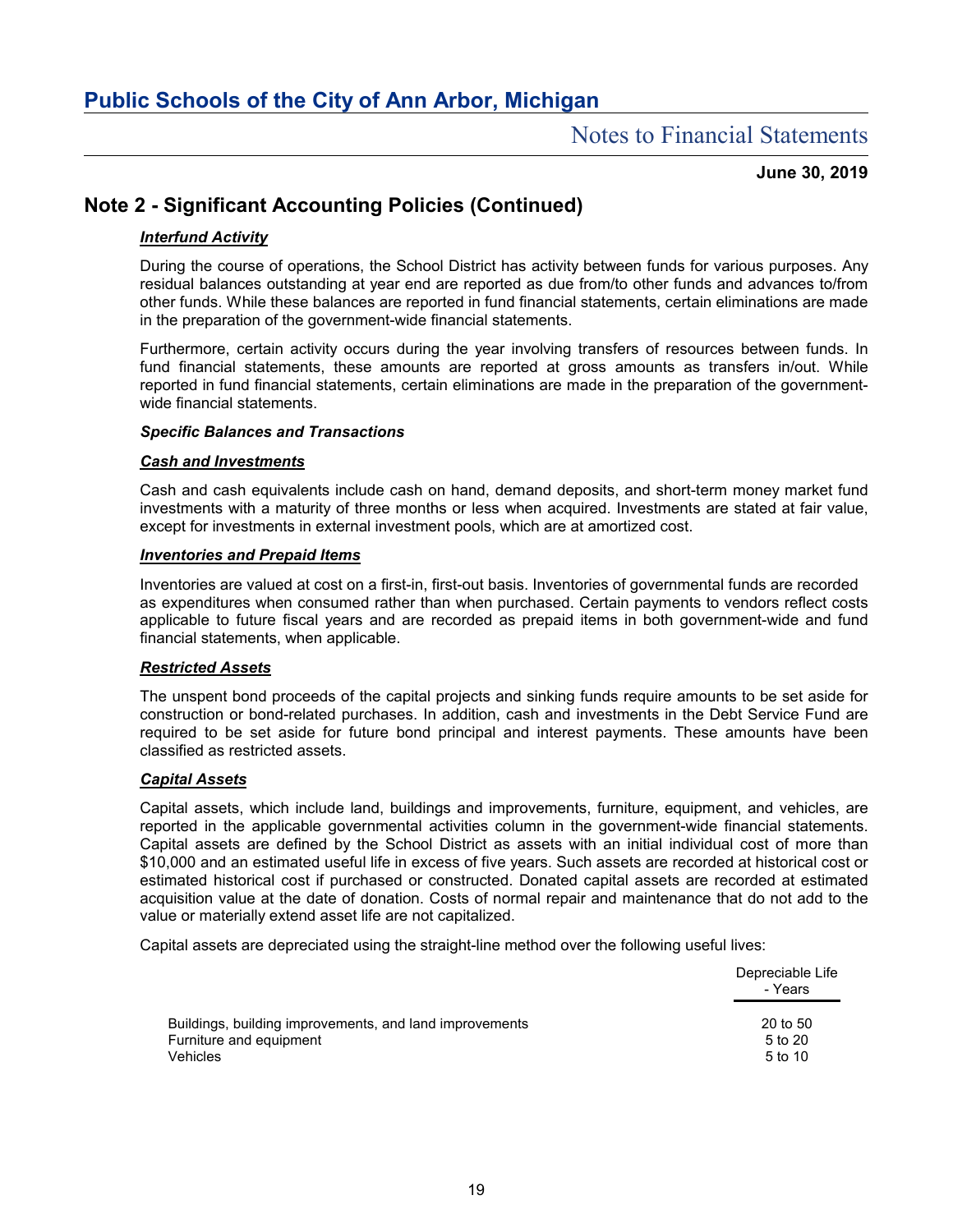**June 30, 2019**

# **Note 2 - Significant Accounting Policies (Continued)**

### *Long-term Obligations*

In the government-wide financial statements, long-term debt and other long-term obligations are reported as liabilities in the statement of net position. Bond premiums and discounts are deferred and amortized over the life of the bonds using the effective interest method. Bonds payable are reported net of the applicable bond premium or discount. Bond issuance costs are expensed at the time they are incurred. In the fund financial statements, governmental fund types recognize bond issuances and premiums as "other financing sources" and bond discounts as "other financing uses." The Debt Service Fund is generally used to liquidate governmental long-term debt.

### *Deferred Outflows/Inflows of Resources*

In addition to assets, the statement of net position will sometimes report a separate section for deferred outflows of resources. This separate financial statement element represents a consumption of net position that applies to future periods and will not be recognized as an outflow of resources (expenditure) until then. The School District reports deferred outflows related to deferred charges on bond refunding and deferred pension and OPEB costs.

In addition to liabilities, the statement of net position will sometimes report a separate section for deferred inflows of resources. This separate financial statement element represents an acquisition of net position that applies to future periods and will not be recognized as an inflow of resources (revenue) until that time. The School District reports deferred inflows related to unavailable revenue, revenue in support of pension contributions made subsequent to the measurement date, and deferred pension and OPEB plan costs.

### *Net Position*

Net position of the School District is classified in three components. Net investment in capital assets consists of capital assets net of accumulated depreciation and is reduced by the current balances of any outstanding borrowings used to finance the purchase or construction of those assets. The restricted component of net position consists of restricted assets reduced by liabilities and deferred inflows of resources related to those assets. Unrestricted net position is the remaining net position that does not meet the definition of invested in capital or restricted.

### *Net Position Flow Assumption*

The School District will sometimes fund outlays for a particular purpose from both restricted (e.g., restricted bond or grant proceeds) and unrestricted resources. In order to calculate the amounts to report as restricted net position and unrestricted net position in the government-wide financial statements, a flow assumption must be made about the order in which the resources are considered to be applied. It is the School District's policy to consider restricted net position to have been depleted before unrestricted net position is applied.

### *Fund Balance Flow Assumptions*

The School District will sometimes fund outlays for a particular purpose from both restricted and unrestricted resources (the total of committed, assigned, and unassigned fund balance). In order to calculate the amounts to report as restricted, committed, assigned, and unassigned fund balance in the governmental fund financial statements, a flow assumption must be made about the order in which the resources are considered to be applied. It is the School District's policy to consider restricted fund balance to have been depleted before using any of the components of unrestricted fund balance. Furthermore, when the components of unrestricted fund balance can be used for the same purpose, committed fund balance is depleted first, followed by assigned fund balance. Unassigned fund balance is applied last.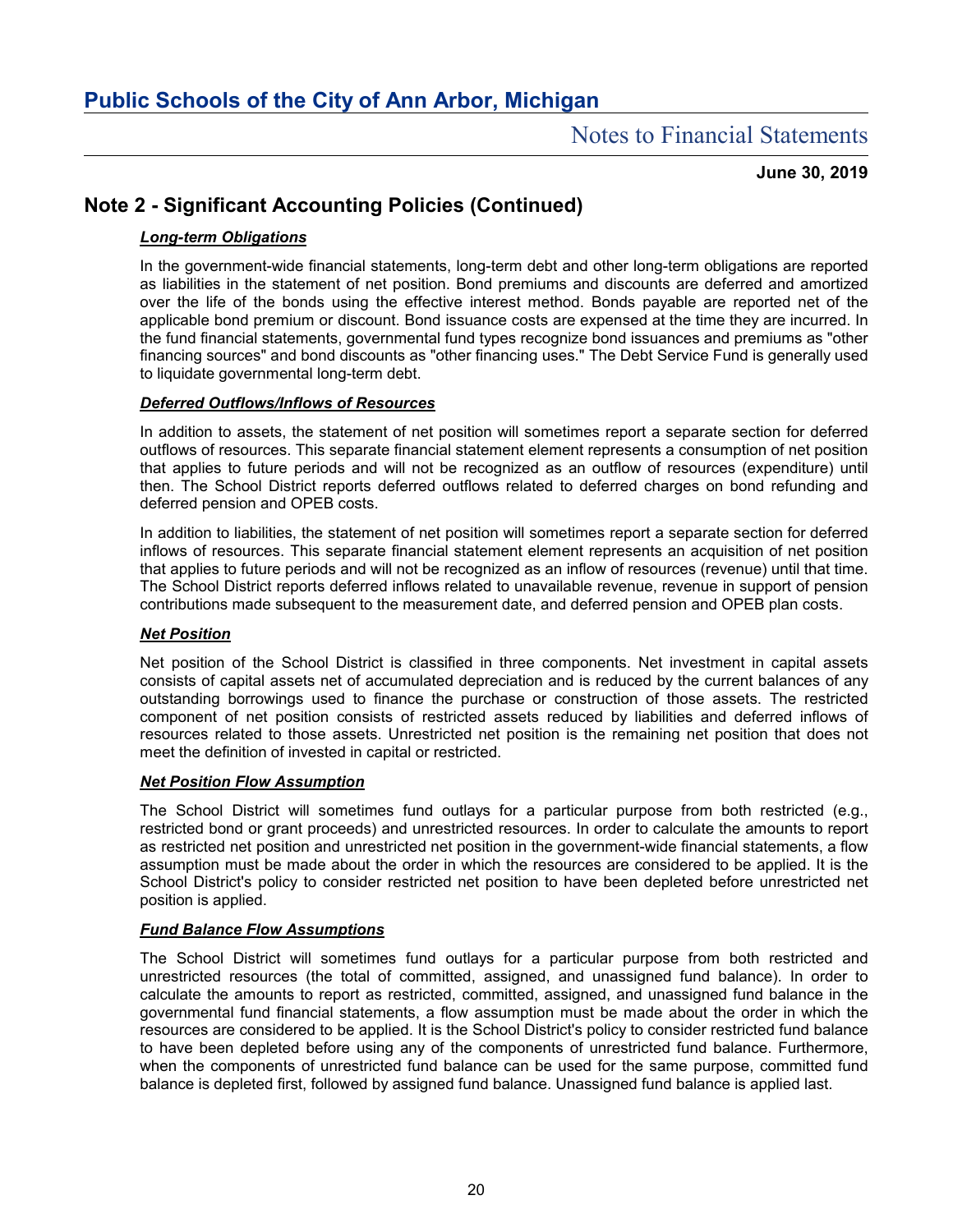**June 30, 2019**

# **Note 2 - Significant Accounting Policies (Continued)**

### *Fund Balance Policies*

Fund balance of governmental funds is reported in various categories based on the nature of any limitations requiring the use of resources for specific purposes. The nonspendable fund balance component represents amounts that are not in spendable form or are legally or contractually required to be maintained intact. Restricted fund balance represents amounts that are legally restricted by outside parties, constitutional provisions, or enabling legislation for use for a specific purpose. The School District itself can establish limitations on the use of resources through either a commitment (committed fund balance) or an assignment (assigned fund balance).

The committed fund balance classification includes amounts that can be used only for the specific purposes determined by a formal action of the School District's highest level of decision-making authority. The Board of Education is the highest level of decision-making authority for the School District that can, by passing a resolution prior to the end of the fiscal year, commit fund balance. Once passed, the limitation imposed by the resolution remains in place until a similar action is taken (the passing of another resolution) to remove or revise the limitation.

Amounts in the assigned fund balance classification are intended to be used by the government for specific purposes, but do not meet the criteria to be classified as committed. The School District has, by resolution, authorized the Board of Education to assign fund balance as it does when appropriating fund balance to cover a gap between estimated revenue and appropriations in the subsequent year's appropriated budget. Unlike commitments, assignments generally only exist temporarily. In other words, an additional action does not normally have to be taken for the removal of an assignment. Conversely, as discussed above, an additional action is essential to either remove or revise a commitment.

### *Property Tax Revenue*

All trade and property tax receivables are shown net of an allowance for uncollectible amounts. The School District considers all receivables to be fully collectible; accordingly, no allowance for uncollectible amounts is recorded. Property taxes are levied on July 1 and December 1 on the taxable valuation of property as of the preceding March 1. Taxes are considered delinquent on March 1 of the following year. At that time, penalties and interest are assessed, and the total obligation is added to the county tax rolls.

### *Grants and Contributions*

The School District receives federal, state, and local grants, as well as contributions from individuals and private organizations. Revenue from grants and contributions (including contributions of capital assets) is recognized when all eligibility requirements, including time requirements, are met. Grants and contributions may be restricted for either specific operating purposes or for capital purposes. Amounts that are unrestricted or that are restricted to a specific operating purpose are reported as nonoperating revenue. Amounts restricted to capital acquisitions are reported after nonoperating revenue and expenses.

### *Pension and Other Postemployment Benefit (OPEB) Plans*

For the purpose of measuring the net pension and net OPEB liabilities, deferred outflows of resources and deferred inflows of resources related to pensions, and pension and OPEB expense, information about the fiduciary net position of the Michigan Public School Employees' Retirement System (MPSERS) and additions to/deductions from the MPSERS fiduciary net position have been determined on the same basis as they are reported by MPSERS. MPSERS uses the economic resources measurement focus and the full accrual basis of accounting. Contribution revenue is recorded as contributions are due, pursuant to legal requirements. Benefit payments (including refunds of employee contributions) are recognized as expenses when due and payable in accordance with the plan benefit terms. Related plan investments are reported at fair value.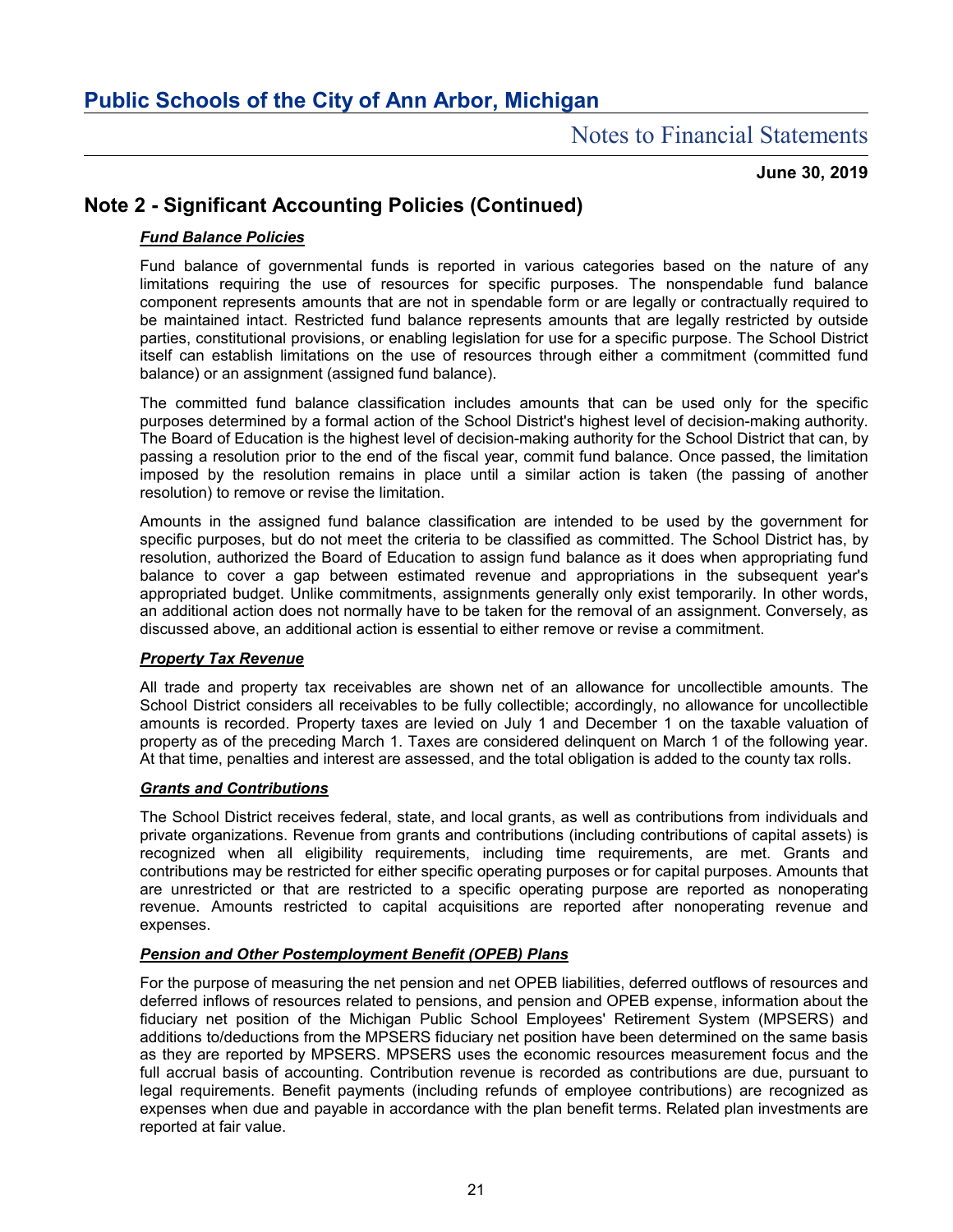**June 30, 2019**

# **Note 2 - Significant Accounting Policies (Continued)**

### *Compensated Absences*

The liability for compensated absences reported in the government-wide statements consists of earned but unused accumulated annual sick leave and vacation benefits, as well as accumulated termination pay. A liability for these amounts is reported in governmental funds as it comes due for payment.

### *Use of Estimates*

The preparation of financial statements in conformity with accounting principles generally accepted in the United States of America requires management to make estimates and assumptions that affect the reported amounts of assets and liabilities and disclosure of contingent assets and liabilities at the date of the financial statements and the reported amounts of revenue and expenses during the period. Actual results could differ from those estimates.

### *Upcoming Accounting Pronouncements*

In January 2017, the Governmental Accounting Standards Board issued Statement No. 84, *Fiduciary Activities*. This statement establishes criteria for identifying fiduciary activities of all state and local governments. An activity meeting the criteria should be reported in a fiduciary fund in the basic financial statements. The School District has evaluated the impact this standard will have on the financial statements. As of July 1, 2019, the School District will report the activities and related balances currently reported as fiduciary in a newly created special revenue fund. The provisions of this statement are effective for the School District's financial statements for the year ending June 30, 2020.

In June 2017, the Governmental Accounting Standards Board issued GASB Statement No. 87, *Leases*, which improves accounting and financial reporting for leases by governments. This statement requires recognition of certain lease assets and liabilities for leases that previously were classified as operating leases and recognized as inflows of resources or outflows of resources based on the payment provisions of the contract. It establishes a single model for lease accounting based on the foundational principle that leases are financings of the right to use an underlying asset. Under this statement, a lessee is required to recognize a lease liability and an intangible right-to-use lease asset, and a lessor is required to recognize a lease receivable and a deferred inflow of resources. The School District is currently evaluating the impact this standard will have on the financial statements when adopted. The provisions of this statement are effective for the School District's financial statements for the year ending June 30, 2021.

# **Note 3 - Stewardship, Compliance, and Accountability**

### *Budgetary Information*

Annual budgets are adopted on a basis consistent with generally accepted accounting principles and state law for the General Fund and all special revenue funds. In addition, the School District adopts a budget for the bond portion of the capital projects funds upon receipt of the bond proceeds.

All annual appropriations lapse at fiscal year end. The budget document presents information by fund and function. The legal level of budgetary control adopted by the governing body (i.e., the level at which expenditures may not legally exceed appropriations) is the function level. The School District budgets and reports capital outlay expenditures within the related function in the budgetary comparison schedule - General Fund. In accordance with generally accepted accounting principles, the School District reports capital outlay separately in the statement of revenue, expenditures, and changes in fund balances. Various administrators are authorized to transfer budgeted amounts within functions with any fund. State law requires the School District to have its budget in place by July 1. Expenditures in excess of amounts budgeted are a violation of Michigan law. State law permits districts to amend their budgets during the year. During the year, the budget was amended in a legally permissible manner. The School District amended budgeted amounts during the year in response to changes in budgeted expectations.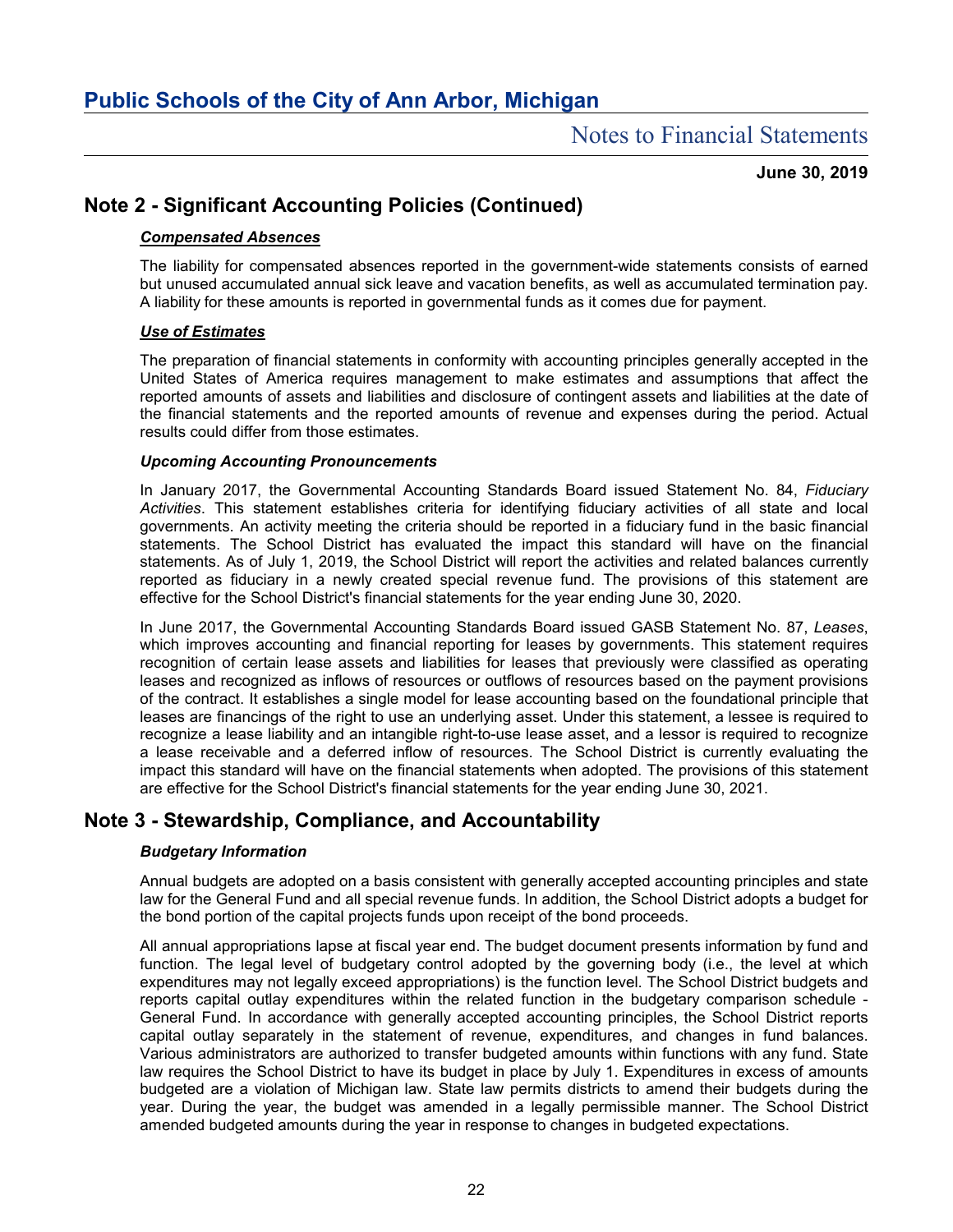### **June 30, 2019**

# **Note 3 - Stewardship, Compliance, and Accountability (Continued)**

The policy of the Board of Education is to preserve as a minimum General Fund balance an amount that is no less than 15 percent of the total operating costs of the School District. As of June 30, 2019, total operating costs and unassigned fund balance of the General Fund are \$256,923,381 and \$17,022,185, respectively. The unassigned fund balance necessary to adhere to the Board of Education's policy is approximately \$38,535,000.

### *Cash Flow Allocation*

The School District allocates a portion of the General Fund fund balance for future cash flow. The School District begins to receive a portion of its summer tax collections in mid-August. However, the School District's new fiscal year and operations begin on July 1. An analysis of cash flow requirements indicates that the School District maintains a portion of its General Fund fund balance equal to approximately 45 days of operating expenditures.

Encumbrance accounting is employed in governmental funds. Encumbrances (e.g., purchase orders and contracts) outstanding at year end are reported as restrictions, commitments, or assignments of fund balances and do not constitute expenditures or liabilities because the goods or services have not been received as of year end; the commitments will be reappropriated and honored during the subsequent year. There were no encumbrances outstanding at year end.

### *Excess of Expenditures Over Appropriations in Budgeted Funds*

The School District did not have significant expenditure budget variances.

#### *Capital Projects Fund Compliance*

The 2012 Bond Building and Site Fund, 2015 Technology Bond Fund, 2015 Building and Site Bond Fund Series I and II, and the 2012 Technology Bond Fund - Series III include capital project activities funded with bonds issued after May 1, 1994. For these capital projects, the School District has complied with the applicable provisions of §1351a of the State of Michigan's School Code.

Beginning with the year of bond issuance, the School District has reported the annual construction activity in the School District's capital projects funds. The projects for which the 2015 School Building and Site - Series I bonds were issued were considered complete on June 30, 2019.

The 2010 Sinking Fund accounts for construction and repair of the buildings. For this fund, the School District has complied with the applicable provisions of §1212 of the State of Michigan Revised School Code.

## **Note 4 - Deposits and Investments**

State statutes and the School District's investment policy authorize the School District to make deposits in the accounts of federally insured banks, credit unions, and savings and loan associations that have offices in Michigan. The School District is allowed to invest in U.S. Treasury or agency obligations, U.S. government repurchase agreements, bankers' acceptances, certificates of deposit, commercial paper rated prime at the time of purchase that matures not more than 270 days after the date of purchase, mutual funds, and investment pools that are composed of authorized investment vehicles. The School District's deposits are in accordance with statutory authority.

The Board of Education has authorized 11 financial institutions for the deposit of its funds. The School District has designated three of those financial institutions for its deposits.

There are no limitations or restrictions on participant withdrawals for the investment pools that are recorded at amortized cost except for a one-day minimum investment period on MILAF cash management funds and a 14-day redemption limitation on MILAF MAX Class funds.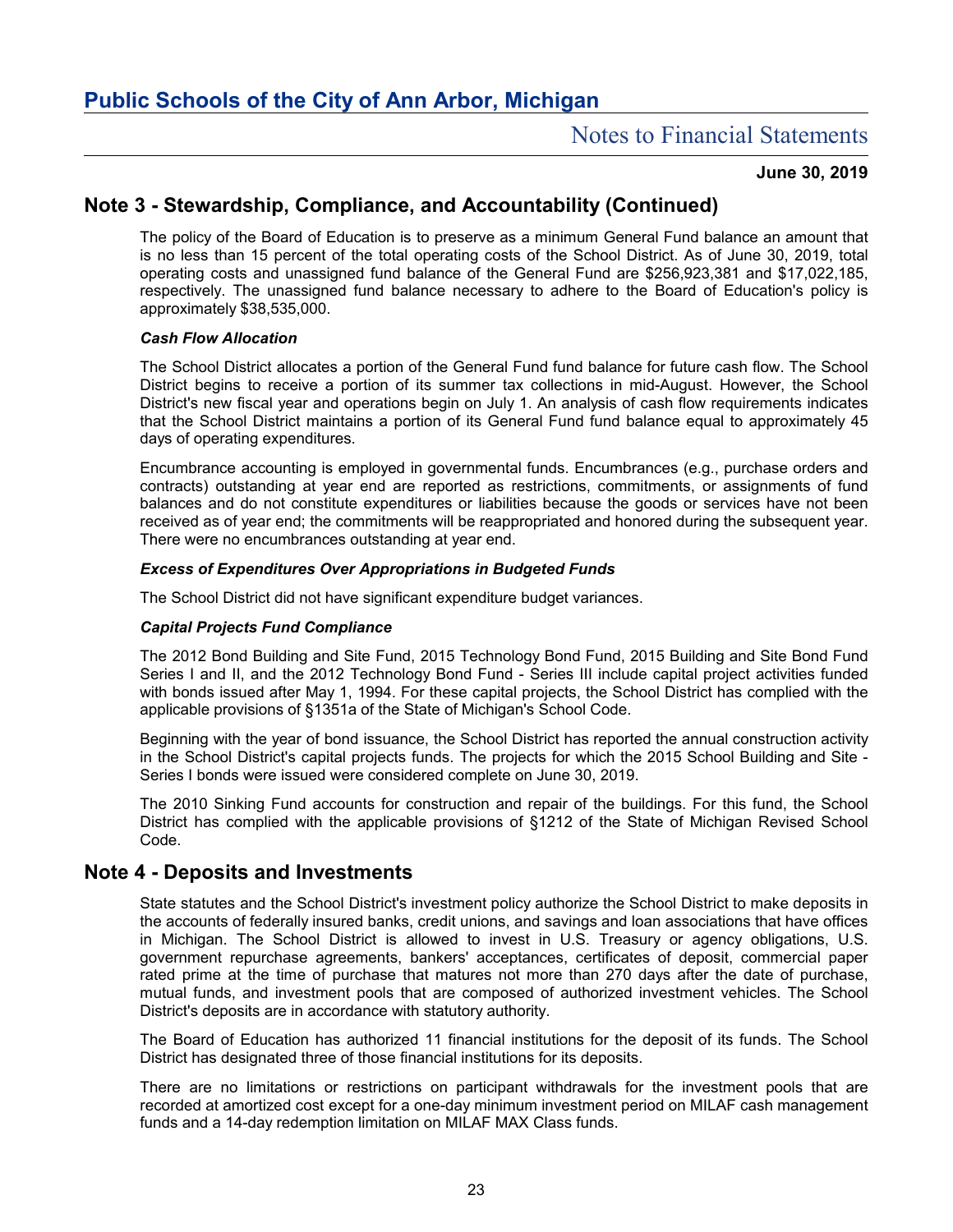### **June 30, 2019**

# **Note 4 - Deposits and Investments (Continued)**

The School District's cash and investments are subject to several types of risk, which are examined in more detail below:

### *Custodial Credit Risk of Bank Deposits*

Custodial credit risk is the risk that, in the event of a bank failure, the School District's deposits may not be returned to it. The School District's investment policy prequalifies the financial institutions, broker/dealers, intermediaries, and advisors with which the School District will do business using the criteria established in the investment policy. At year end, the School District had \$29,767,799 of bank deposits (certificates of deposit and checking and savings accounts) that were uninsured and uncollateralized. The School District believes that, due to the dollar amounts of cash deposits and the limits of FDIC insurance, it is impractical to insure all deposits. As a result, the School District evaluates each financial institution with which it deposits funds and assesses the level of risk of each institution; only those institutions with an acceptable estimated risk level are used as depositories.

### *Custodial Credit Risk of Investments*

Custodial credit risk is the risk that, in the event of the failure of the counterparty, the School District will not be able to recover the value of its investments or collateral securities that are in the possession of an outside party. The School District's credit risk is minimized by limiting investments to types of securities allowed by state law and by prequalifying the financial institutions, brokers/dealers, and advisors with which the School District will do business using the criteria established in the investment policy.

#### *Interest Rate Risk*

Interest rate risk is the risk that the value of investments will decrease as a result of a rise in interest rates. The School District minimizes interest rate risk by investing funds in primarily shorter-term securities, liquid asset funds, money market funds, or similar investment pools and limiting the average maturity in accordance with the School District's requirements.

#### *Credit Risk*

State law limits investments in commercial paper to the top two ratings issued by nationally recognized statistical rating organizations. The School District has no investment policy that would further limit its investment choices. As of year end, the credit quality ratings of debt securities (other than the U.S. government) are as follows:

| Investment                 |  | Fair Value | Rating | Rating Organization |  |  |  |
|----------------------------|--|------------|--------|---------------------|--|--|--|
| Michigan Liguid Asset Fund |  | 29.770.252 | AAAm   | Standard & Poor's   |  |  |  |
|                            |  |            |        |                     |  |  |  |

#### *Concentration of Credit Risk*

The School District places no limit on the amount the School District may invest in any one issuer. The School District's investment policy minimizes concentration of credit risk by requiring diversification of the investment portfolio so that the impact of potential losses from any one type of security or issuer will be minimized. The School District does not have any investments subject to concentration of credit risk.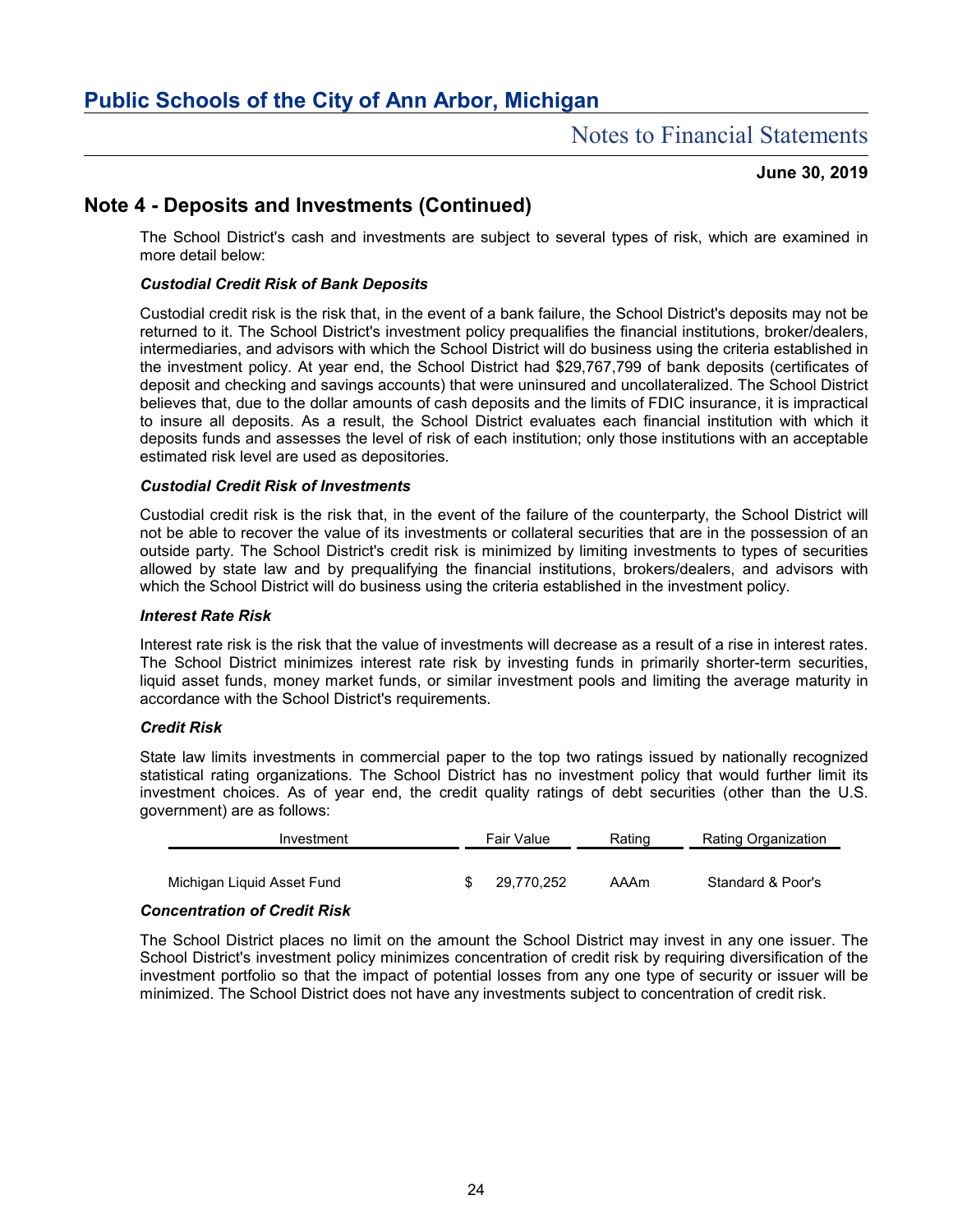### **June 30, 2019**

# **Note 4 - Deposits and Investments (Continued)**

#### *Foreign Currency Risk*

Foreign currency risk is the risk that an investment denominated in the currency of a foreign country could reduce its U.S. dollar value as a result of changes in foreign currency exchange rates. State law and the School District's investment policy prohibit investments in foreign currency.

# **Note 5 - Unavailable/Unearned Revenue**

Governmental funds report unavailable revenue in connection with receivables for revenue that is not considered to be available to liquidate liabilities of the current period. Governmental funds also report unearned revenue recognition in connection with resources that have been received but not yet earned.

At June 30, 2019, the various components of unearned and unavailable revenue were as follows:

|                                                                                                                                                    | Governmental Funds               |            |  |                         |
|----------------------------------------------------------------------------------------------------------------------------------------------------|----------------------------------|------------|--|-------------------------|
|                                                                                                                                                    | Deferred Inflow -<br>Unavailable |            |  | Liability -<br>Unearned |
| Grant receipts not available to liquidate liabilities of the current period<br>Grant, categorical aid, tuition, and food services program payments |                                  | 534.835 \$ |  |                         |
| received prior to meeting all eligibility requirements                                                                                             |                                  |            |  | 1.401.969               |

# **Note 6 - Capital Assets**

Capital asset activity of the School District's governmental activities was as follows:

|                                                                                                                                             | <b>Balance</b><br>July 1, 2018                        |  | Additions and<br>Transfers                        |  | Disposals and<br>Adjustments |    | <b>Balance</b><br>June 30, 2019                       |  |
|---------------------------------------------------------------------------------------------------------------------------------------------|-------------------------------------------------------|--|---------------------------------------------------|--|------------------------------|----|-------------------------------------------------------|--|
| Capital assets not being<br>depreciated - Land                                                                                              | \$<br>2,477,822 \$                                    |  | 861,639 \$                                        |  |                              | \$ | 3,339,461                                             |  |
| Capital assets being depreciated:<br>Buildings and improvements<br>Furniture and equipment<br>Buses and other vehicles<br>Land improvements | 404,705,039<br>36,282,370<br>10,564,179<br>34,531,526 |  | 9,344,014<br>7,325,479<br>1,255,739<br>3,149,841  |  | (1,792,061)                  |    | 414,049,053<br>43.607.849<br>10,027,857<br>37,681,367 |  |
| Subtotal                                                                                                                                    | 486,083,114                                           |  | 21,075,073                                        |  | (1,792,061)                  |    | 505,366,126                                           |  |
| Accumulated depreciation:<br><b>Buildings and improvements</b><br>Furniture and equipment<br>Buses and other vehicles<br>Land improvements  | 216,553,973<br>29,604,373<br>3,117,777<br>19,800,064  |  | 11,178,320<br>2,595,376<br>1,233,092<br>1,737,444 |  | (1,792,061)                  |    | 227,732,293<br>32,199,749<br>2,558,808<br>21,537,508  |  |
| Subtotal                                                                                                                                    | 269,076,187                                           |  | 16,744,232                                        |  | (1,792,061)                  |    | 284,028,358                                           |  |
| Net capital assets being<br>depreciated                                                                                                     | 217,006,927                                           |  | 4,330,841                                         |  |                              |    | 221,337,768                                           |  |
| Net governmental activities<br>capital assets                                                                                               | \$<br>219,484,749 \$                                  |  | 5,192,480 \$                                      |  |                              | S  | 224,677,229                                           |  |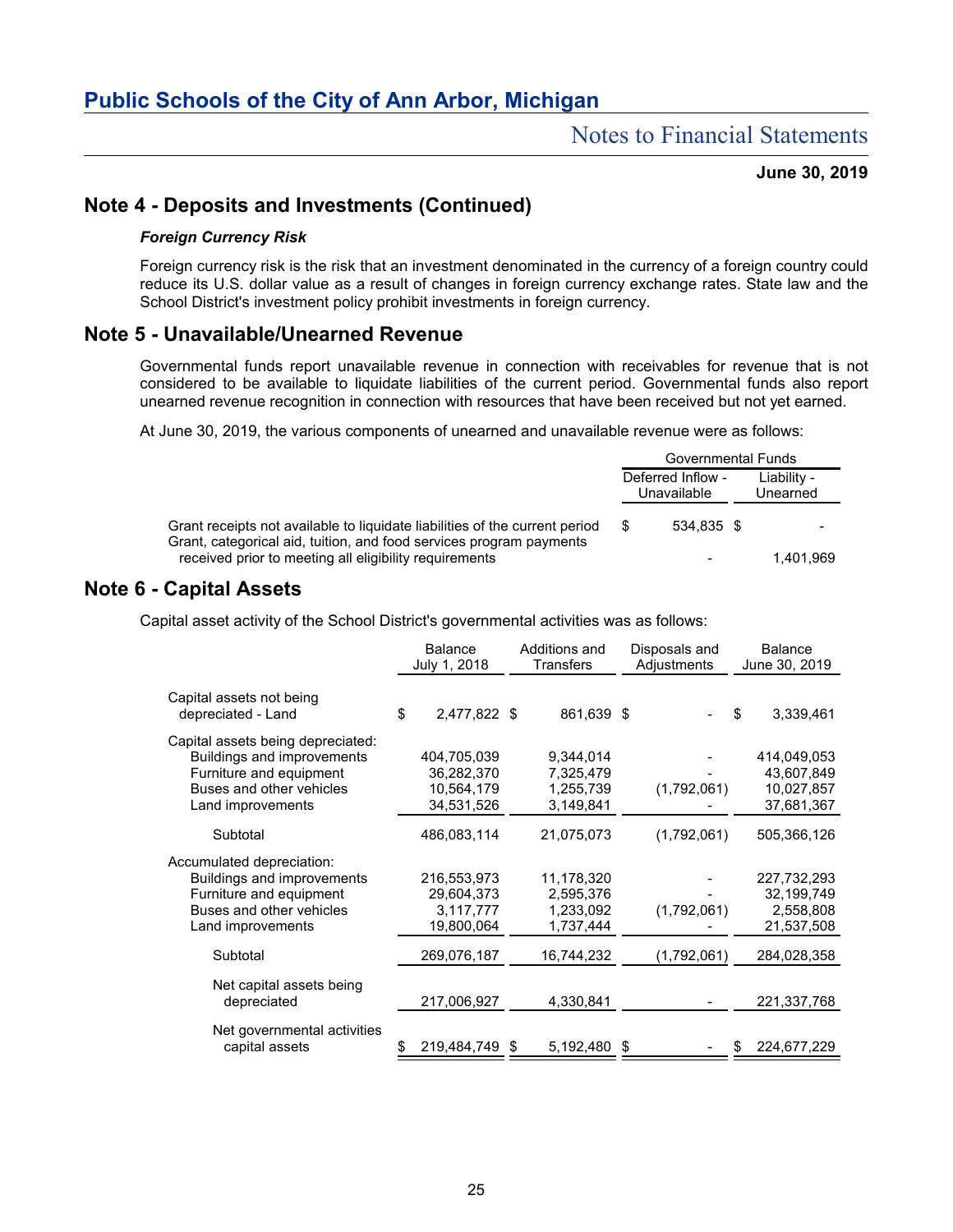# Notes to Financial Statements

### **June 30, 2019**

# **Note 6 - Capital Assets (Continued)**

Depreciation expense was charged to programs of the primary government as follows:

| Governmental activities:      |            |
|-------------------------------|------------|
| Instruction                   | 15.305.191 |
| Support services              | 1.406.595  |
| Unallocated                   | 32.446     |
| Total governmental activities | 16.744.232 |
|                               |            |

### *Construction Commitments*

The School District has active construction projects at year end. At June 30, 2019, the School District's commitments with contractors and vendors totaled approximately \$5,604,000.

# **Note 7 - Interfund Receivables, Payables, and Transfers**

The composition of interfund balances is as follows:

|                                                    |   | <b>Fund Due From</b>        |      |                                            |  |                         |  |                                |  |
|----------------------------------------------------|---|-----------------------------|------|--------------------------------------------|--|-------------------------|--|--------------------------------|--|
| Fund Due To                                        |   | <b>General Fund</b>         |      | Sinking Fund                               |  | Nonmajor Funds          |  | Total                          |  |
| <b>General Fund</b><br>Nonmajor funds<br>Fiduciary | S | $\,$<br>1,529,422<br>58.411 | - \$ | 64,798 \$<br>$\overline{\phantom{0}}$<br>۰ |  | 458.867 \$<br>2,398,608 |  | 523,665<br>3,928,030<br>58,411 |  |
| Total                                              | S | 1,587,833 \$                |      | 64,798 \$                                  |  | 2,857,475 \$            |  | 4,510,106                      |  |

These balances result from the time lag between the dates that goods and services are provided or reimbursable expenditures occur, transactions are recorded in the accounting system, and payments between funds are made.

Interfund transfers reported in the fund financial statements are composed of the following:

| Paying Fund (Transfer Out) | Receiving Fund (Transfer In) | Amount  |
|----------------------------|------------------------------|---------|
|                            |                              |         |
| General Fund               | Nonmajor funds               | 168.176 |

Transfers represent nonreciprocal activity between the funds and primarily represent reimbursement for indirect costs incurred by the funds.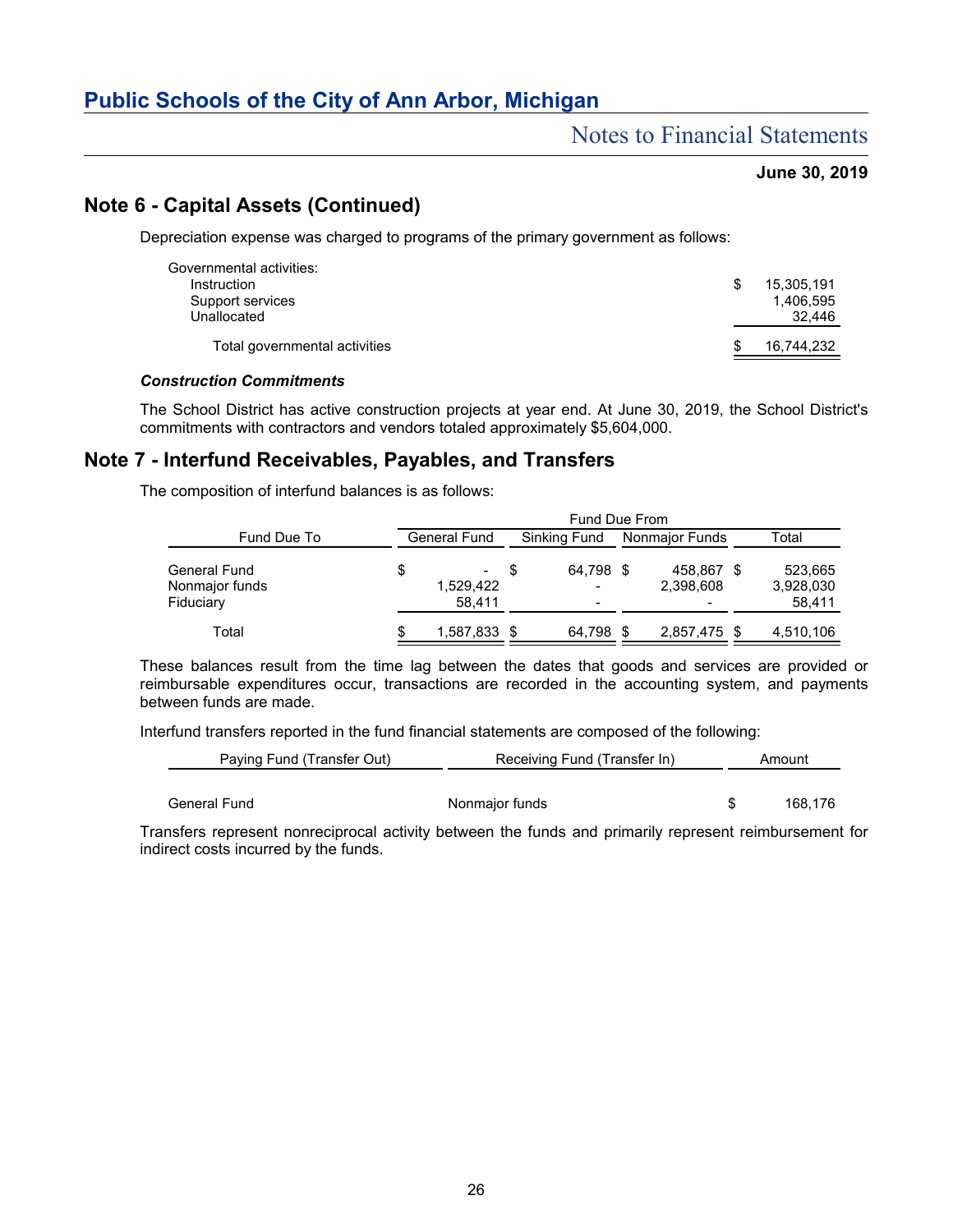# Notes to Financial Statements

### **June 30, 2019**

# **Note 8 - Long-term Debt**

Long-term debt activity for the year ended June 30, 2019 can be summarized as follows:

|                                                          | Beginning<br><b>Balance</b> | Additions |         |    | <b>Reductions</b>           | <b>Ending Balance</b>     | Due within One<br>Year  |  |
|----------------------------------------------------------|-----------------------------|-----------|---------|----|-----------------------------|---------------------------|-------------------------|--|
| Bonds payable:<br>General obligations                    | \$<br>159,770,006 \$        |           |         | \$ | (14,315,000) \$             | 145,455,006 \$            | 16,275,000              |  |
| Unamortized bond premiums<br>Total bonds payable         | 20,742,531<br>180,512,537   |           |         |    | (2,387,692)<br>(16,702,692) | 18.354.839<br>163,809,845 | 2,387,692<br>18,662,692 |  |
| Termination pay, accumulated<br>vacation, and sick leave | 4,812,327                   |           |         |    | (520,782)                   | 4,291,545                 | 588,000                 |  |
| Workers' compensation                                    | 82.057                      |           | 218.851 |    |                             | 300.908                   | 300.908                 |  |
| Total governmental<br>activities long-term<br>debt       | 185.406.921                 | -\$       | 218.851 | S  | (17,223,474) \$             | 168,402,298               | 19,551,600              |  |

The School District had deferred outflows of \$6,924,054 related to deferred charges on bond refundings at June 30, 2019.

#### *General Obligation Bonds and Contracts*

The School District issues general obligation bonds to provide for the acquisition and construction of major capital facilities and the acquisition of certain equipment. General obligation bonds are direct obligations and pledge the full faith and credit of the School District. The School District's qualified bonds are fully guaranteed by the State of Michigan. The primary source of any required repayment is from the School District's property tax levy; however, the State of Michigan may withhold the School District's state aid funding in order to recover amounts it has paid on behalf of the School District. Other long-term obligations include compensated absences, workers' compensation claims, and medical self-insurance.

General obligations outstanding at June 30, 2019 are as follows:

| Purpose                                  | <b>Remaining Annual</b><br><b>Installments</b> | Interest<br>Rates<br>(Percent) | Maturing<br>May 1 | Outstanding at<br>June 30, 2019 |             |  |
|------------------------------------------|------------------------------------------------|--------------------------------|-------------------|---------------------------------|-------------|--|
| \$17,730,000 2008 issuance serial bonds  | \$285,000                                      | 4.00                           | 2020              | \$                              | 285,000     |  |
| \$93,230,000 2012 refunding serial bonds | \$5,520,000 - \$8,565,000                      | 4.00-5.00                      | 2029              |                                 | 69,060,000  |  |
| \$23,830,000 2012 issuance serial bonds  | \$2.130.000 - \$2.335.006                      | 5.00                           | 2022              |                                 | 6.715.006   |  |
| \$30,790,000 2015 refunding serial bonds | \$1.845.000 - \$3.055.000                      | 5.00                           | 2029              |                                 | 25.445.000  |  |
| \$32,775,000 2015 issuance serial bonds  | \$3.050.000 - \$4.750.000                      | 5.00                           | 2025              |                                 | 23.775.000  |  |
| \$3,485,000 2017 refunding serial bonds  | \$710.000 - \$1.000.000                        | 2.00-3.00                      | 2029              |                                 | 8.995.000   |  |
| \$12,775,000 2018 issuance serial bonds  | \$1.350.000 - \$2.735.000                      | 4.00-5.00                      | 2026              |                                 | 11,180,000  |  |
| Total governmental activities            |                                                |                                |                   |                                 | 145,455,006 |  |

#### *Other Long-term Liabilities*

Compensated absences attributable to the governmental activities consist of unpaid accumulated termination of employment, vacation, and sick leave balances.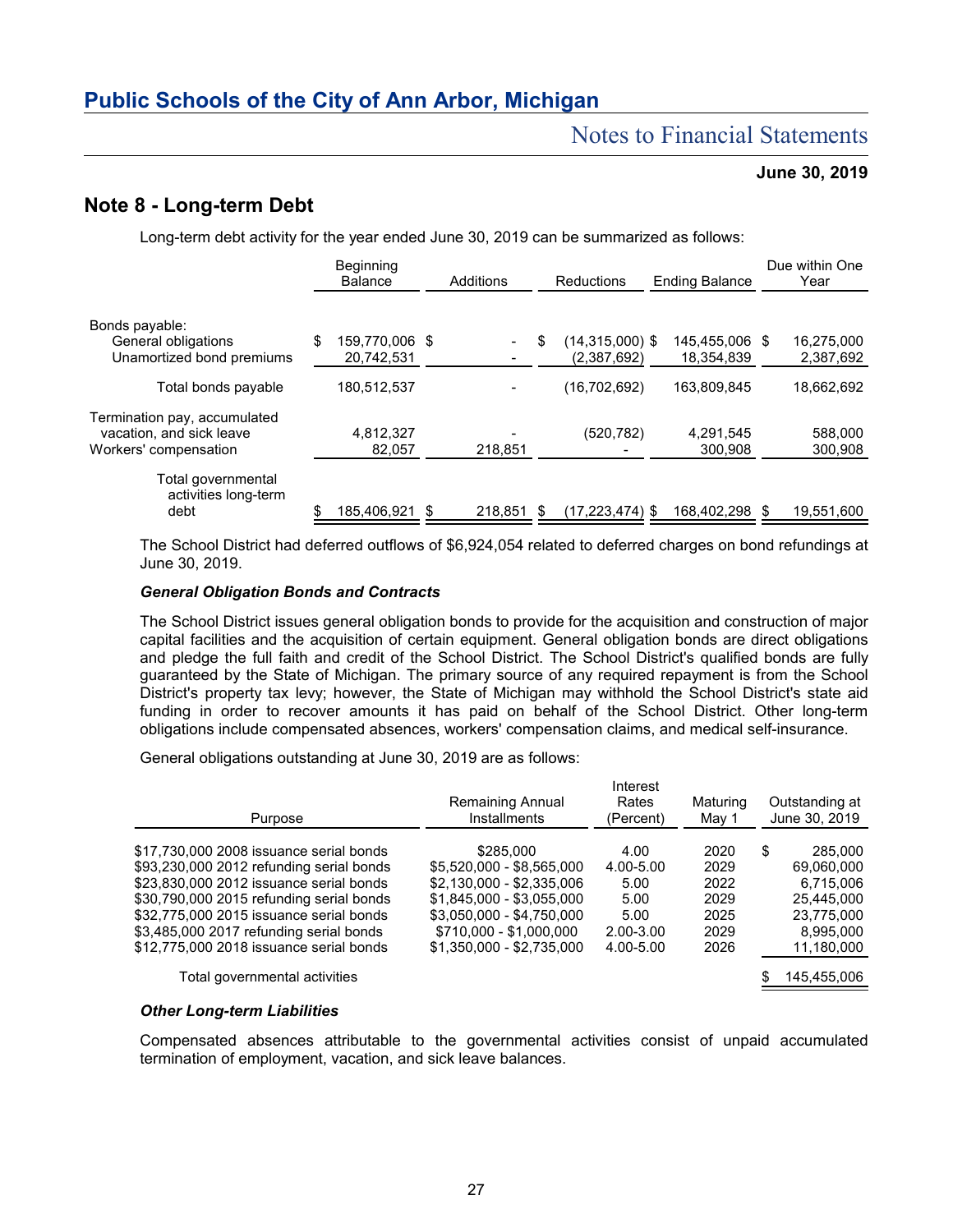#### **June 30, 2019**

# **Note 8 - Long-term Debt (Continued)**

#### *Termination Pay*

Certain employees are entitled to receive a lump-sum payment upon termination of employment with the School District. The amount is generally based on the employees' current wage rate and number of years of service accumulated as of June 30, 2003. Expenditures for accumulated termination pay are budgeted and paid on an annual basis. Total termination pay expense, net of salary increases, including related FICA, was \$547,136 for the year ended June 30, 2019.

#### *Accumulated Vacation*

Employees other than instructors accrue vacation based on number of days worked and seniority. Accumulated vacation days lapse at year end for school district administrators and unclassified personnel. However, such groups are permitted to carry over a maximum of 20 unused vacation days. All other noninstructor employee groups accrue vacation days during the current fiscal year.

#### *Sick Leave*

School district employees are entitled to accumulate unused sick leave days. Subject to variations among different classes of personnel, employees with 10 or more years of service who retire or terminate employment are paid a per diem rate for a percentage (50 percent to 70 percent range) of their accumulated sick leave days, based on contract language.

### *Debt Service Requirements to Maturity*

Annual debt service requirements to maturity for the above bonds and note obligations are as follows:

|                                                   |           | <b>Governmental Activities</b>                                                   |    |                                                                            |       |                                                                                  |  |  |  |  |
|---------------------------------------------------|-----------|----------------------------------------------------------------------------------|----|----------------------------------------------------------------------------|-------|----------------------------------------------------------------------------------|--|--|--|--|
| <b>Years Ending</b><br>June 30                    | Principal |                                                                                  |    | Interest                                                                   | Total |                                                                                  |  |  |  |  |
| 2020<br>2021<br>2022<br>2023<br>2024<br>2025-2029 | \$        | 16.275.000<br>15.545.000<br>16.260.006<br>15.485.000<br>16,225,000<br>65,665,000 | .S | 6,935,200<br>6,183,900<br>5.443.850<br>4.713.550<br>3.969.300<br>9,102,850 | S     | 23,210,200<br>21,728,900<br>21.703.856<br>20,198,550<br>20,194,300<br>74,767,850 |  |  |  |  |
| Total                                             | \$        | 145.455.006                                                                      | S  | 36.348.650                                                                 | S     | 181.803.656                                                                      |  |  |  |  |

# **Note 9 - Self-insurance**

The School District has a self-insurance plan for workers' compensation. Under the plan, the maximum claim loss of the School District is limited to the amount not covered by the School District's excess insurance carrier. Generally accepted accounting principles require an amount to be determined for claims that have been incurred but not yet been reported (IBNR) as of the date of the financial statements. The School District's workers' compensation expenditures for the General Fund were \$396,913 for the year ended June 30, 2019.

Changes in the balances of potential claims of the School District during the past year are as follows:

|                                                                                                                                  | 2019                 | 2018             |
|----------------------------------------------------------------------------------------------------------------------------------|----------------------|------------------|
| Potential claims, including IBNR - Beginning of year<br>Increase in estimated liability - Net of claims incurred and claims paid | 82.057 \$<br>218.851 | 40.749<br>41,308 |
| Estimated liability - End of year                                                                                                | 300.908 \$           | 82.057           |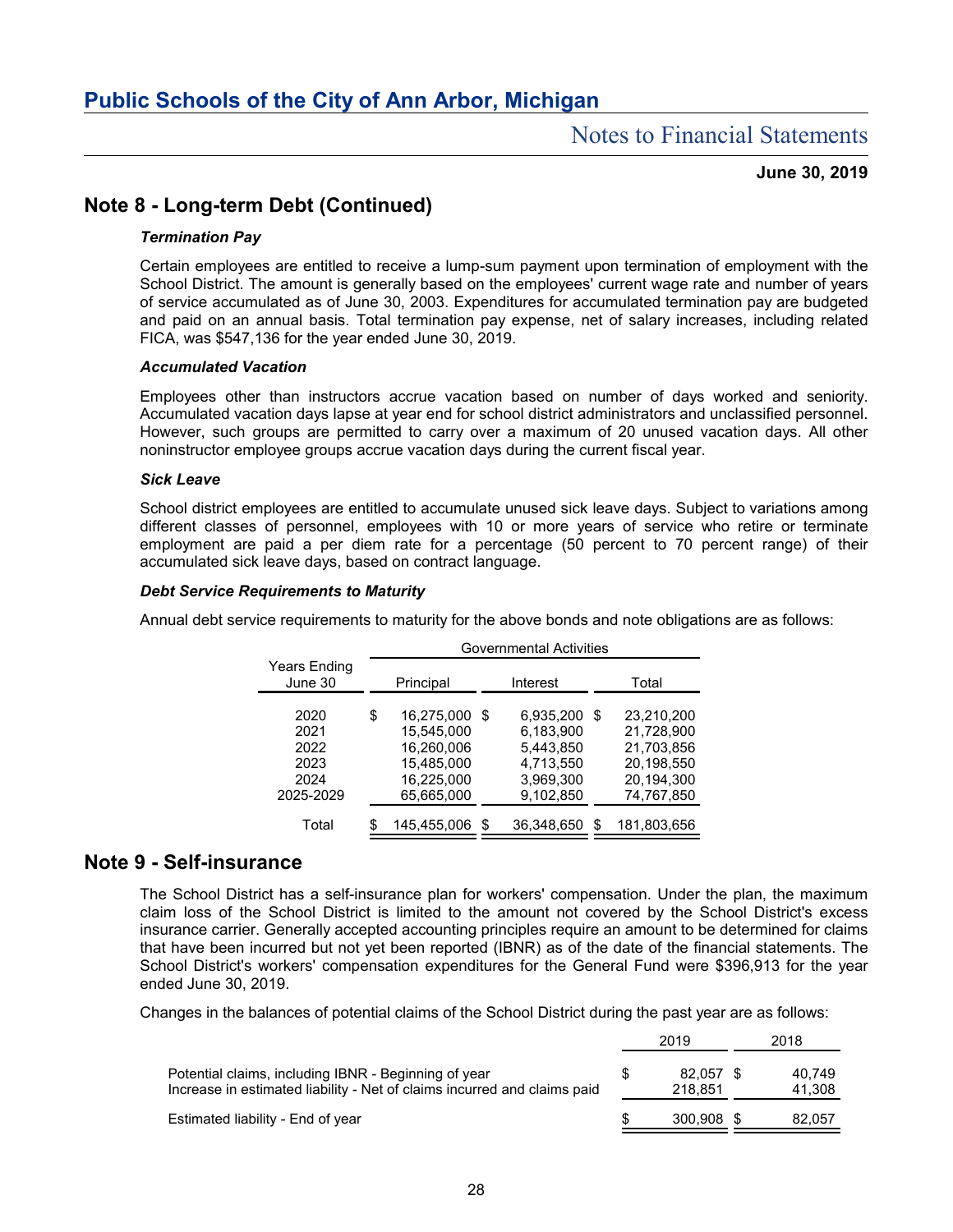### **June 30, 2019**

# **Note 9 - Self-insurance (Continued)**

In addition, the School District is exposed to various risks of loss related to property loss, torts, and errors and omissions. The School District has purchased commercial insurance for these potential losses. Settled claims relating to the commercial insurance have not exceeded the amount of insurance coverage in any of the past three fiscal years.

# **Note 10 - Contingent Liabilities**

### *Legal Actions*

The School District is subject to various legal proceedings and claims that arise in the ordinary course of its business. The School District believes that the amount, if any, of ultimate liability with respect to legal actions will be insignificant or will be covered by insurance.

### *Property Tax Appeals*

Several appeals of property tax assessments are currently pending before the Michigan Tax Tribunal. The School District would become liable to refund any taxes collected due to overassessment, but would subsequently be reimbursed by the State for any refunded amounts related to operating levies (but not for amounts related to debt or sinking fund levies). Management is unable to estimate the amount of property tax revenue that could be subject to refund if the tax tribunal determines that an overassessment has occurred.

# **Note 11 - Michigan Public School Employees' Retirement System**

#### *Plan Description*

The School District participates in the Michigan Public School Employees' Retirement System (MPSERS or the "System"), a statewide, cost-sharing, multiple-employer defined benefit public employee retirement system governed by the State of Michigan that covers substantially all employees of the School District. Certain school district employees also receive defined contribution retirement and healthcare benefits through the System. The System provides retirement, survivor, and disability benefits to plan members and their beneficiaries. The System also provides postemployment healthcare benefits to retirees and beneficiaries who elect to receive those benefits.

The System is administered by the Office of Retirement Services (ORS). The Michigan Public School Employees' Retirement System issues a publicly available financial report that includes financial statements and required supplemental information for the pension and postemployment healthcare plans. That report is available on the web at http://www.michigan.gov/orsschools, or by writing to the Office of Retirement System at 7150 Harris Drive, P.O. Box 30171, Lansing, MI 48909.

#### *Benefits Provided*

Benefit provisions of the defined benefit (DB) pension plan and the postemployment healthcare plan are established by state statute, which may be amended. Public Act 300 of 1980, as amended, establishes eligibility and benefit provisions for the defined benefit pension plan and the postemployment healthcare plan.

Depending on the plan option selected, member retirement benefits are calculated as final average compensation times years of services times a pension factor ranging from 1.25 percent to 1.50 percent. The requirements to retire range from attaining the age of 46 to 60 with years of service ranging from 5 to 30 years, depending on when the employee became a member. Early retirement is computed in the same manner as a regular pension, but is permanently reduced 0.50 percent for each full and partial month between the pension effective date and the date the member will attain age 60. There is no mandatory retirement age.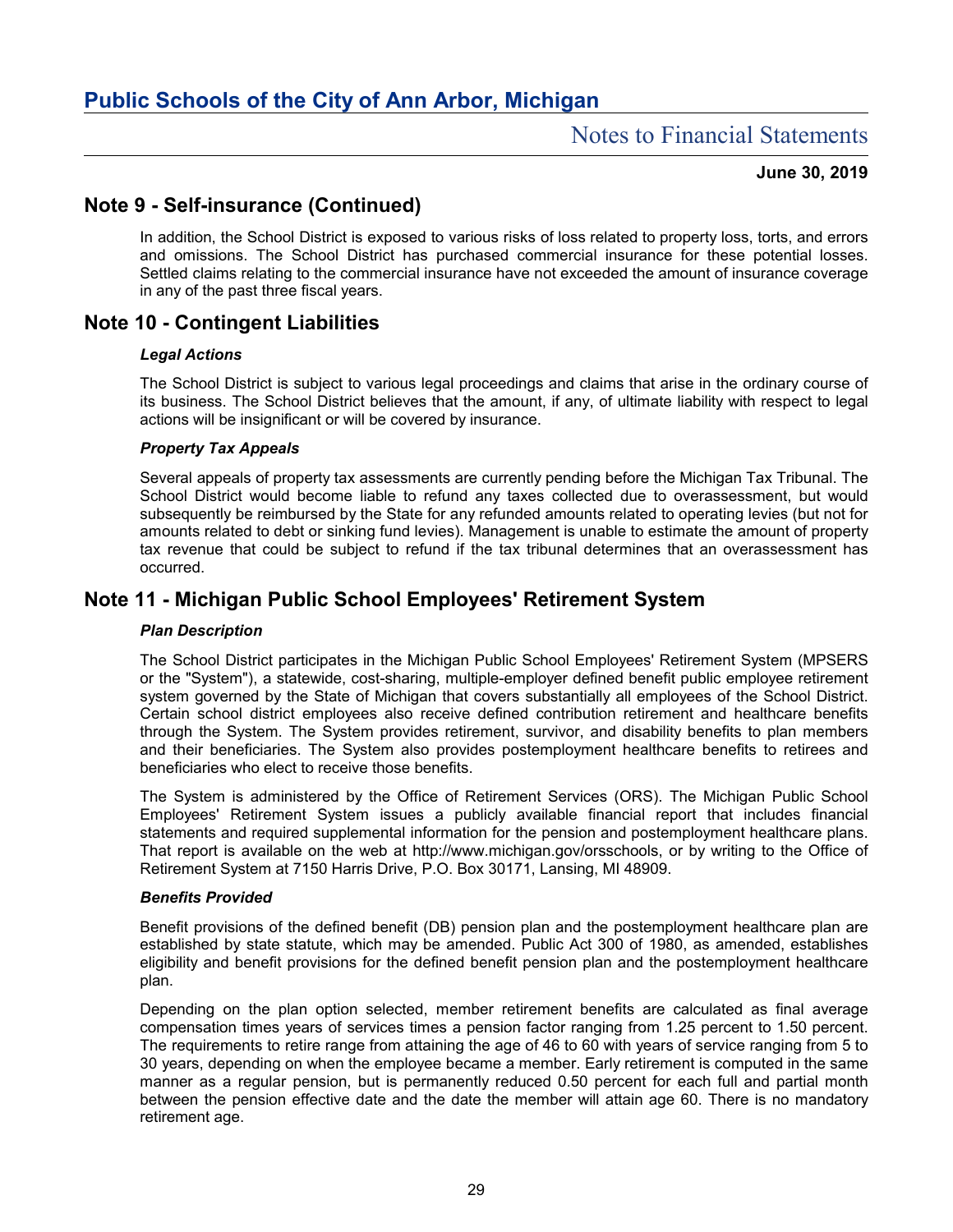### **June 30, 2019**

# **Note 11 - Michigan Public School Employees' Retirement System (Continued)**

Depending on the member's date of hire, MPSERS offers the option of participating in the defined contribution (DC) plan that provides a 50 percent employer match (up to 3 percent of salary) on employee contributions.

Members are eligible for nonduty disability benefits after 10 years of service and for duty-related disability benefits upon hire. Disability retirement benefits are determined in the same manner as retirement benefits, but are payable immediately without an actuarial reduction. The disability benefits plus authorized outside earnings are limited to 100 percent of the participant's final average compensation, with an increase of 2 percent each year thereafter.

Benefits may transfer to a beneficiary upon death and are determined in the same manner as retirement benefits, but with an actuarial reduction.

Benefit terms provide for annual cost of living adjustments to each employee's retirement allowance subsequent to the employee's retirement date. The annual adjustment, if applicable, is 3 percent. Some members who do not receive an annual increase are eligible to receive a supplemental payment in those years when investment earnings exceed actuarial assumptions.

MPSERS provides medical, prescription drug, dental, and vision coverage for retirees and beneficiaries. A subsidized portion of the premium is paid by MPSERS, with the balance deducted from the monthly pension of each retiree healthcare recipient. Depending on the member's date of hire, this subsidized portion ranges from 80 percent to the maximum allowed by the statute.

#### *Contributions*

Public Act 300 of 1980, as amended, required the School District to contribute amounts necessary to finance the coverage of pension benefits of active and retired members. Contribution provisions are specified by state statute and may be amended only by action of the state Legislature. Under these provisions, each school district's contribution is expected to finance the costs of benefits earned by employees during the year, with an additional amount to finance a portion of the unfunded accrued liability.

Under the OPEB plan, retirees electing this coverage contribute an amount equivalent to the monthly cost for Part B Medicare and 10 percent, or 20 percent for those not Medicare eligible, of the monthly premium amount for the health, dental, and vision coverage at the time of receiving the benefits. The MPSERS board of trustees annually sets the employer contribution rate to fund the benefits. Participating employers are required to contribute at that rate.

Under Public Act 300 of 2012, members were given the choice between continuing the 3 percent contribution to the retiree health care and keeping the premium subsidy benefit described above, or choosing not to pay the 3 percent contribution and, instead, opting out of the subsidy benefit and becoming a participant in the Personal Healthcare Fund (PHF), a portable tax-deferred fund that can be used to pay healthcare expenses in retirement. Participants in the PHF are automatically enrolled in a 2 percent employee contribution into their 457 account as of their transition date, earning them a 2 percent employer match into a 401(k) account. Members who selected this option stopped paying the 3 percent contribution to the retiree health care as of the day before their transition date, and their prior contributions were deposited into their 401(k) account.

The School District's contributions are determined based on employee elections. There are multiple different pension and healthcare benefit options included in the plan available to employees based on date of hire and the elections available at that time. Contribution rates are adjusted annually by the ORS.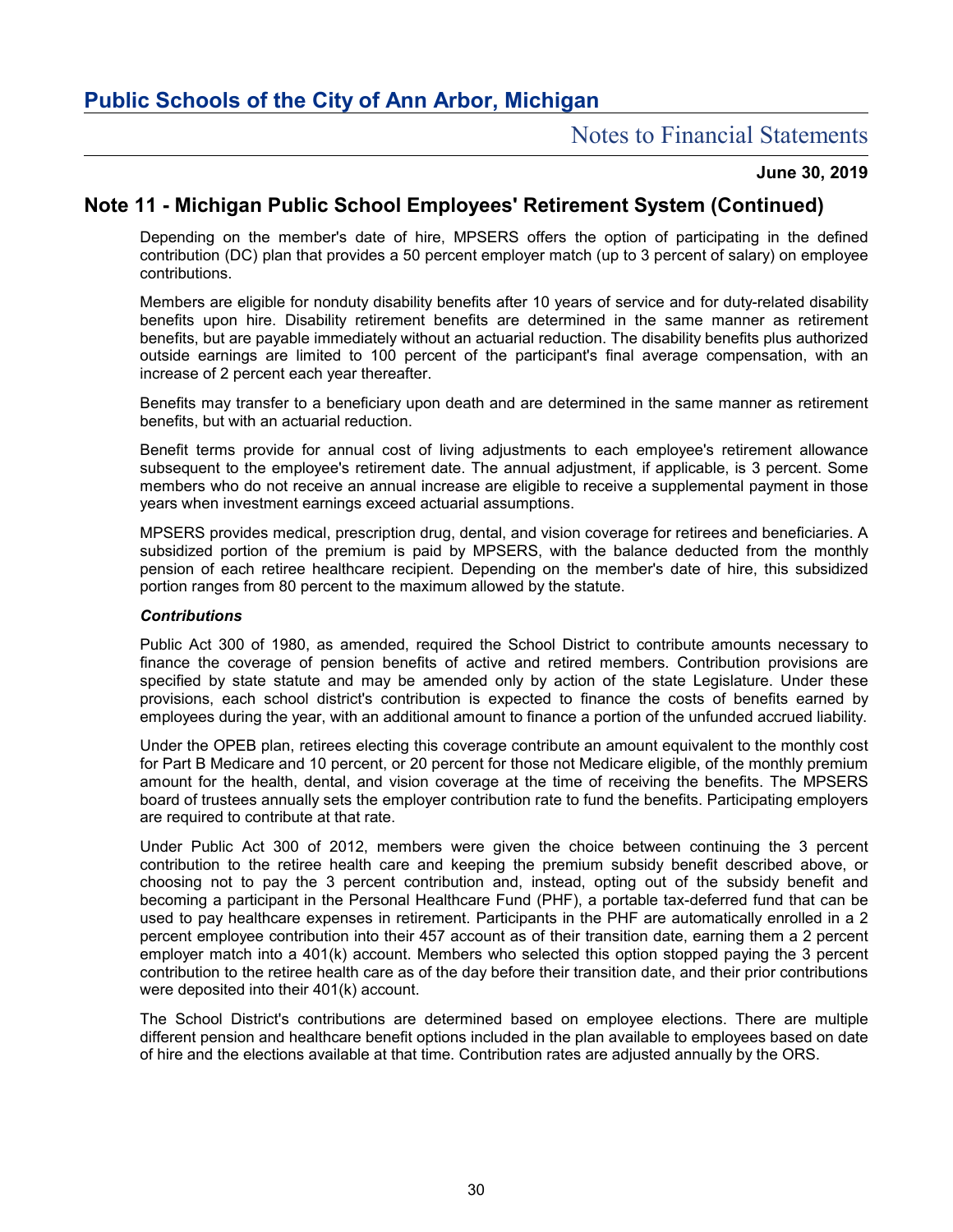# Notes to Financial Statements

### **June 30, 2019**

# **Note 11 - Michigan Public School Employees' Retirement System (Continued)**

The range of rates is as follows:

|                                       | Pension         | <b>OPFB</b>   |
|---------------------------------------|-----------------|---------------|
|                                       |                 |               |
| October 1, 2017- January 31, 2018     | 13.54% - 17.89% | 7.42% - 7.67% |
| February 1, 2018 - September 30, 2018 | 13.54% - 19.74% | 7.42% - 7.67% |
| October 1, 2018 - September 30, 2019  | 13.39% - 19.59% | 7.57% - 7.93% |

Depending on the plan selected, member pension contributions range from 0 percent up to 7.0 percent of gross wages. For certain plan members, a 4 percent employer contribution to the defined contribution pension plan is required. In addition, for certain plan members, a 3 percent employer match is provided to the defined contribution pension plan.

The School District's required and actual pension contributions to the plan for the year ended June 30, 2019 were \$40,382,424, which include the School District's contributions required for those members with a defined contribution benefit. The School District's required and actual pension contributions include an allocation of \$16,763,314 in revenue received from the State of Michigan and remitted to the System to fund the MPSERS unfunded actuarial accrued liability (UAAL) stabilization rate for the year ended June 30, 2019.

The School District's required and actual OPEB contributions to the plan for the year ended June 30, 2019 were \$10,747,761, which include the School District's contributions required for those members with a defined contribution benefit.

#### *Net Pension Liability*

At June 30, 2019, the School District reported a liability of \$441,935,887 for its proportionate share of the net pension liability. The net pension liability was measured as of September 30, 2018, and the total pension liability used to calculate the net pension liability was determined by an actuarial valuation as of September 30, 2017, which used updated procedures to roll forward the estimated liability to September 30, 2018. The School District's proportion of the net pension liability was based on a projection of its longterm share of contributions to the pension plan relative to the projected contributions of all participating reporting units, actuarially determined. At September 30, 2018 and 2017, the School District's proportion was 1.47 and 1.41 percent, respectively, representing a change of 4.41 percent.

#### *Net OPEB Liability*

At June 30, 2019, the School District reported a liability of \$120,480,255 for its proportionate share of the net OPEB liability. The net OPEB liability for fiscal year 2019 was measured as of September 30, 2018, and the total OPEB liability used to calculate the net OPEB liability was determined by an actuarial valuation as of September 30, 2017, which used updated procedures to roll forward the estimated liability to September 30, 2018. The School District's proportion of the net OPEB liability was based on a projection of its long-term share of contributions to the OPEB plan relative to the projected contributions of all participating reporting units, actuarially determined. At September 30, 2018 and 2017, the School District's proportion was 1.52 and 1.41 percent, respectively, representing a change of 7.85 percent.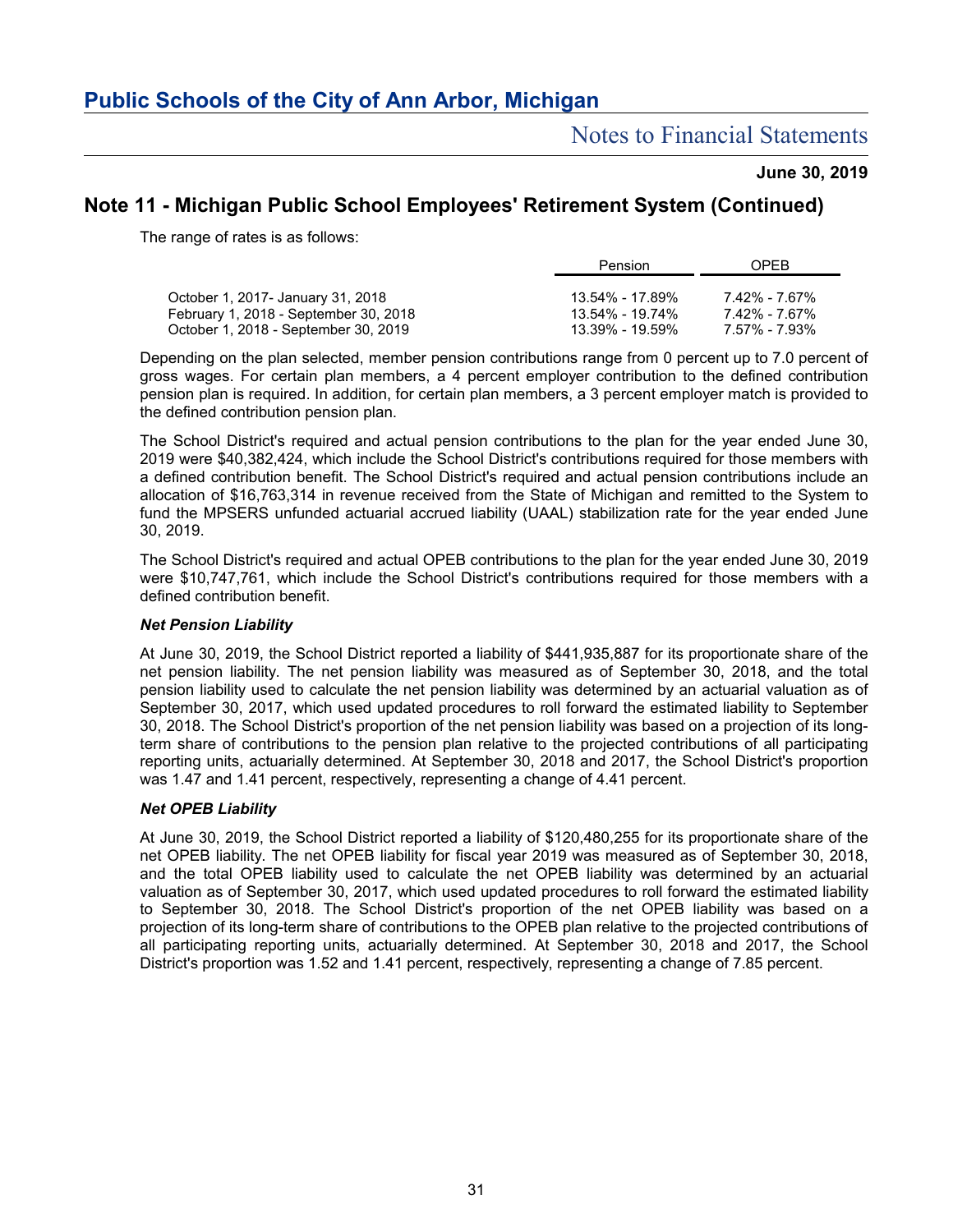# Notes to Financial Statements

### **June 30, 2019**

# **Note 11 - Michigan Public School Employees' Retirement System (Continued)**

#### *Pension Expense and Deferred Outflows of Resources and Deferred Inflows of Resources Related to Pensions*

For 2019, the School District recognized pension expense of \$65,633,251, inclusive of payments to fund the MPSERS UAAL stabilization rate. At June 30, 2019, the School District reported deferred outflows of resources and deferred inflows of resources related to pensions from the following sources:

|                                                                      | Deferred<br>Outflows of<br>Resources | Deferred<br>Inflows of<br><b>Resources</b> |
|----------------------------------------------------------------------|--------------------------------------|--------------------------------------------|
| Difference between expected and actual experience                    | \$<br>2,050,665 \$                   | (3,211,472)                                |
| Changes in assumptions                                               | 102,351,988                          |                                            |
| Net difference between projected and actual earnings on pension plan |                                      |                                            |
| investments                                                          |                                      | (30,217,181)                               |
| Changes in proportion and differences between the School District's  |                                      |                                            |
| contributions and proportionate share of contributions               | 27,326,393                           | (1, 118, 920)                              |
| The School District's contributions to the plan subsequent to the    |                                      |                                            |
| measurement date                                                     | 34,329,380                           |                                            |
| Total                                                                | \$<br>166,058,426 \$                 | (34,547,573)                               |

The \$16,763,314 reported as deferred inflows of resources resulting from the pension portion of state aid payments received pursuant to the UAAL payment will be recognized as state appropriations revenue for the year ending June 30, 2020. Amounts reported as deferred outflows of resources and deferred inflows of resources related to pensions will be recognized in pension expense as follows:

| Years Ending                 | Amount                                                    |  |  |  |  |
|------------------------------|-----------------------------------------------------------|--|--|--|--|
| 2020<br>2021<br>2022<br>2023 | \$<br>39.101.377<br>30,439,563<br>20,036,955<br>7,603,578 |  |  |  |  |
| Total                        | 97,181,473                                                |  |  |  |  |

In addition, the contributions subsequent to the measurement date will be included as a reduction of the net pension liability in the next year.

#### *OPEB Expense and Deferred Outflows of Resources and Deferred Inflows of Resources Related to OPEB*

For the year ended June 30, 2019, the School District recognized OPEB expense of \$7,611,052.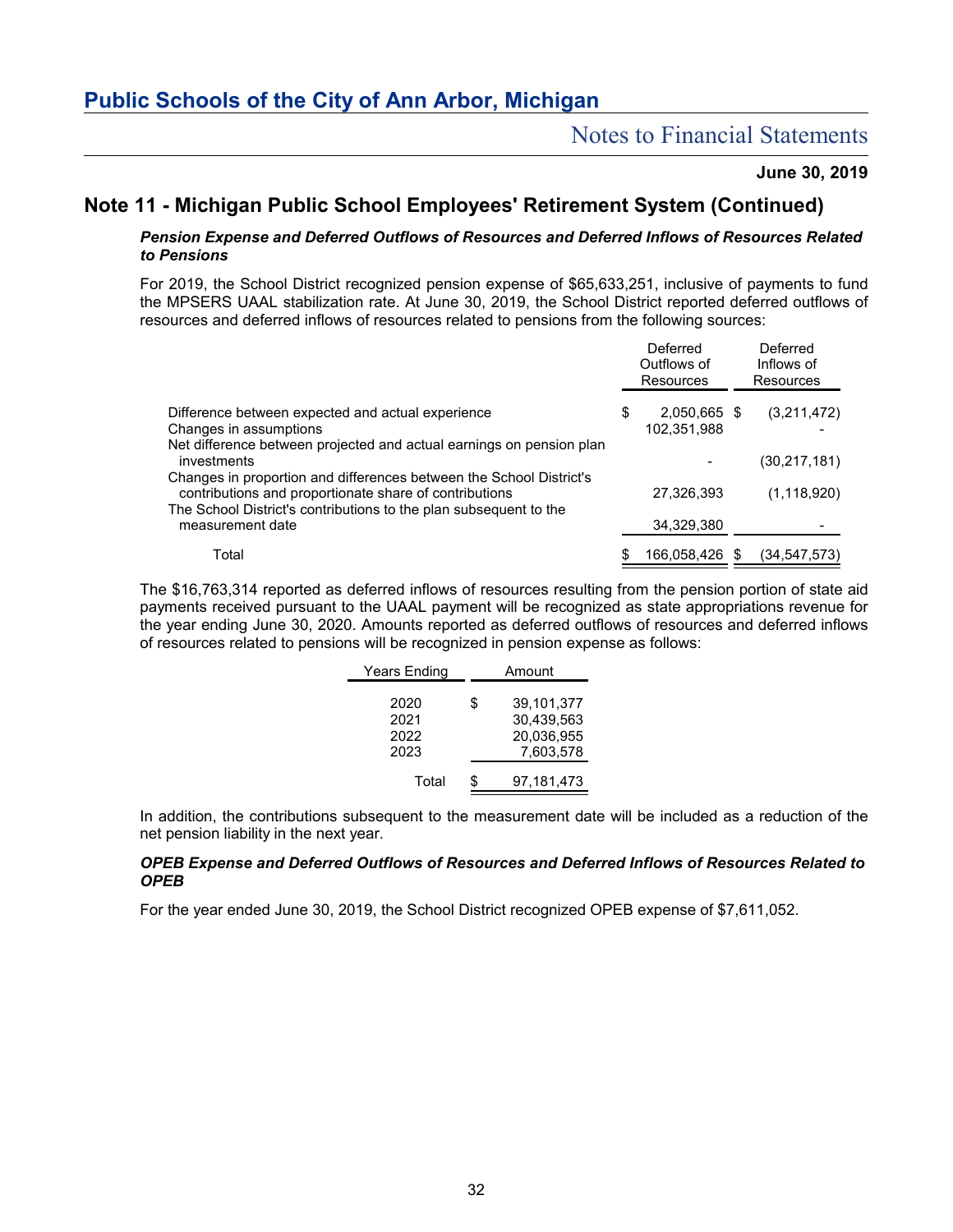### **June 30, 2019**

# **Note 11 - Michigan Public School Employees' Retirement System (Continued)**

At June 30, 2019, the School District reported deferred outflows of resources and deferred inflows of resources related to OPEB from the following sources:

|                                                                                                                     | Deferred<br>Outflows of<br>Resources |   | Deferred<br>Inflows of<br>Resources |
|---------------------------------------------------------------------------------------------------------------------|--------------------------------------|---|-------------------------------------|
| Difference between expected and actual experience                                                                   | \$                                   | S | (22, 424, 471)                      |
| Changes in assumptions                                                                                              | 12,758,921                           |   |                                     |
| Net difference between projected and actual earnings on OPEB plan<br>investments                                    |                                      |   | (4,630,344)                         |
| Changes in proportionate share or difference between amount<br>contributed and proportionate share of contributions | 8,306,054                            |   | (348,462)                           |
| Employer contributions to the plan subsequent to the measurement<br>date                                            | 7,683,808                            |   |                                     |
| Total                                                                                                               | \$<br>28,748,783 \$                  |   | (27, 403, 277)                      |

Amounts reported as deferred outflows of resources and deferred inflows of resources related to OPEB will be recognized in OPEB expense as follows (note that employer contributions subsequent to the measurement date will reduce the net OPEB liability and, therefore, will not be included in future OPEB expense):

| Years Ending                         | Amount |                                                                      |  |  |  |
|--------------------------------------|--------|----------------------------------------------------------------------|--|--|--|
| 2020<br>2021<br>2022<br>2023<br>2024 | \$     | (1,800,590)<br>(1,800,590)<br>(1,800,590)<br>(857, 034)<br>(79, 498) |  |  |  |
| Total                                | \$     | (6,338,302)                                                          |  |  |  |

#### *Actuarial Assumptions*

The total pension liability and total OPEB liability as of September 30, 2018 are based on the results of an actuarial valuation as of September 30, 2017 and rolled forward. The total pension liability and OPEB liability were determined using the following actuarial assumptions:

| Actuarial cost method                                |                                   | Entry age normal                                                                                                                                                                                                                                                                  |
|------------------------------------------------------|-----------------------------------|-----------------------------------------------------------------------------------------------------------------------------------------------------------------------------------------------------------------------------------------------------------------------------------|
| Investment rate of return - Pension                  | $6.00$ percent -<br>7.05 percent  | Net of investment expenses based on the<br>groups                                                                                                                                                                                                                                 |
| Investment rate of return - OPEB                     | 7.15 percent                      | Net of investment expenses based on the<br>groups                                                                                                                                                                                                                                 |
| Salary increases                                     | $2.75$ percent -<br>11.55 percent | Including wage inflation of 2.75 percent for 2019<br>and 3.50 percent for 2018                                                                                                                                                                                                    |
| Healthcare cost trend rate - OPEB<br>Mortality basis | 7.50 percent                      | Year 1 graded to 3.0 percent year 12<br>RP2014 Male and Female Employee Annuitant<br>Mortality tables, scaled 100 percent (retirees:<br>82 percent for males and 78 percent for<br>females) and adjusted for mortality<br>improvements using projection scale MP2017<br>from 2006 |
| Cost of living pension adjustments                   | 3.00 percent                      | Annual noncompounded for MIP members                                                                                                                                                                                                                                              |

Assumption changes as a result of an experience study for the periods from 2012 to 2017 have been adopted by the System for use in the annual pension and OPEB valuations beginning with the September 30, 2017 valuation.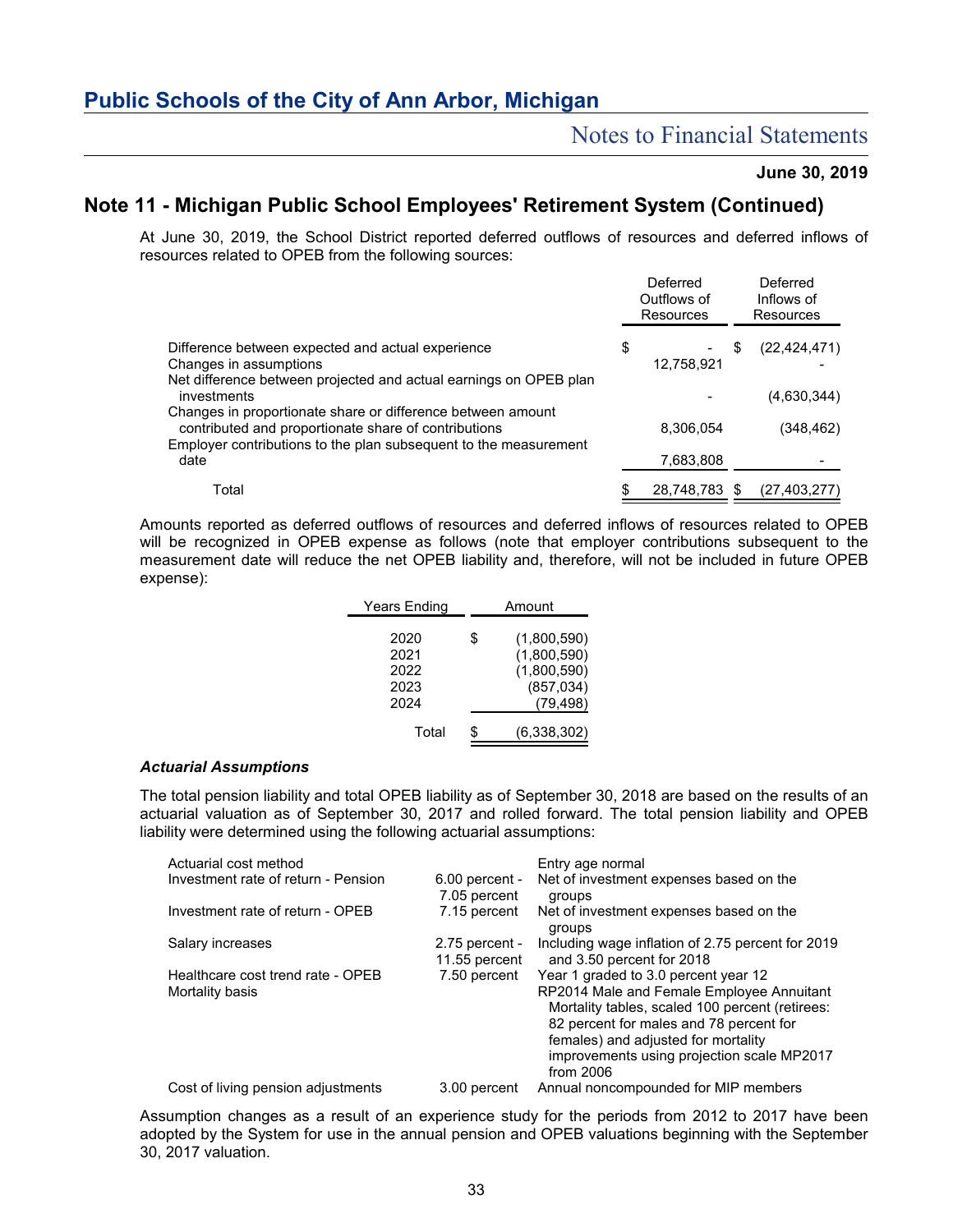### **June 30, 2019**

# **Note 11 - Michigan Public School Employees' Retirement System (Continued)**

#### *Discount Rate*

The discount rate used to measure the total pension liability was 6.00 to 7.05 percent as of September 30, 2018 depending on the plan option. The discount rate used to measure the total OPEB liability was 7.15 percent as of September 30, 2018. The projection of cash flows used to determine the discount rate assumed that employee contributions will be made at the current contribution rate and that district contributions will be made at statutorily required rates.

Based on those assumptions, the pension plan's fiduciary net position and the OPEB plan's fiduciary net position were projected to be available to make all projected future benefit payments of current active and inactive employees. Therefore, the long-term expected rate of return on pension plan and OPEB plan investments was applied to all periods of projected benefit payments to determine the total pension liability and total OPEB liability.

The long-term expected rate of return on pension plan and OPEB plan investments was determined using a building-block method in which best-estimate ranges of expected future real rates of return (expected returns, net of plan investment expense and inflation) are developed for each major asset class. These ranges are combined to produce the long-term expected rate of return by weighting the expected future real rates of return by the target asset allocation percentage and by adding expected inflation. The target allocation and best estimates of arithmetic real rates of return for each major asset class are summarized in the following table:

| <b>Asset Class</b>                   | Target Allocation Rate of Return | Long-term<br><b>Expected Real</b> |
|--------------------------------------|----------------------------------|-----------------------------------|
| Domestic equity pools                | 28.00 %                          | 5.70 %                            |
| Private equity pools                 | 18.00                            | 9.20                              |
| International equity pools           | 16.00                            | 7.20                              |
| Fixed-income pools                   | 10.50                            | 0.50                              |
| Real estate and infrastructure pools | 10.00                            | 3.90                              |
| Absolute return pools                | 15.50                            | 5.20                              |
| Short-term investment pools          | 2.00                             |                                   |
| Total                                | 100.00 %                         |                                   |

#### *Sensitivity of the Net Pension Liability to Changes in the Discount Rate*

The following presents the net pension liability of the School District, calculated using the discount rate depending on the plan option. The following also reflects what the School District's net pension liability would be if it were calculated using a discount rate that is 1 percentage point lower or 1 percentage point higher than the current rate:

|                                              | 1 Percent |                  | <b>Current Discount</b> |                | 1 Percent                                    |
|----------------------------------------------|-----------|------------------|-------------------------|----------------|----------------------------------------------|
|                                              | Decrease  |                  | Rate                    |                | Increase                                     |
|                                              |           | $(5.00 - 6.05%)$ |                         | (6.00 - 7.05%) | (7.00 - 8.05%)                               |
|                                              |           |                  |                         |                |                                              |
| Net pension liability of the School District |           |                  |                         |                | \$ 580,227,687 \$ 441,935,887 \$ 327,037,882 |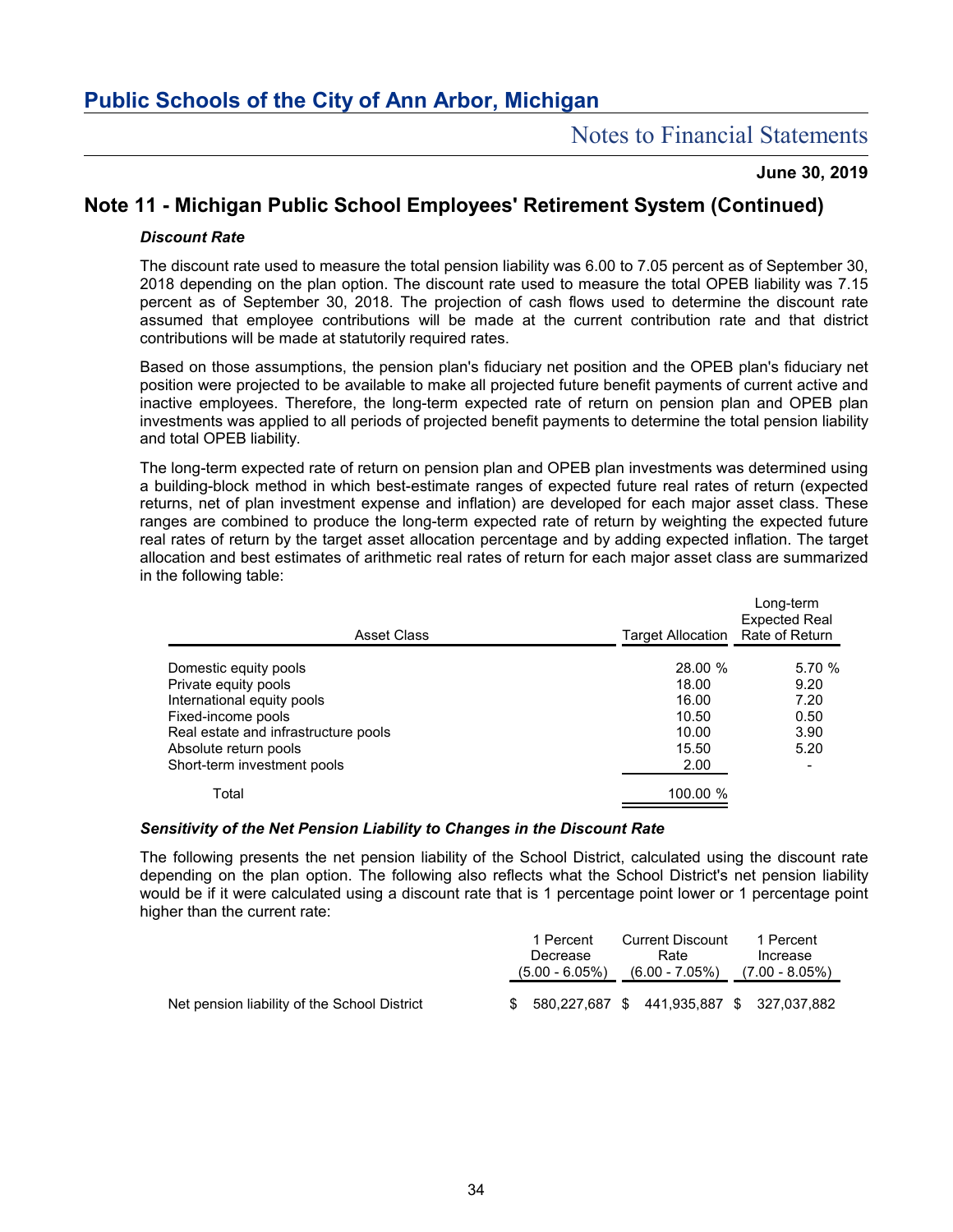### **June 30, 2019**

# **Note 11 - Michigan Public School Employees' Retirement System (Continued)**

### *Sensitivity of the Net OPEB Liability to Changes in the Discount Rate*

The following presents the net OPEB liability of the School District, calculated using the current discount rate. It also reflects what the School District's net OPEB liability would be if it were calculated using a discount rate that is 1 percentage point lower or 1 percentage point higher than the current rate:

|                                           | 1 Percent<br>Decrease<br>(6.15%) | <b>Current Discount</b><br>Rate<br>(7.15%) | 1 Percent<br>Increase<br>(8.15%) |
|-------------------------------------------|----------------------------------|--------------------------------------------|----------------------------------|
| Net OPEB liability of the School District | 144,634,096 \$                   | 120,480,255 \$ 100,163,923                 |                                  |

### *Sensitivity of the Net OPEB Liability to Changes in the Healthcare Cost Trend Rate*

The following presents the net OPEB liability of the School District, calculated using the current healthcare cost trend rate. It also reflects what the School District's net OPEB liability would be if it were calculated using a healthcare cost trend rate that is 1 percentage point lower or 1 percentage point higher than the current rate:

|                                           | 1 Percent |               |  | 1 Percent           |             |  |
|-------------------------------------------|-----------|---------------|--|---------------------|-------------|--|
|                                           |           | Decrease      |  | <b>Current Rate</b> | Increase    |  |
|                                           |           | $(6.50\%)$    |  | $(7.50\%)$          | $(8.50\%)$  |  |
|                                           |           |               |  |                     |             |  |
| Net OPEB liability of the School District |           | 99.093.683 \$ |  | 120,480,255 \$      | 145,015,021 |  |

#### *Pension Plan and OPEB Plan Fiduciary Net Position*

Detailed information about the plan's fiduciary net position is available in the separately issued MPSERS financial report.

#### *Payable to the Pension Plan and OPEB Plan*

At June 30, 2019, the School District reported a payable of \$5,837,505 and \$1,219,649 for the outstanding amount of contributions to the pension plan and OPEB plan, respectively, required for the year ended June 30, 2019.

## **Note 12 - Tax Abatements**

The School District receives reduced property tax revenue as a result of industrial facilities tax exemptions (PA 198 of 1974) and brownfield redevelopment agreements granted by cities, villages, and townships within the boundaries of the School District. Industrial facility exemptions are intended to promote construction of new industrial facilities or to rehabilitate historical facilities; brownfield redevelopment agreements are intended to reimburse taxpayers that remediate environmental contamination on their properties.

For the fiscal year ended June 30, 2019, the School District's property tax revenue was reduced by approximately \$156,000 under these programs.

The School District is reimbursed for lost revenue caused by tax abatements on the operating millage of nonhomestead properties from the State of Michigan under the School Aid formula. The School District received approximately \$123,000 in reimbursements from the State of Michigan. The School District is not reimbursed for lost revenue from the sinking fund or debt service millages. There are no abatements made by the School District.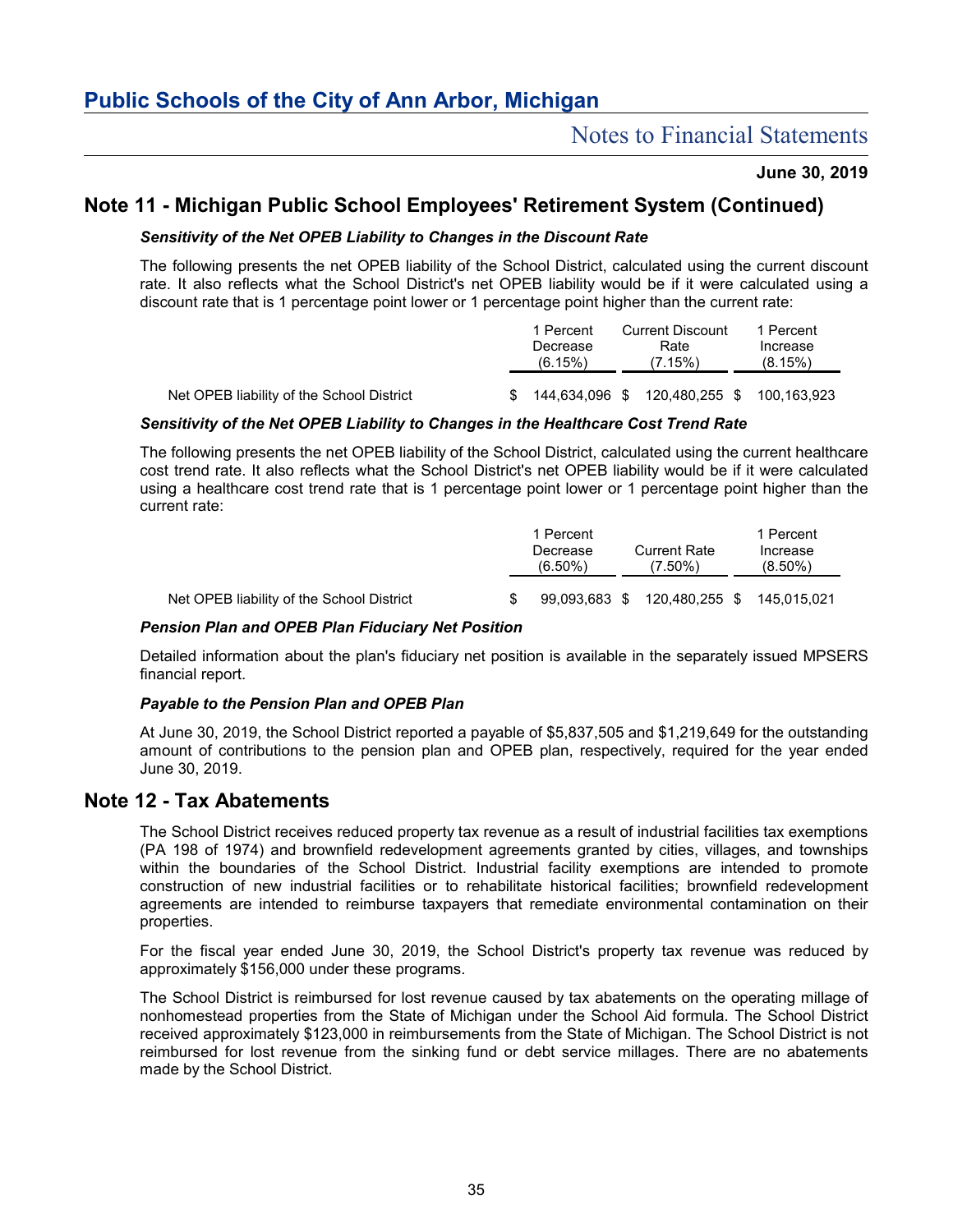# Required Supplemental Information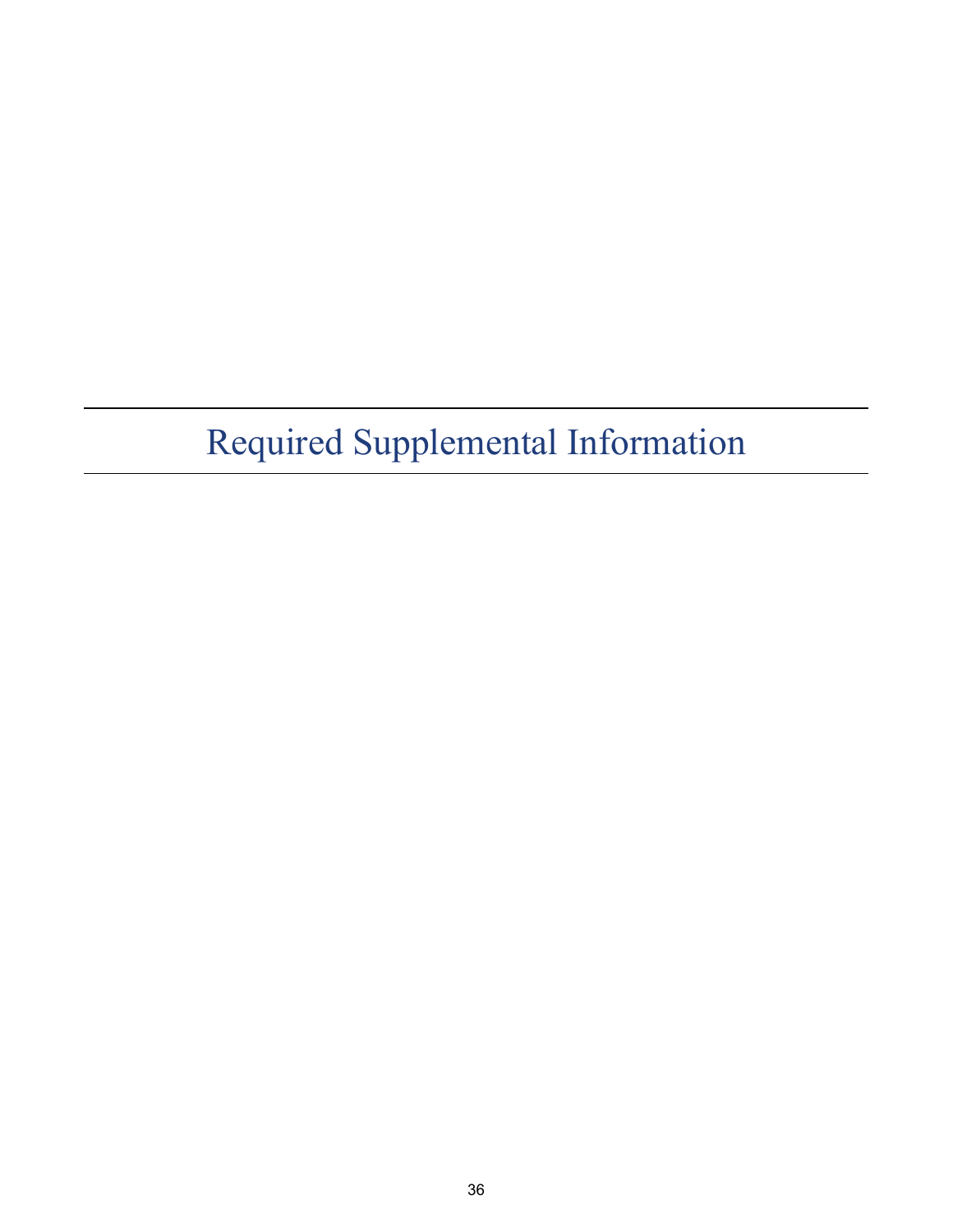# Required Supplemental Information Budgetary Comparison Schedule - General Fund

# **Year Ended June 30, 2019**

|                                            |                        |                     |                     | Over (Under)        |
|--------------------------------------------|------------------------|---------------------|---------------------|---------------------|
|                                            | <b>Original Budget</b> | <b>Final Budget</b> | Actual              | <b>Final Budget</b> |
| <b>Revenue</b>                             |                        |                     |                     |                     |
| Local sources                              | 87,531,229 \$<br>\$    | 91,275,758 \$       | 91,686,368 \$       | 410,610             |
| State sources                              | 122,861,777            | 125,757,785         | 126,290,539         | 532,754             |
| Federal sources                            | 8,906,275              | 8,559,158           | 6,908,607           | (1,650,551)         |
| Interdistrict sources                      | 29,488,779             | 32,013,813          | 31,397,107          | (616, 706)          |
| Total revenue                              | 248,788,060            | 257,606,514         | 256,282,621         | (1,323,893)         |
| <b>Expenditures</b>                        |                        |                     |                     |                     |
| Current:                                   |                        |                     |                     |                     |
| Instruction:                               |                        |                     |                     |                     |
| Basic programs                             | 116,915,769            | 119,793,852         | 120,017,609         | 223,757             |
| Added needs                                | 34,862,185             | 35,558,346          | 35,499,862          | (58, 484)           |
| Adult/Continuing education                 | 400,529                | 407,875             | 323,065             | (84, 810)           |
| Support services:<br>Pupil                 | 30,633,047             | 31,248,623          | 31,175,757          | (72, 866)           |
| Instructional staff                        | 13,105,194             | 13,864,190          | 12,877,552          | (986, 638)          |
| General administration                     | 2,720,720              | 2,759,883           | 2,999,292           | 239,409             |
| School administration                      | 15,987,582             | 16,387,947          | 16,499,154          | 111,207             |
| <b>Business</b>                            | 2,039,425              | 2,359,183           | 2,262,674           | (96, 509)           |
| Operations and maintenance                 | 16,015,850             | 17,236,834          | 16,201,966          | (1,034,868)         |
| Pupil transportation services              | 8,345,122              | 9,835,396           | 9,310,731           | (524, 665)          |
| Central                                    | 5,168,455              | 6,043,679           | 5,738,995           | (304, 684)          |
| <b>Athletics</b>                           | 3,640,595              | 2,976,812           | 3,059,856           | 83,044              |
| <b>Community services</b>                  | 1,381,667              | 1,100,331           | 1,061,740           | (38, 591)           |
| Total expenditures                         | 251,216,140            | 259,572,951         | 257,028,253         | (2,544,698)         |
| <b>Excess of Expenditures Over Revenue</b> | (2,428,080)            | (1,966,437)         | (745, 632)          | 1,220,805           |
| <b>Other Financing Sources (Uses)</b>      |                        |                     |                     |                     |
| Proceeds from sale of capital assets       |                        |                     | 96,400              | 96,400              |
| Transfers out                              |                        | (45, 240)           | (168, 176)          | (122,936)           |
| Total other financing uses                 |                        | (45, 240)           | (71, 776)           | (26, 536)           |
| <b>Net Change in Fund Balance</b>          | (2,428,080)            | (2,011,677)         | (817, 408)          | 1,194,269           |
| Fund Balance - Beginning of year           | 18,360,251             | 18,360,251          | 18,360,251          |                     |
| Fund Balance - End of year                 | 15,932,171 \$<br>\$    | 16,348,574          | 17,542,843 \$<br>\$ | 1,194,269           |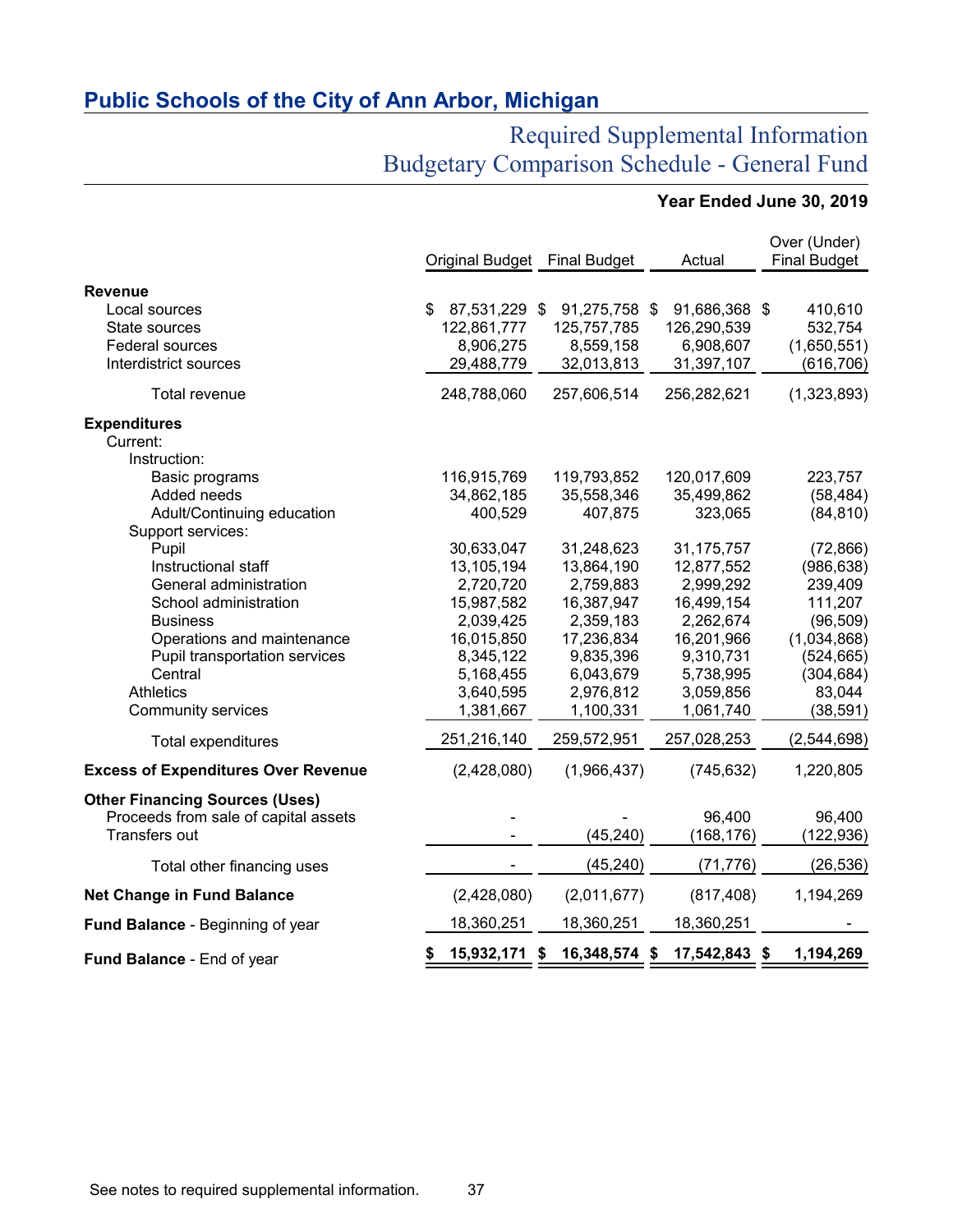Required Supplemental Information Schedule of the School District's Proportionate Share of the Net Pension Liability

Michigan Public School Employees' Retirement System

|                                                                                                                             |           |           |                                                                       | <b>Plan Years Ended September 30</b> | <b>Last Five Plan Years</b> |
|-----------------------------------------------------------------------------------------------------------------------------|-----------|-----------|-----------------------------------------------------------------------|--------------------------------------|-----------------------------|
|                                                                                                                             | 2018      | 2017      | 2016                                                                  | 2015                                 | 2014                        |
| School District's proportion of<br>the net pension liability                                                                | 1.47009 % | 1.40802 % | 1.32793 %                                                             | 1.27127 %                            | 1.26546 %                   |
| School District's proportionate<br>share of the net pension<br>liability                                                    |           |           | \$441,935,887 \$364,878,575 \$331,306,659 \$310,508,345 \$278,734,374 |                                      |                             |
| School District's covered<br>employee payroll                                                                               |           |           | \$129,172,261 \$120,309,307 \$114,252,448 \$104,701,750 \$102,370,153 |                                      |                             |
| School District's proportionate<br>share of the net pension<br>liability as a percentage of its<br>covered employee payroll | 342.13 %  | 303.28 %  | 289.98 %                                                              | 296.56 %                             | 272.28 %                    |
| Plan fiduciary net position as a<br>percentage of total pension<br>liability                                                | 62.12 %   | 63.96 %   | 63.01 %                                                               | 62.92 %                              | 66.20 %                     |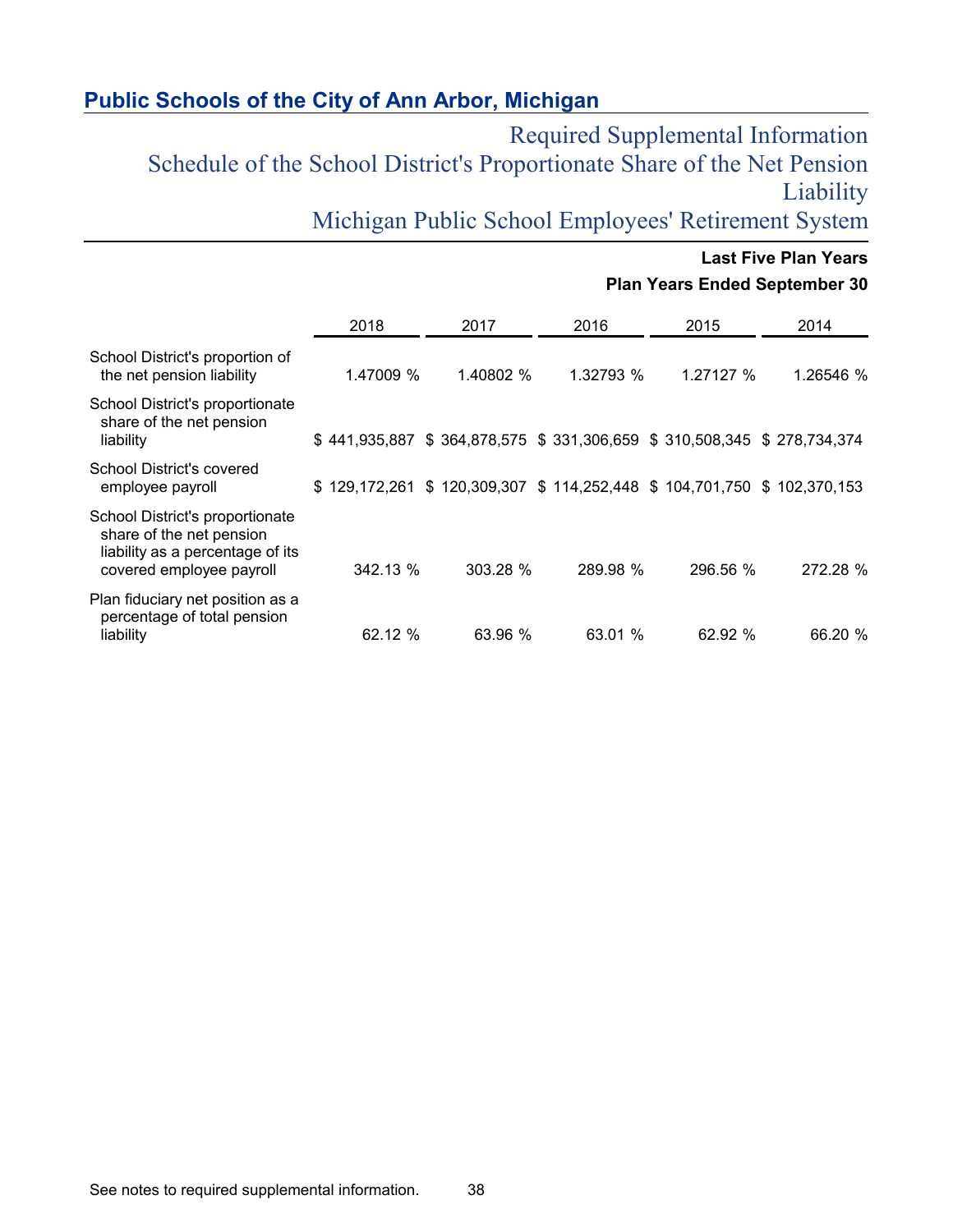# Required Supplemental Information Schedule of Pension Contributions Michigan Public School Employees' Retirement System

**Last Five Fiscal Years**

|                                                                                                  |            |                                                                       |            |               | <b>Years Ended June 30</b> |
|--------------------------------------------------------------------------------------------------|------------|-----------------------------------------------------------------------|------------|---------------|----------------------------|
|                                                                                                  | 2019       | 2018                                                                  | 2017       | 2016          | 2015                       |
| Statutorily required contribution \$<br>Contributions in relation to the<br>statutorily required |            | 40,073,251 \$ 37,893,647 \$ 32,516,905 \$                             |            | 29,618,370 \$ | 21,769,845                 |
| contribution                                                                                     | 40,073,251 | 37,893,647                                                            | 32,516,905 | 29,618,370    | 21,769,845                 |
| <b>Contribution Deficiency</b>                                                                   |            |                                                                       |            |               |                            |
| <b>School District's Covered</b><br><b>Employee Payroll</b>                                      |            | \$129,370,099 \$127,969,324 \$116,978,719 \$106,641,677 \$101,096,608 |            |               |                            |
| <b>Contributions as a</b><br><b>Percentage of Covered</b><br><b>Employee Payroll</b>             | 30.98 %    | 29.61 %                                                               | 27.80 %    | 27.77 %       | 21.53 %                    |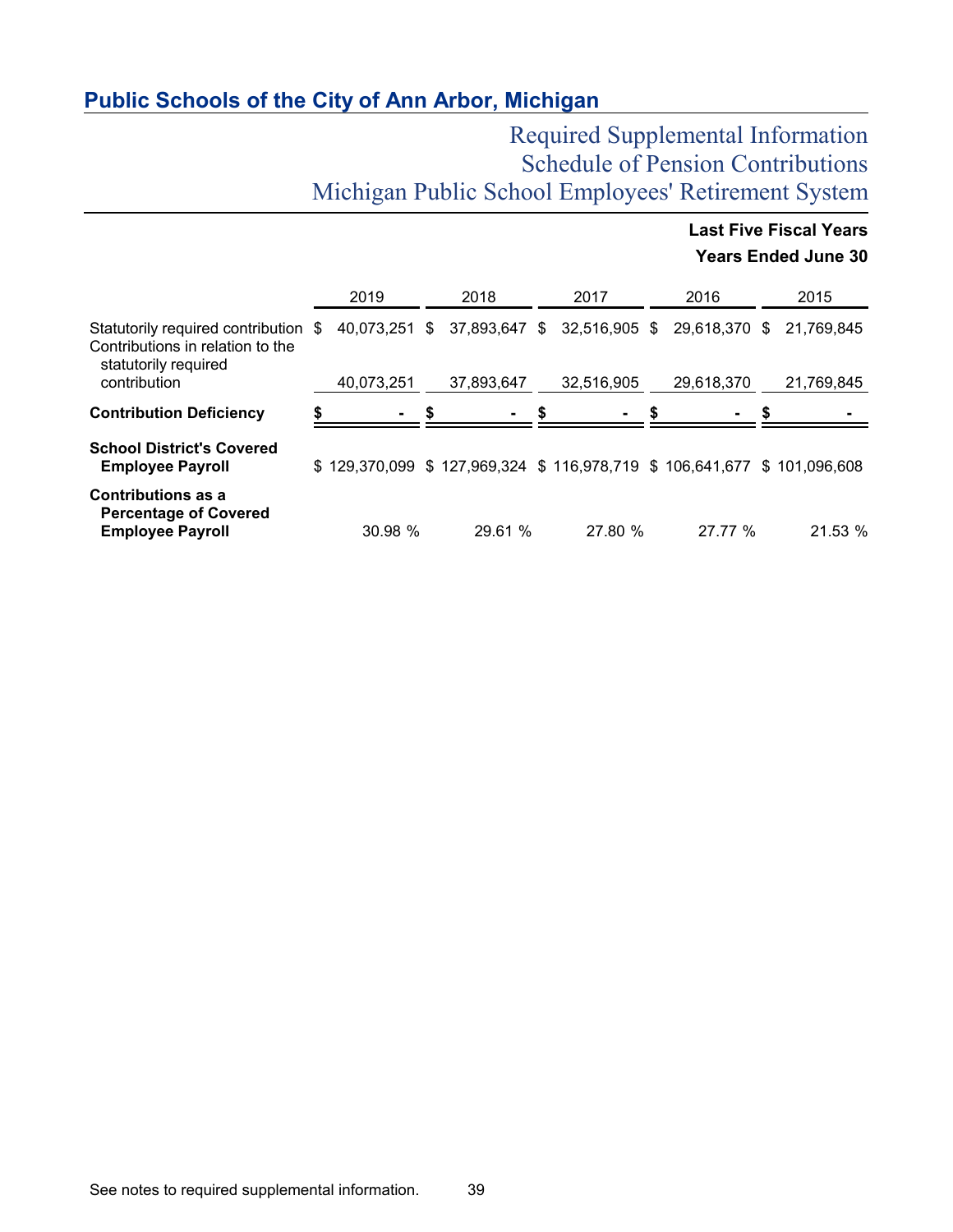Required Supplemental Information Schedule of the School District's Proportionate Share of the Net OPEB Liability

Michigan Public School Employees' Retirement System

# **Last Two Plan Years Plan Years Ended September 30**

|                                                                                                                    |     | 2018           | 2017        |
|--------------------------------------------------------------------------------------------------------------------|-----|----------------|-------------|
| School District's proportion of the net OPEB liability                                                             |     | 1.51567 %      | 1.40536 %   |
| School District's proportionate share of the net OPEB liability                                                    | \$. | 120.480.255 \$ | 124.451.090 |
| School District's covered employee payroll                                                                         | \$. | 129,172,261 \$ | 120.309.307 |
| School District's proportionate share of the net OPEB liability as a percentage<br>of its covered employee payroll |     | 93.27%         | 103.44 %    |
| Plan fiduciary net position as a percentage of total OPEB liability                                                |     | 43.10 %        | 36.53 %     |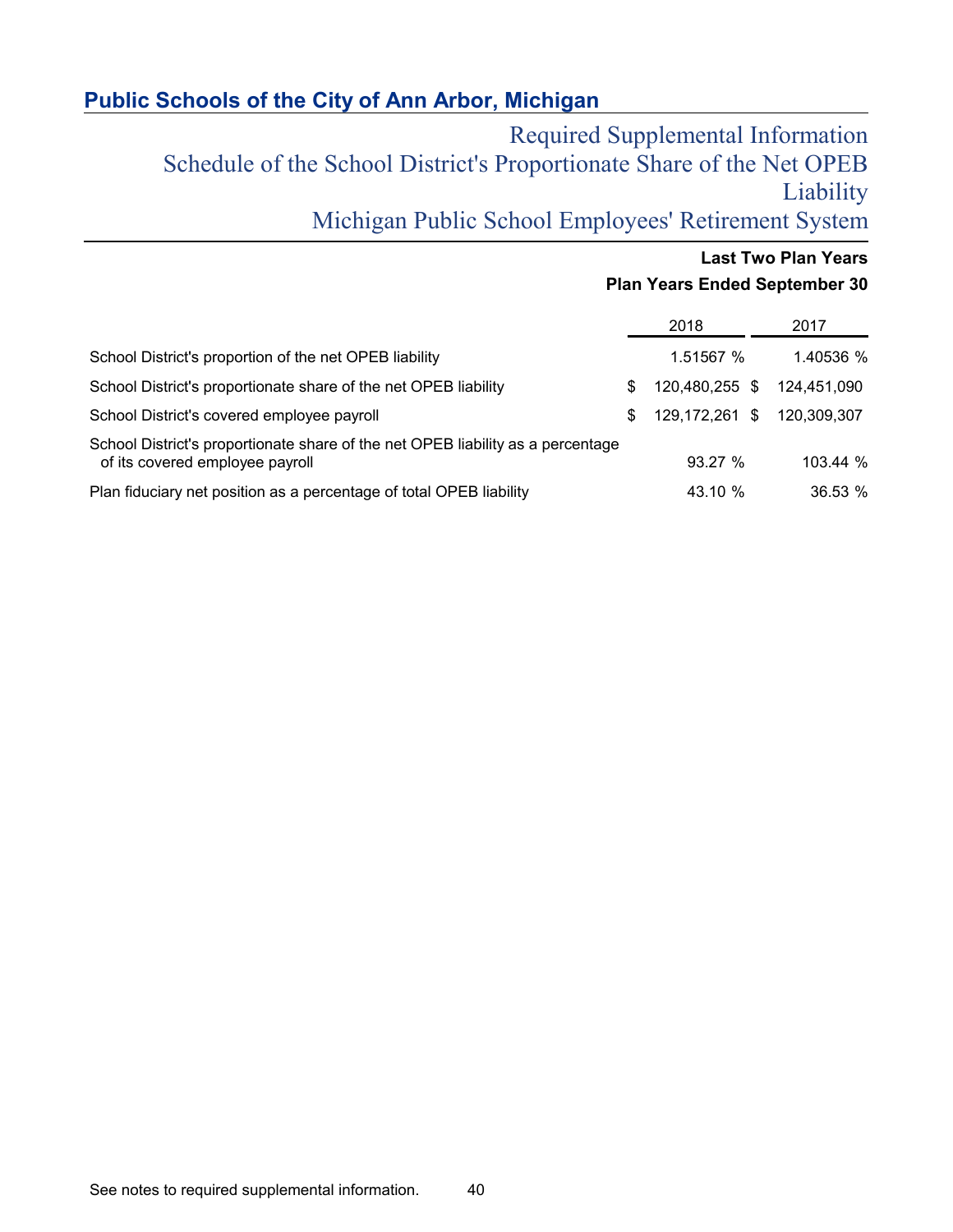# Required Supplemental Information Schedule of OPEB Contributions Michigan Public School Employees' Retirement System

# **Last Two Fiscal Years Years Ended June 30**

|                                                                                                         |     | 2019                        | 2018                   |
|---------------------------------------------------------------------------------------------------------|-----|-----------------------------|------------------------|
| Statutorily required contribution<br>Contributions in relation to the statutorily required contribution | \$. | 10,162,054 \$<br>10,162,054 | 9,242,872<br>9,242,872 |
| <b>Contribution Deficiency</b>                                                                          |     | $\sim$                      |                        |
| <b>School District's Covered Employee Payroll</b>                                                       | \$. | 129,370,099 \$              | 127,969,324            |
| <b>Contributions as a Percentage of Covered Employee Payroll</b>                                        |     | 7.86 %                      | 7.22%                  |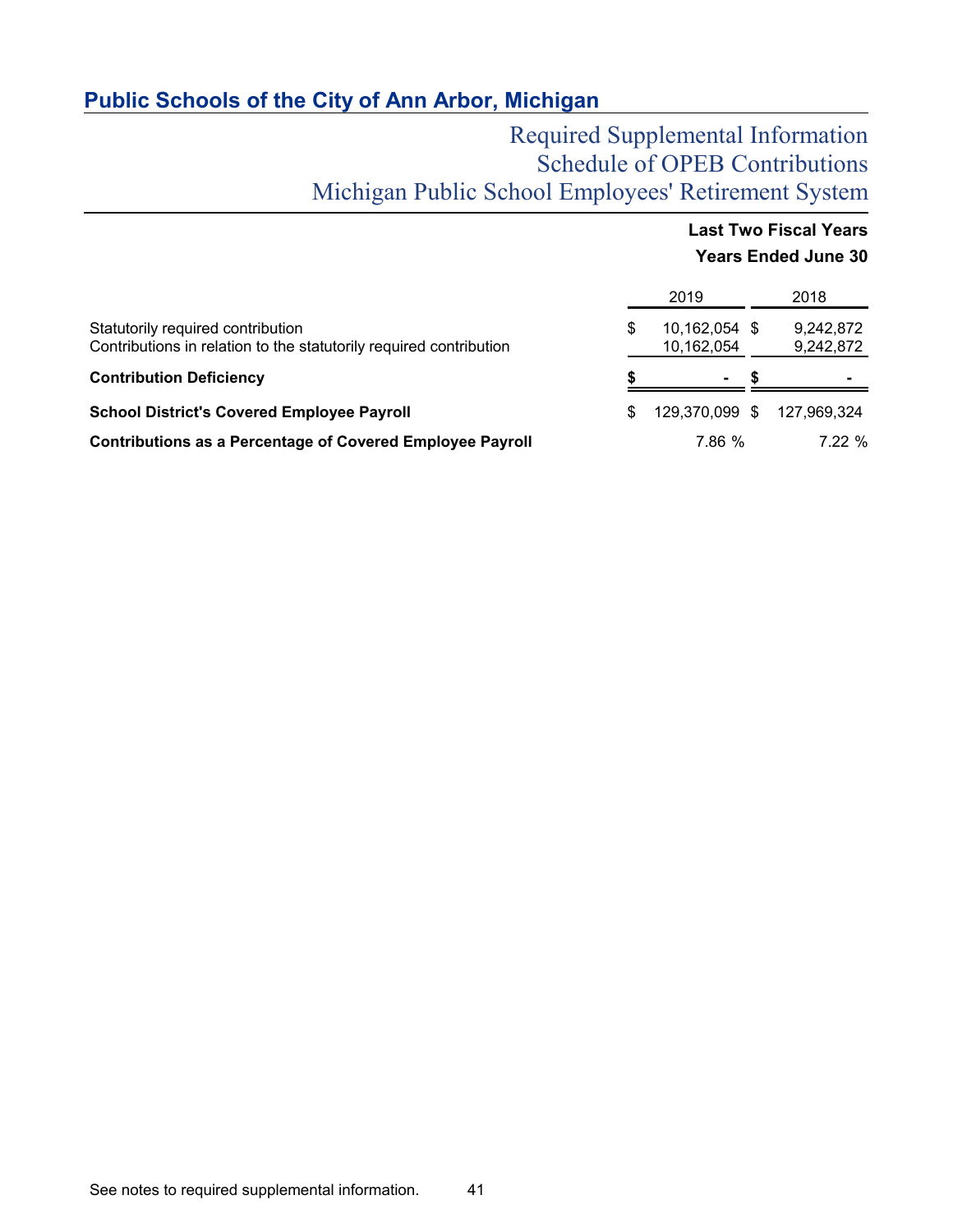# Notes to Required Supplemental Information

### **June 30, 2019**

#### *Pension Information*

Ultimately, 10 years of data will be presented in both of the pension-related schedules. The number of years currently presented represents the number of years since the accounting standard requiring these schedules first became applicable.

### *Benefit Changes*

There were no changes of benefit terms for each of the reported plan years ended September 30.

### *Changes in Assumptions*

There were no significant changes of assumptions for each of the reported plan years ended September 30, except for the following:

- 2018 - The discount rate used in the September 30, 2017 actuarial valuation decreased by 0.45 percent.

- 2017 - The discount rate used in the September 30, 2016 actuarial valuation decreased by 0.50 percent.

### *OPEB Information*

Ultimately, 10 years of data will be presented in both of the OPEB-related schedules. The number of years currently presented represents the number of years since the accounting standard requiring these schedules first became applicable.

### *Benefit Changes*

There were no changes in benefit terms for each of the reported plan years ended September 30.

#### *Changes in Assumptions*

There were no significant changes of assumptions for each of the reported plan years ended September 30, except for the following:

- 2018 - The discount rate used in the September 30, 2017 actuarial valuation decreased by 0.35 percent.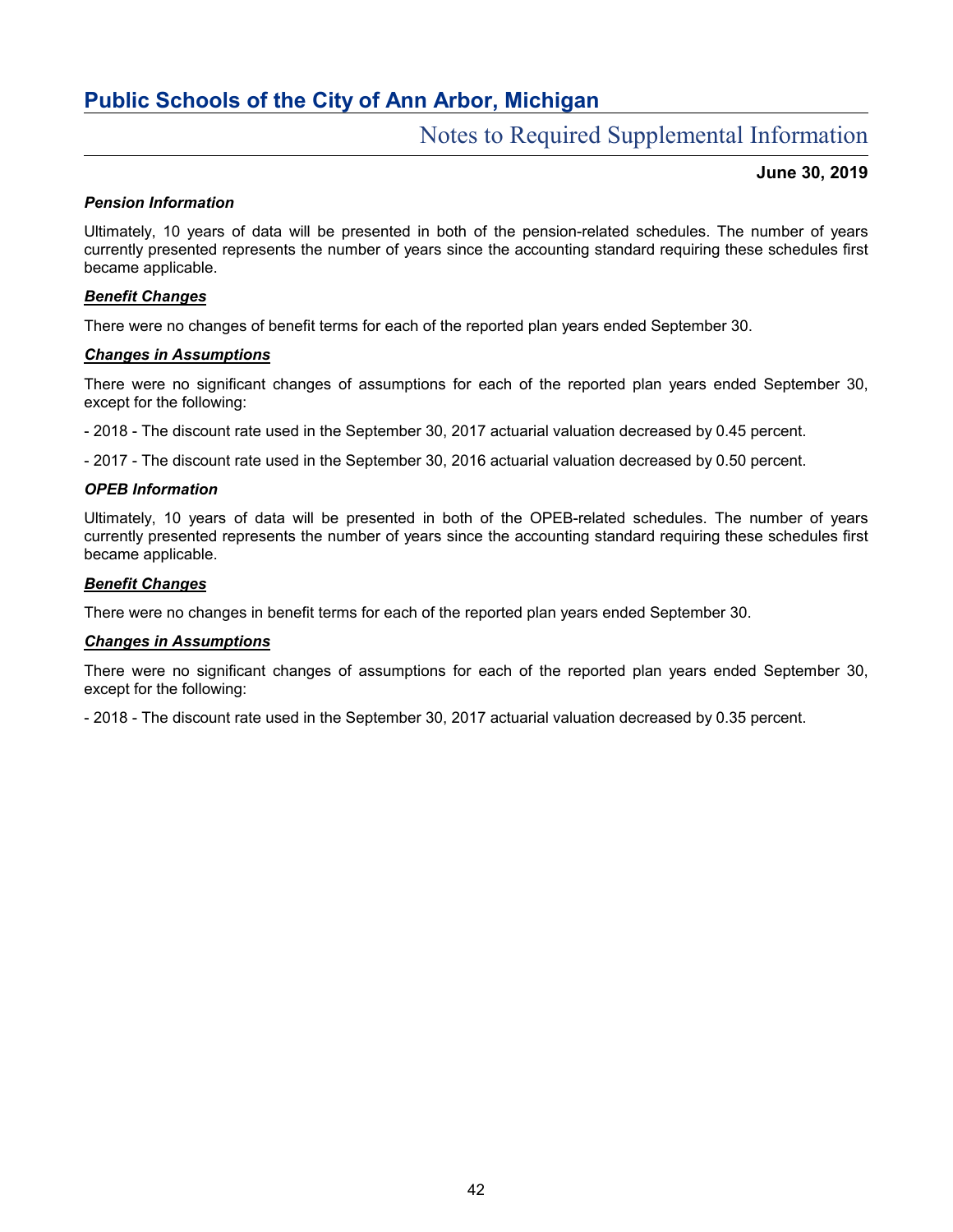# Other Supplemental Information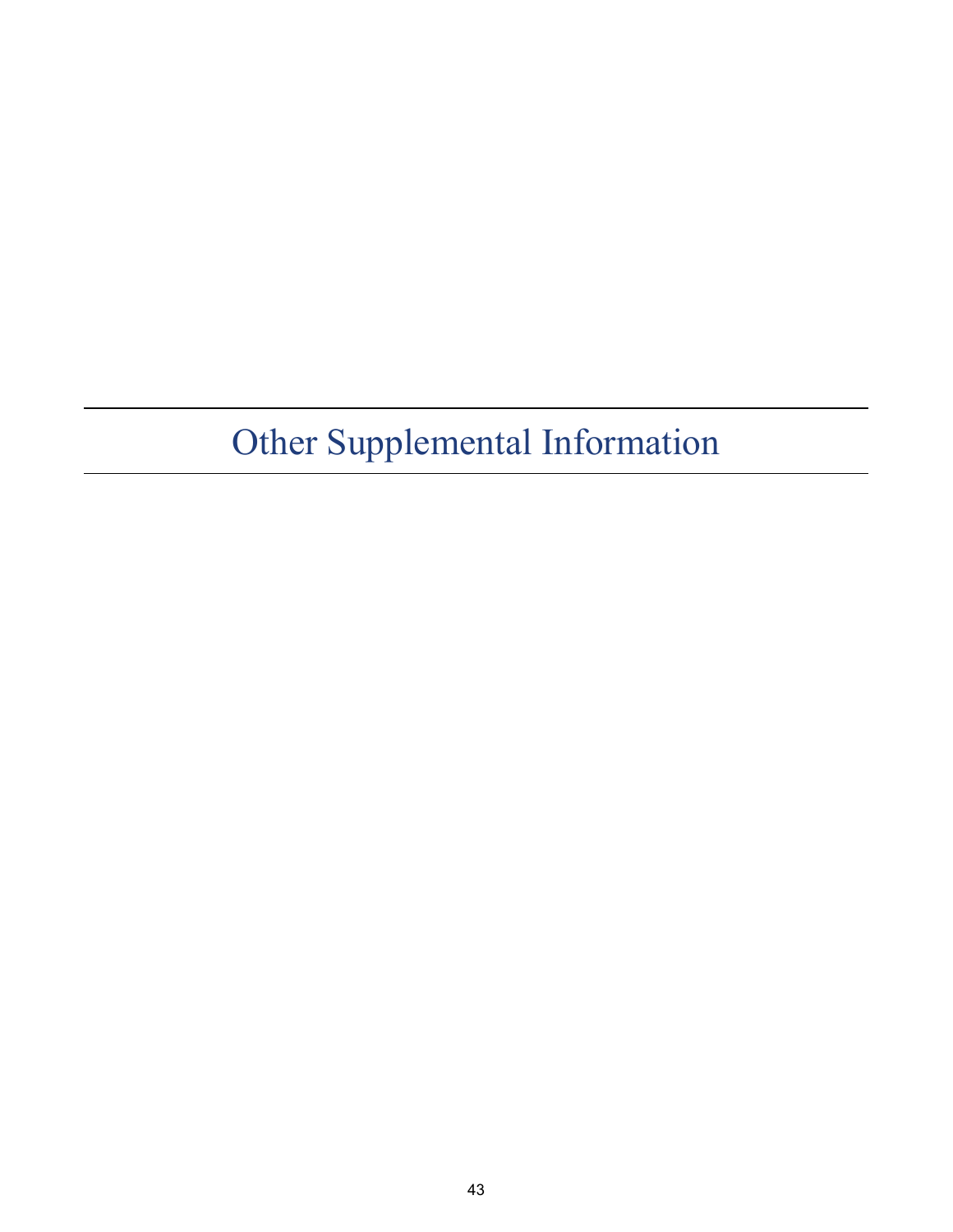# Other Supplemental Information Combining Balance Sheet Nonmajor Governmental Funds

# **June 30, 2019**

|                                                                                                                                   | <b>Special Revenue Funds</b> |                                                      |  |                                             |  |                                           |      |                                       |      | <b>Capital Project Funds</b>                         |    |                                               |    |                                                 |    |                                        |    |                                        |    |                                                        |
|-----------------------------------------------------------------------------------------------------------------------------------|------------------------------|------------------------------------------------------|--|---------------------------------------------|--|-------------------------------------------|------|---------------------------------------|------|------------------------------------------------------|----|-----------------------------------------------|----|-------------------------------------------------|----|----------------------------------------|----|----------------------------------------|----|--------------------------------------------------------|
|                                                                                                                                   |                              | Food Service<br>Fund                                 |  | Recreation<br>Fund                          |  | Child Care<br>Fund                        |      | Debt Service<br>Fund                  |      | 2015 Building<br>and Site Bond<br>Fund - Series<br>Ш |    | 2012 Bond<br><b>Building and</b><br>Site Fund |    | 2012<br>Technology<br>Bond Fund -<br>Series III |    | 2015<br>Technology<br><b>Bond Fund</b> |    | 2015 Building<br>and Site Bond<br>Fund |    | Total                                                  |
| <b>Assets</b><br>Cash and investments<br>Receivables<br>Due from other funds<br>Inventory<br>Prepaid expenses and other<br>assets | \$                           | 10,973 \$<br>339,037<br>122,936<br>76,328<br>450,000 |  | 2,244,520 \$<br>34.447<br>130,397<br>13,232 |  | 3,232,804 \$<br>9                         |      | 63,270                                | \$   | 78,174                                               | \$ |                                               | \$ |                                                 | \$ | 3,596,523                              | \$ |                                        | \$ | 5,488,297<br>436,763<br>3,928,030<br>76,328<br>463,232 |
| <b>Restricted assets</b>                                                                                                          |                              |                                                      |  |                                             |  |                                           |      | 2,129,271                             |      | 4,885,125                                            |    |                                               |    | 8.146.102                                       |    | 1,943,478                              |    | 305,986                                |    | 17,409,962                                             |
| <b>Total assets</b>                                                                                                               |                              | 999,274 \$                                           |  | 2,422,596 \$                                |  | 3,232,813 \$                              |      | 2,192,541 \$                          |      | 4,963,299 \$                                         |    |                                               | S  | 8,146,102 \$                                    |    | 5,540,001 \$                           |    |                                        |    | 305,986 \$ 27,802,612                                  |
| <b>Liabilities</b><br>Accounts payable<br>Due to other funds<br>Unearned revenue                                                  | \$                           | 180,562 \$<br>794,061<br>24,651                      |  | 103,864 \$<br>133,096                       |  | $3,778$ \$<br>1,936,985<br>$\overline{a}$ |      | 16,782 \$<br>48,255<br>$\blacksquare$ |      | 35,801 \$<br>$\blacksquare$                          |    |                                               | \$ |                                                 | \$ | 255,168 \$                             |    | 227,812 \$<br>78,174<br>$\blacksquare$ |    | 823,767<br>2,857,475<br>157,747                        |
| <b>Total liabilities</b>                                                                                                          |                              | 999,274                                              |  | 236,960                                     |  | 1,940,763                                 |      | 65,037                                |      | 35,801                                               |    |                                               |    |                                                 |    | 255,168                                |    | 305,986                                |    | 3,838,989                                              |
| <b>Fund Balances</b><br>Nonspendable:<br>Inventory<br>Prepaids<br>Restricted:<br>Debt service                                     |                              | 76,328<br>450,000                                    |  | 13,232                                      |  |                                           |      | 2,127,504                             |      |                                                      |    |                                               |    |                                                 |    |                                        |    |                                        |    | 76,328<br>463,232<br>2,127,504                         |
| Capital projects<br>Committed:                                                                                                    |                              |                                                      |  |                                             |  |                                           |      |                                       |      | 4,927,498                                            |    |                                               |    | 8.146.102                                       |    | 5,284,833                              |    |                                        |    | 18,358,433                                             |
| Child care<br>Recreation<br>Unassigned                                                                                            |                              | (526, 328)                                           |  | 2,172,404                                   |  | 1,292,050                                 |      |                                       |      |                                                      |    |                                               |    |                                                 |    |                                        |    |                                        |    | 1,292,050<br>2,172,404<br>(526, 328)                   |
| <b>Total fund</b><br>balances                                                                                                     |                              |                                                      |  | 2,185,636                                   |  | 1,292,050                                 |      | 2,127,504                             |      | 4,927,498                                            |    |                                               |    | 8,146,102                                       |    | 5,284,833                              |    |                                        |    | 23,963,623                                             |
| <b>Total liabilities</b><br>and fund<br>balances                                                                                  |                              | 999,274 \$                                           |  | 2,422,596 \$                                |  | 3,232,813                                 | - \$ | 2,192,541                             | - \$ | 4,963,299 \$                                         |    |                                               | S  | 8,146,102 \$                                    |    | 5,540,001 \$                           |    |                                        |    | 305,986 \$ 27,802,612                                  |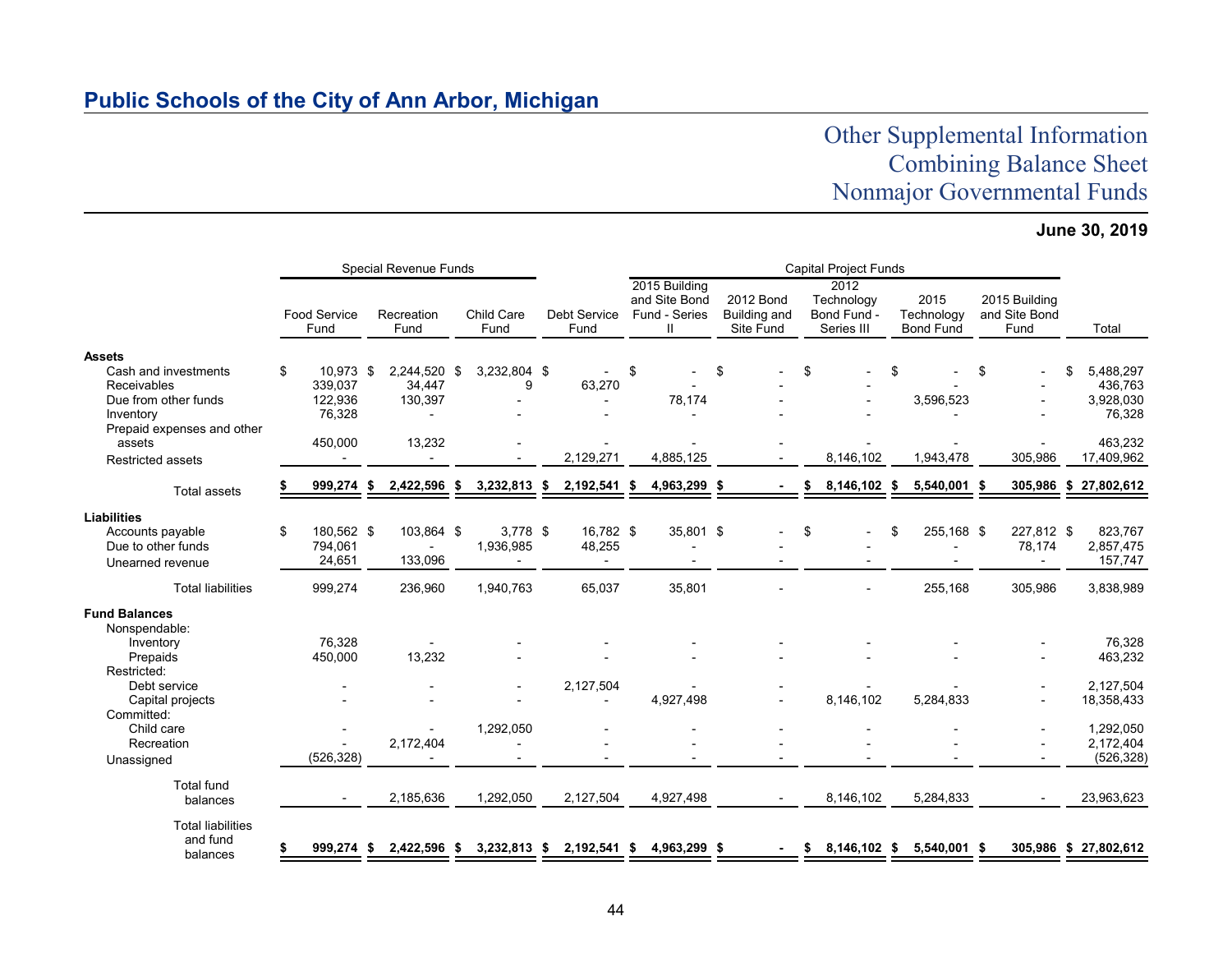# Other Supplemental Information Combining Statement of Revenue, Expenditures, and Changes in Fund Balances Nonmajor Governmental Funds

# **Year Ended June 30, 2019**

|                                                                      |                                   | <b>Special Revenue Funds</b> |                          |                                  | <b>Capital Project Funds</b>                    |                                               |                                                 |                                        |                                        |                                          |  |  |  |  |
|----------------------------------------------------------------------|-----------------------------------|------------------------------|--------------------------|----------------------------------|-------------------------------------------------|-----------------------------------------------|-------------------------------------------------|----------------------------------------|----------------------------------------|------------------------------------------|--|--|--|--|
|                                                                      | <b>Food Service</b><br>Fund       | Recreation<br>Fund           | Child Care<br>Fund       | Debt Service<br>Fund             | 2015 Building<br>and Site Bond<br>Fund - Series | 2012 Bond<br><b>Building and</b><br>Site Fund | 2012<br>Technology<br>Bond Fund -<br>Series III | 2015<br>Technology<br><b>Bond Fund</b> | 2015 Building<br>and Site Bond<br>Fund | Total                                    |  |  |  |  |
| Revenue<br>Local sources<br>State sources<br><b>Federal sources</b>  | 1.927.991<br>206.142<br>2,364,562 | 4,074,824 \$<br>-\$          | 2,225,693 \$             | 22,137,004 \$<br>69,703          | 204,983 \$                                      | 24,875 \$                                     | 169,884 \$                                      | 120,664 \$                             |                                        | 30,885,918<br>\$<br>275,845<br>2,364,562 |  |  |  |  |
| Total revenue                                                        | 4,498,695                         | 4,074,824                    | 2,225,693                | 22,206,707                       | 204,983                                         | 24,875                                        | 169,884                                         | 120,664                                |                                        | 33,526,325                               |  |  |  |  |
| <b>Expenditures</b><br>Current:<br>Support services<br>Food services | 629,257                           |                              |                          | 31,735                           |                                                 |                                               |                                                 |                                        |                                        | 660,992<br>4,036,871                     |  |  |  |  |
| Recreation and child care<br>Debt service:                           | 4,036,871<br>$\blacksquare$       | 4,363,264                    | 1,957,545                |                                  |                                                 |                                               |                                                 |                                        |                                        | 6,320,809                                |  |  |  |  |
| Principal<br>Interest<br>Other debt costs                            |                                   |                              | $\overline{\phantom{0}}$ | 14.315.000<br>7,548,744<br>3,924 |                                                 |                                               |                                                 |                                        |                                        | 14,315,000<br>7,548,744<br>3,924         |  |  |  |  |
| Capital outlay                                                       | 743                               | 4,622                        | 4,887                    |                                  | 1,252,337                                       | 1,104,022                                     |                                                 | 1,484,236                              | 6,224,693                              | 10,075,540                               |  |  |  |  |
| Total expenditures                                                   | 4,666,871                         | 4,367,886                    | 1,962,432                | 21,899,403                       | 1,252,337                                       | 1,104,022                                     |                                                 | 1,484,236                              | 6,224,693                              | 42,961,880                               |  |  |  |  |
| <b>Excess of Revenue (Under)</b><br><b>Over Expenditures</b>         | (168, 176)                        | (293,062)                    | 263,261                  | 307,304                          | (1,047,354)                                     | (1,079,147)                                   | 169,884                                         | (1,363,572)                            | (6, 224, 693)                          | (9,435,555)                              |  |  |  |  |
| <b>Other Financing Sources -</b><br>Transfers in                     | 168,176                           |                              |                          |                                  |                                                 |                                               |                                                 |                                        |                                        | 168,176                                  |  |  |  |  |
| <b>Net Change in Fund Balances</b>                                   |                                   | (293,062)                    | 263,261                  | 307,304                          | (1,047,354)                                     | (1,079,147)                                   | 169,884                                         | (1,363,572)                            | (6, 224, 693)                          | (9,267,379)                              |  |  |  |  |
| <b>Fund Balances - Beginning of</b><br>year                          |                                   | 2,478,698                    | 1,028,789                | 1,820,200                        | 5,974,852                                       | 1,079,147                                     | 7,976,218                                       | 6,648,405                              | 6,224,693                              | 33,231,002                               |  |  |  |  |
| <b>Fund Balances - End of year</b>                                   |                                   | 2,185,636 \$                 | 1,292,050                | 2,127,504 \$<br>- 56             | 4,927,498 \$                                    |                                               | 8,146,102 \$                                    | 5,284,833 \$                           |                                        | 23,963,623<br>\$                         |  |  |  |  |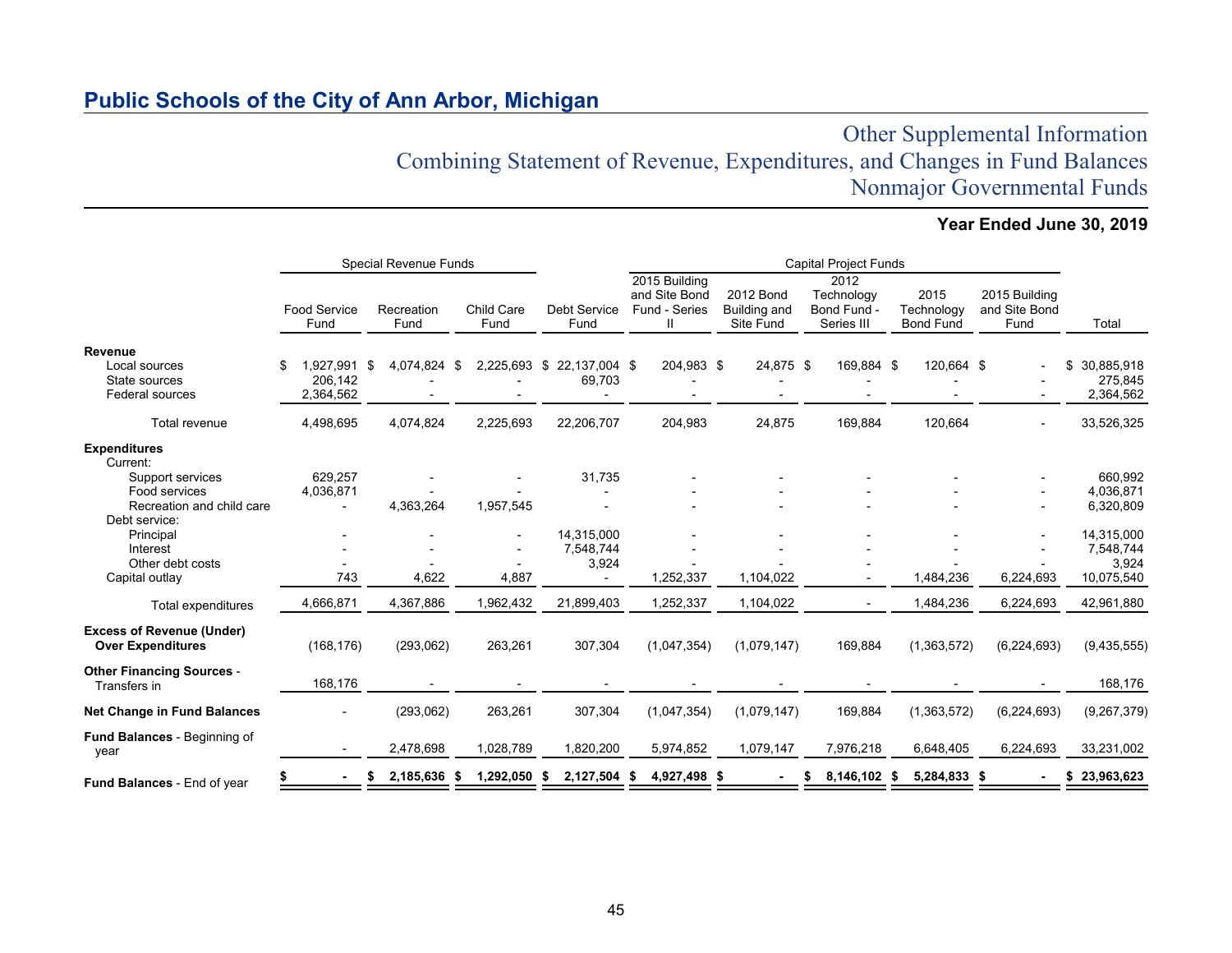# Other Supplemental Information Schedule of Bonded Indebtedness

# **June 30, 2019**

|                                                              | 2008 Bond Debt Payment |                                             | (2012R) 2004 Bond Debt<br>Payment                                                                       |                                                                                                         | 2012 Bond Debt Payment |                                        |       |                                                              |  | 2015 Refunding Debt<br>Payment                                                                          |  |                                                                                            |  |
|--------------------------------------------------------------|------------------------|---------------------------------------------|---------------------------------------------------------------------------------------------------------|---------------------------------------------------------------------------------------------------------|------------------------|----------------------------------------|-------|--------------------------------------------------------------|--|---------------------------------------------------------------------------------------------------------|--|--------------------------------------------------------------------------------------------|--|
| Years Ending June 30                                         | Principal              | Interest                                    | Principal                                                                                               | Interest                                                                                                |                        | Principal                              |       | Interest                                                     |  | Principal                                                                                               |  | Interest                                                                                   |  |
| 2020<br>2021<br>2022<br>2023<br>2024<br>2025<br>2026<br>2027 | \$<br>285,000 \$       | 11,400 \$<br>۰.<br>$\overline{\phantom{a}}$ | 5,520,000 \$<br>5,785,000<br>6,065,000<br>6,305,000<br>6,655,000<br>7,000,000<br>7,370,000<br>7,715,000 | 3,381,400 \$<br>3,116,350<br>2,827,100<br>2,584,500<br>2,269,250<br>1,936,500<br>1,586,500<br>1,218,000 |                        | 2,130,000 \$<br>2,250,000<br>2,335,006 |       | 335,750 \$<br>229,250<br>116,750<br>$\sim$<br>$\blacksquare$ |  | 1,845,000 \$<br>1,895,000<br>1,980,000<br>2,565,000<br>2,650,000<br>2,735,000<br>2,820,000<br>2,905,000 |  | 1,272,250<br>1,180,000<br>1,085,250<br>986,250<br>858,000<br>725,500<br>588,750<br>447,750 |  |
| 2028<br>2029                                                 |                        |                                             | 8,080,000<br>8,565,000                                                                                  | 832,250<br>428,250                                                                                      |                        |                                        |       |                                                              |  | 2,995,000<br>3,055,000                                                                                  |  | 302,500<br>152,750                                                                         |  |
| Total remaining payments                                     | 285,000 \$             |                                             | 11,400 \$ 69,060,000 \$ 20,180,100 \$                                                                   |                                                                                                         |                        | 6,715,006 \$                           |       | 681,750                                                      |  | $$25,445,000$ \$                                                                                        |  | 7,599,000                                                                                  |  |
| Principal payments due                                       | May 1                  |                                             | May 1                                                                                                   |                                                                                                         |                        |                                        | May 1 |                                                              |  | May 1                                                                                                   |  |                                                                                            |  |
| Interest payments due                                        | May 1 & November 1     |                                             | May 1 & November 1                                                                                      |                                                                                                         |                        | May 1 & November 1                     |       |                                                              |  | May 1 & November 1                                                                                      |  |                                                                                            |  |
| Interest rate                                                | 4.00%                  |                                             | $4.00 - 5.00\%$                                                                                         |                                                                                                         |                        |                                        | 5.00% |                                                              |  | 5.00%                                                                                                   |  |                                                                                            |  |
| Original issue                                               | \$17,730,000           |                                             | \$93,230,000                                                                                            |                                                                                                         |                        | 23,830,000<br>\$                       |       |                                                              |  | \$ 30,790,000                                                                                           |  |                                                                                            |  |